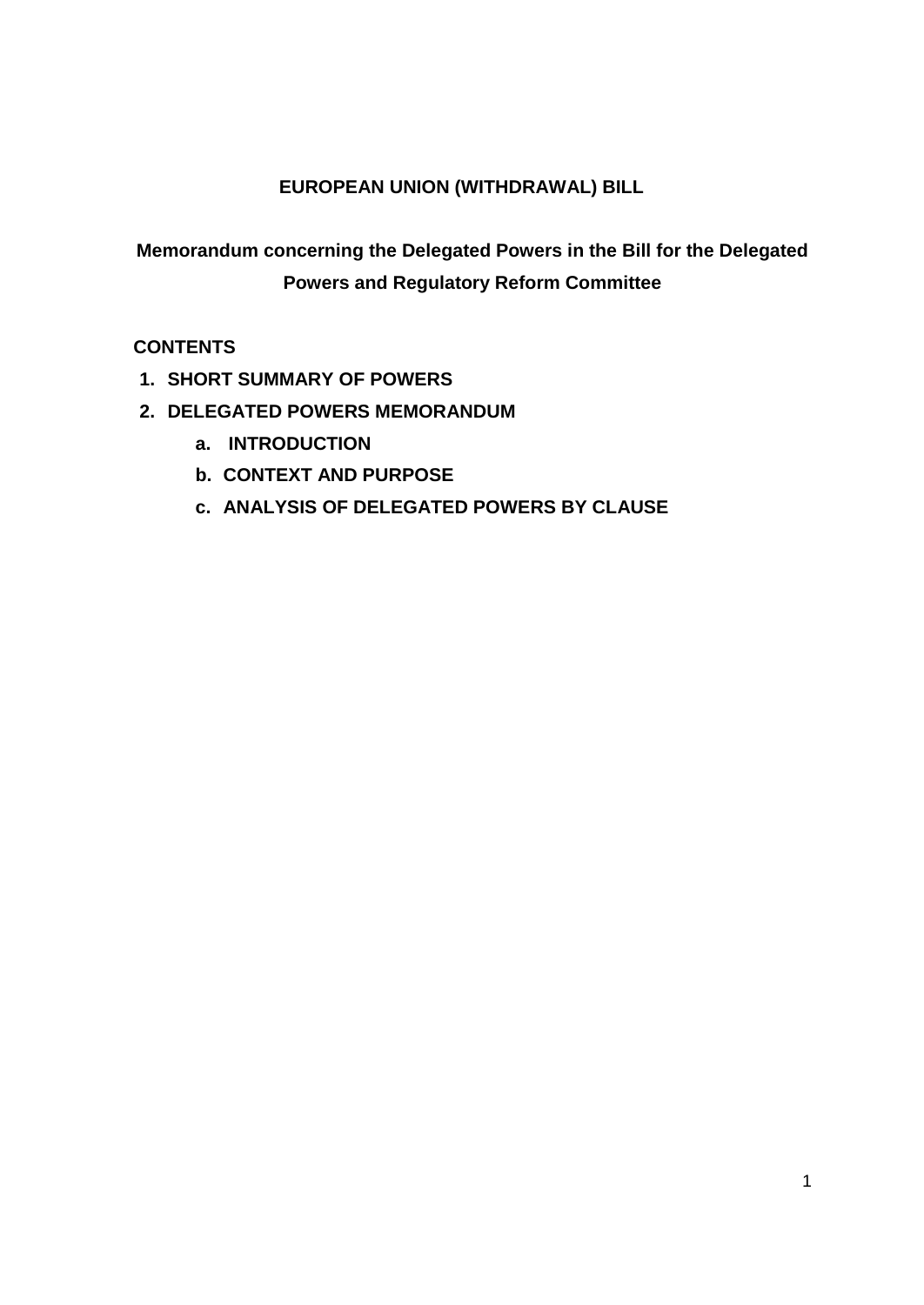# **1. SHORT SUMMARY OF POWERS**

The European Union (Withdrawal) Bill will repeal the European Communities Act 1972 (ECA) on the day we leave the EU. It will convert EU law as it applies in the UK into domestic law so that wherever practical and sensible, the same laws and rules will apply after we leave the EU as they did before.

| <b>POWER</b>                                                                                     | <b>JUSTIFICATION</b>                                                                                                                                                                                                              | <b>SCRUTINY</b>                                                                                                                                                                                                                                                                                                                                                                                                                                          |
|--------------------------------------------------------------------------------------------------|-----------------------------------------------------------------------------------------------------------------------------------------------------------------------------------------------------------------------------------|----------------------------------------------------------------------------------------------------------------------------------------------------------------------------------------------------------------------------------------------------------------------------------------------------------------------------------------------------------------------------------------------------------------------------------------------------------|
| Clause 7/Schedule 2 Part 1<br>deal<br>Powers<br>with<br>to<br>deficiencies in retained EU<br>law | Retained EU law will contain<br>thousands of failures and<br>deficiencies. This power<br>enables UK ministers and<br>the devolved authorities to<br>make corrections in time for<br>exit to ensure a functioning<br>statute book. | Affirmative Procedure must<br>be used for:<br>Establishing a new<br>$\overline{\phantom{a}}$<br>public authority<br>Transferring<br>functions to a newly<br>created public<br>authority<br><b>Transferring EU</b><br>legislative functions<br>to a public authority<br>in the UK<br>Provision relating to<br>fees<br>Creating or widening<br>the scope of a<br>criminal offence<br>Creating or<br>amending a power to<br>legislate<br>Otherwise negative |
|                                                                                                  |                                                                                                                                                                                                                                   | procedure can be used.                                                                                                                                                                                                                                                                                                                                                                                                                                   |
| Clause 8/Schedule 2 Part 2<br>- Powers to comply with<br>international obligations               | The UK's withdrawal from<br>the EU could lead to<br>unintended breaches of our<br>international obligations.<br>This power allows<br>regulations to be made to<br>prevent or remedy such<br>breaches.                             | Affirmative Procedure must<br>be used for:<br>Establishing a new<br>public authority<br>Transferring<br>functions to a newly<br>created public<br>authority<br><b>Transferring EU</b><br>legislative functions<br>to a public authority<br>in the UK<br>Provision relating to<br>fees or charges                                                                                                                                                         |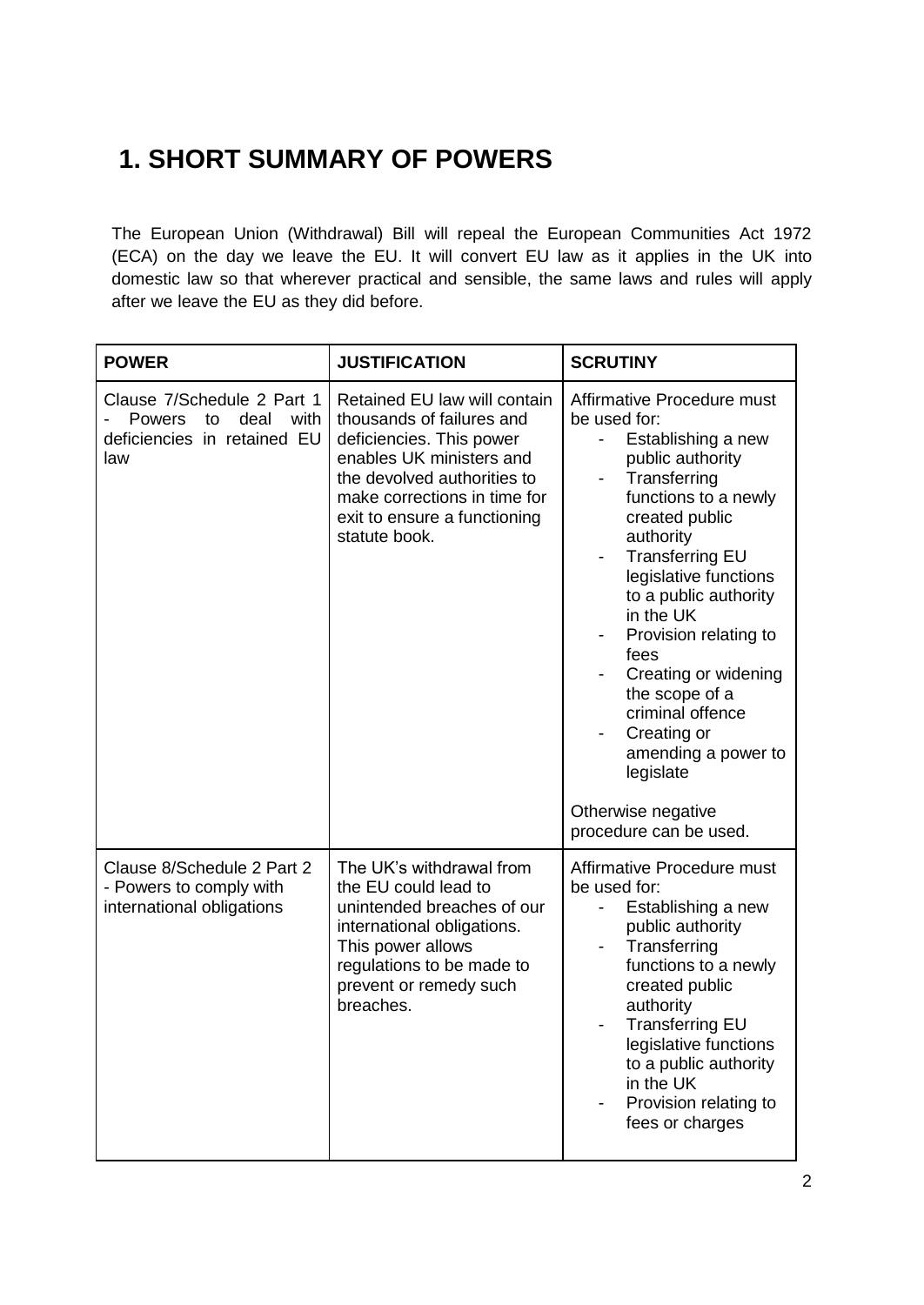|                                                                                                                       |                                                                                                                                                                    | Creating or widening<br>the scope of a<br>criminal offence<br>Creating or<br>amending a power to<br>legislate<br>Otherwise negative<br>procedure can be used.                                                                                                                                                                                                                                                                                                                                                |
|-----------------------------------------------------------------------------------------------------------------------|--------------------------------------------------------------------------------------------------------------------------------------------------------------------|--------------------------------------------------------------------------------------------------------------------------------------------------------------------------------------------------------------------------------------------------------------------------------------------------------------------------------------------------------------------------------------------------------------------------------------------------------------------------------------------------------------|
| Clause 9/Schedule 2 Part 3<br>- Powers to implement the<br>withdrawal agreement                                       | This power allows for the<br>implementation of a<br>withdrawal agreement<br>reached with the EU.                                                                   | Affirmative Procedure must<br>be used for:<br>Establishing a new<br>$\blacksquare$<br>public authority<br>Transferring<br>functions to a newly<br>created public<br>authority<br><b>Transferring EU</b><br>legislative functions<br>to a public authority<br>in the UK<br>Provision relating to<br>fees<br>Creating or widening<br>the scope of a<br>criminal offence<br>Creating or<br>amending a power to<br>legislate<br>Amendments to the<br>Bill itself.<br>Otherwise negative<br>procedure can be used |
| Clause 11/Schedule 3 -<br>Power to make exceptions<br>to limit on devolved<br>competence to modify<br>retained EU law | This power allows for<br>exceptions to be introduced<br>to the updated limit on<br>devolved legislative or<br>executive competence that<br>is created by the Bill. | Order in Council<br>Requires approval by<br>resolution of both Houses of<br>Parliament and the relevant<br>devolved legislature                                                                                                                                                                                                                                                                                                                                                                              |
| Clause 14 - Power to specify<br>'exit day'                                                                            | This power enables a<br>Minister of the Crown to<br>specify when exit day is for<br>the purposes of the Bill.                                                      | No procedure                                                                                                                                                                                                                                                                                                                                                                                                                                                                                                 |
| Clause 17(1) - Power to<br>make consequential<br>provision                                                            | This power enables a<br>Minister of the Crown to<br>make consequential<br>provision in consequence of<br>this Bill.                                                | Negative procedure                                                                                                                                                                                                                                                                                                                                                                                                                                                                                           |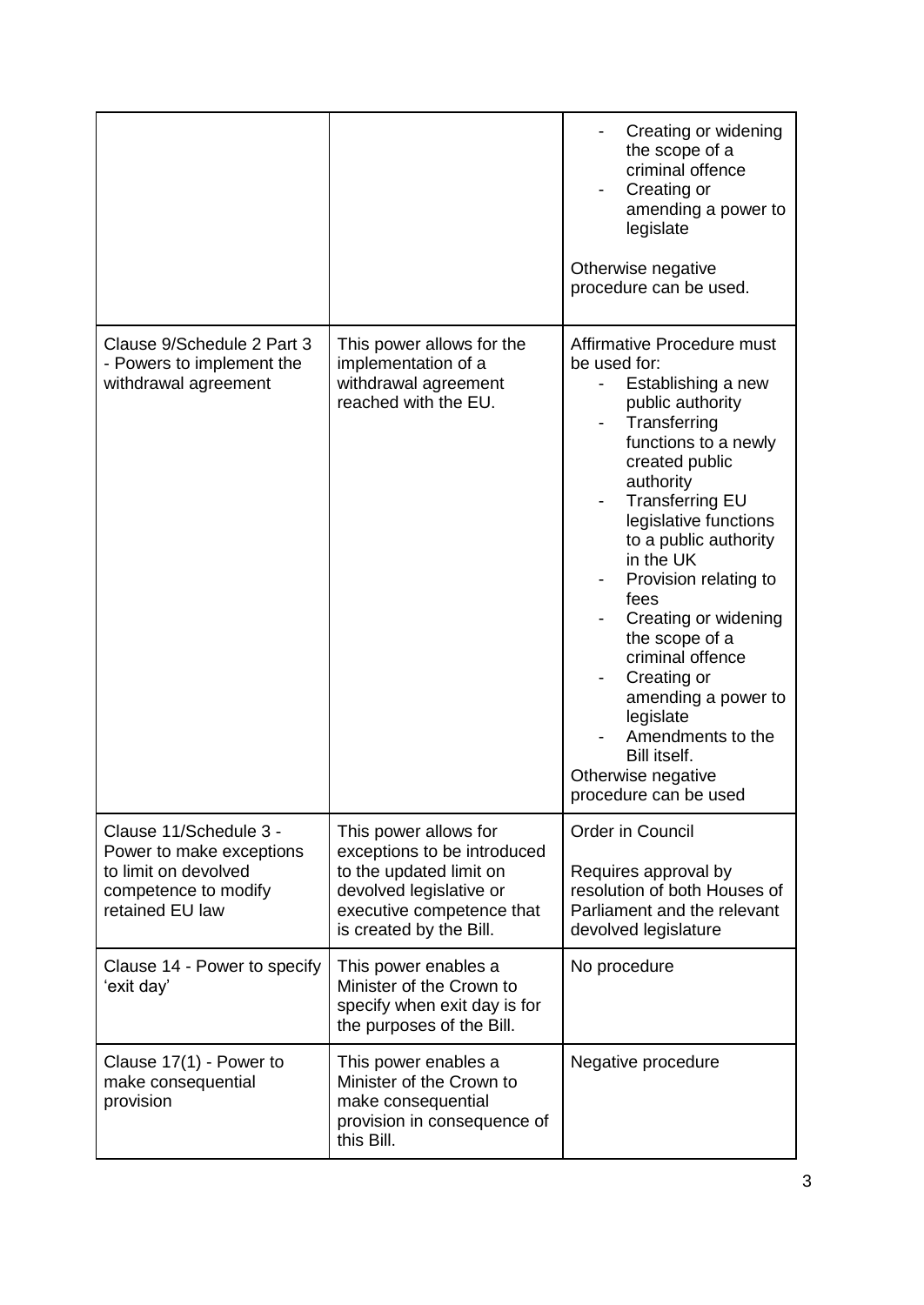| Clause 17(5) - Power to<br>make transitional, transitory<br>or saving provision                                                                                                                         | This is a standard power for<br>a Minister of the Crown to<br>make transitional, transitory<br>or saving provision in<br>connection with the coming<br>into force provisions of the<br>Bill or the appointment of<br>exit day.                                                                                                                                        | Negative, affirmative or no<br>procedure                                                                          |
|---------------------------------------------------------------------------------------------------------------------------------------------------------------------------------------------------------|-----------------------------------------------------------------------------------------------------------------------------------------------------------------------------------------------------------------------------------------------------------------------------------------------------------------------------------------------------------------------|-------------------------------------------------------------------------------------------------------------------|
| Clause 19 - Power to make<br>commencement provisions                                                                                                                                                    | This is a standard power for<br>a Minister of the Crown to<br>bring provisions of the Bill<br>into force by<br>commencement regulations                                                                                                                                                                                                                               | No procedure                                                                                                      |
| Schedule 1 - Power to<br>provide for a right of<br>challenge to the validity of<br>retained EU law                                                                                                      | Domestic courts currently<br>have no jurisdiction to<br>declare an EU measure<br>invalid. This power would<br>enable a Minister of the<br>Crown to provide in<br>domestic law for a right of<br>challenge to the validity of<br>retained EU law.                                                                                                                      | Affirmative procedure                                                                                             |
| Schedule 4 Part 1 - Powers<br>to provide for fees and<br>charges in connection with<br>new functions                                                                                                    | The Bill enables functions to<br>be given to Government, UK<br>bodies or devolved bodies,<br>for example functions<br>previously performed by the<br>EU. This power enables,<br>where appropriate, the costs<br>of providing government<br>services to be charged to<br>those individuals or<br>industries who received<br>them, rather than the<br>general taxpayer. | Affirmative procedure for<br>creation of fees or charges<br>and subdelegation,<br>otherwise negative<br>procedure |
| Schedule 4 Part 1 - Power<br>to disapply consent<br>requirements or prescribe<br>additional functions in<br>relation to which the<br>devolved authorities can<br>exercise the fees and<br>charges power | This power enables a<br>Minister of the Crown to<br>prescribe additional<br>circumstances where<br>devolved authorities can<br>exercise the power in<br>Schedule 4 paragraph 1,<br>and to disapply consent<br>requirements                                                                                                                                            | Negative procedure                                                                                                |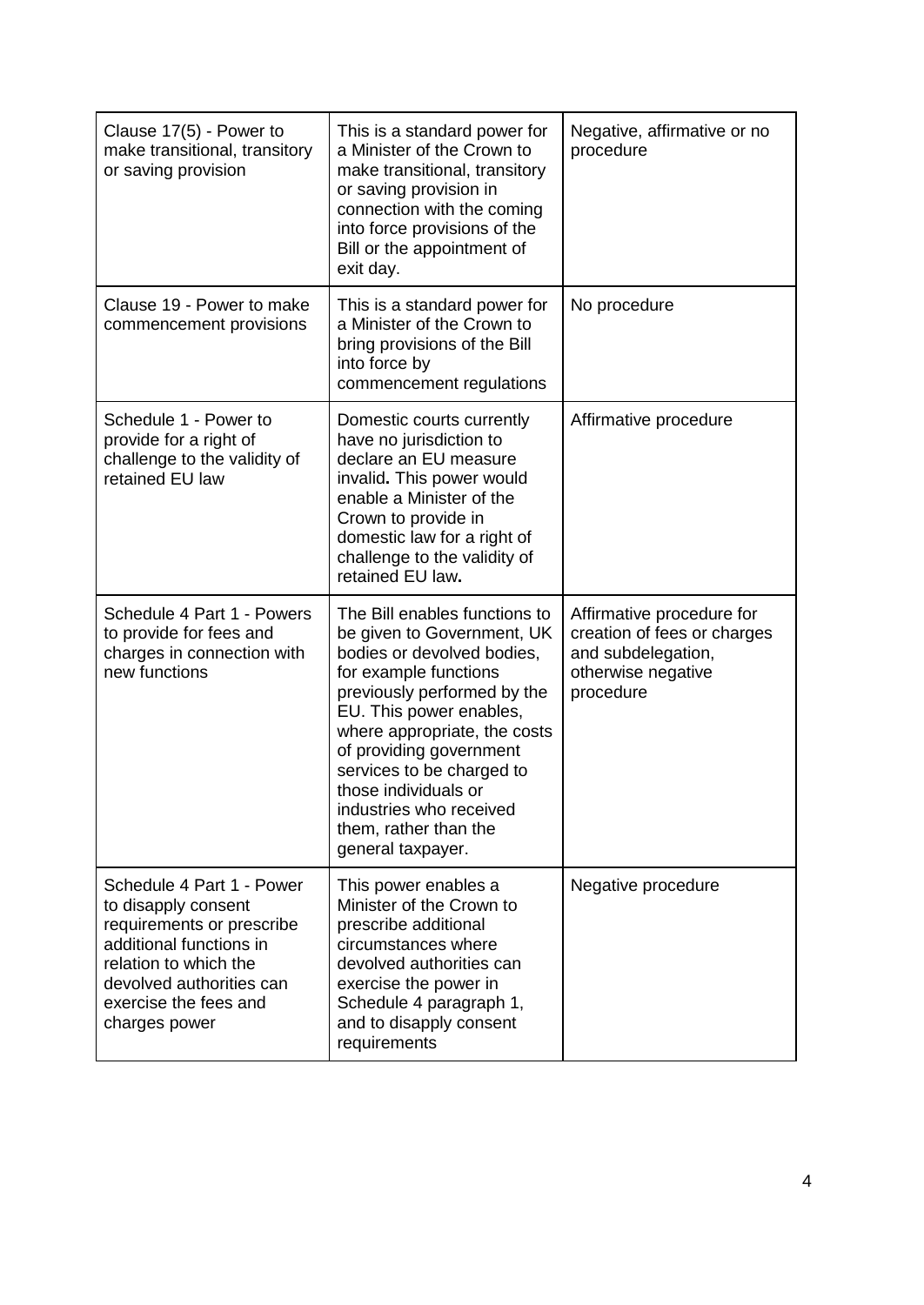| Schedule 4 Part 2 - Power<br>to modify pre-exit fees and<br>charges                | This power enables fees<br>and charges made under<br>section 2(2) of the European<br>Communities Act 1972 and<br>section 56 of the Finance<br>Act 1973 to be modified or<br>removed, despite the repeal<br>of the 1972 Act, and the<br>amendment of section 56 of<br>the 1973 Act, by the Bill. | Negative procedure                |
|------------------------------------------------------------------------------------|-------------------------------------------------------------------------------------------------------------------------------------------------------------------------------------------------------------------------------------------------------------------------------------------------|-----------------------------------|
| Schedule 5 - Power to make<br>exceptions from duty to<br>publish retained EU law   | This power enables a<br>minister to give a direction to<br>the Queen's Printer that an<br>instrument need not be<br>published                                                                                                                                                                   | None (power to give<br>direction) |
| Schedule 5 - Power to make<br>provision about judicial<br>notice and admissibility | This power enables a<br>Minister of the Crown to<br>make provision as to judicial<br>notice and evidential rules<br>on EU law, the EEA<br>agreement, and retained EU<br>law.                                                                                                                    | Affirmative procedure             |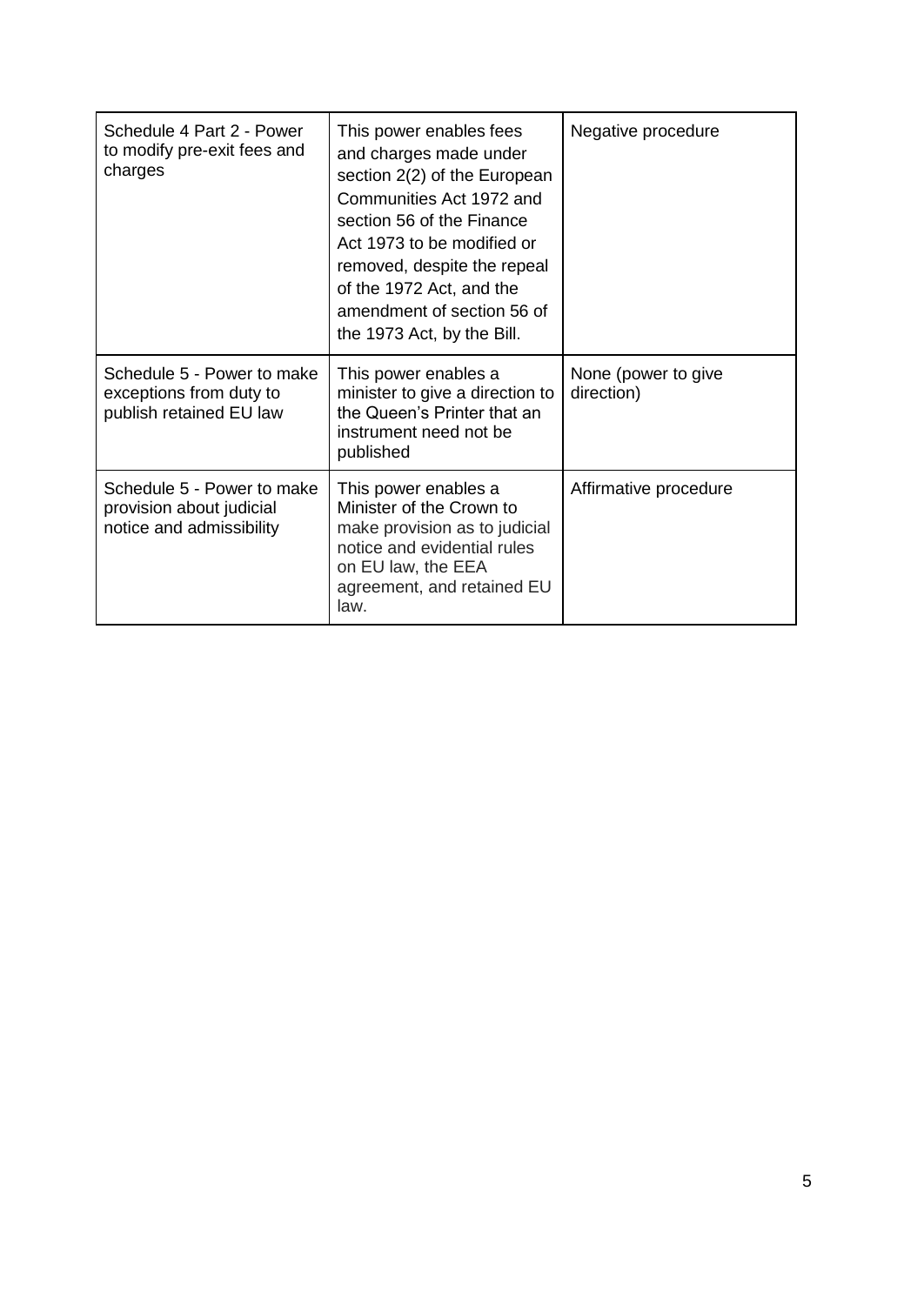# **2. DELEGATED POWERS MEMORANDUM**

# **A. INTRODUCTION**

1. This memorandum has been prepared for the Delegated Powers and Regulatory Reform Committee to assist with its scrutiny of the European Union (Withdrawal) Bill ("the Bill"). This memorandum identifies the provisions of the Bill that confer powers to make delegated legislation. It explains in each case why the power has been taken and explains the nature of, and the reason for, the procedure selected. This memorandum reflects the Bill as introduced to the House of Commons on 13th July 2017.

# **B. CONTEXT AND PURPOSE**

2. The Government's approach is to provide as much certainty as possible as we move through the process of exiting the European Union (EU). The Bill is an essential part of this and will ensure that, wherever possible, the same rules and laws apply on the day after we leave the EU as before. This will enable the UK to leave the EU in a smooth and orderly way, minimising uncertainty for business, workers and consumers. The Bill will:

- Repeal the European Communities Act 1972 and return power to UK institutions.
- Convert the body of existing EU law as it stands at the moment of exit into domestic law, before we leave the EU, subject to some exceptions. This allows businesses to continue operating knowing the rules have not changed significantly overnight. After this it will be up to Parliament and, where a matter is within their competence, the devolved legislatures to amend, repeal or improve any piece of what will then be UK law at the appropriate time once we have left the EU.
- Give powers that enable our law to continue to function sensibly outside the EU and to enable the withdrawal agreement to be implemented as appropriate.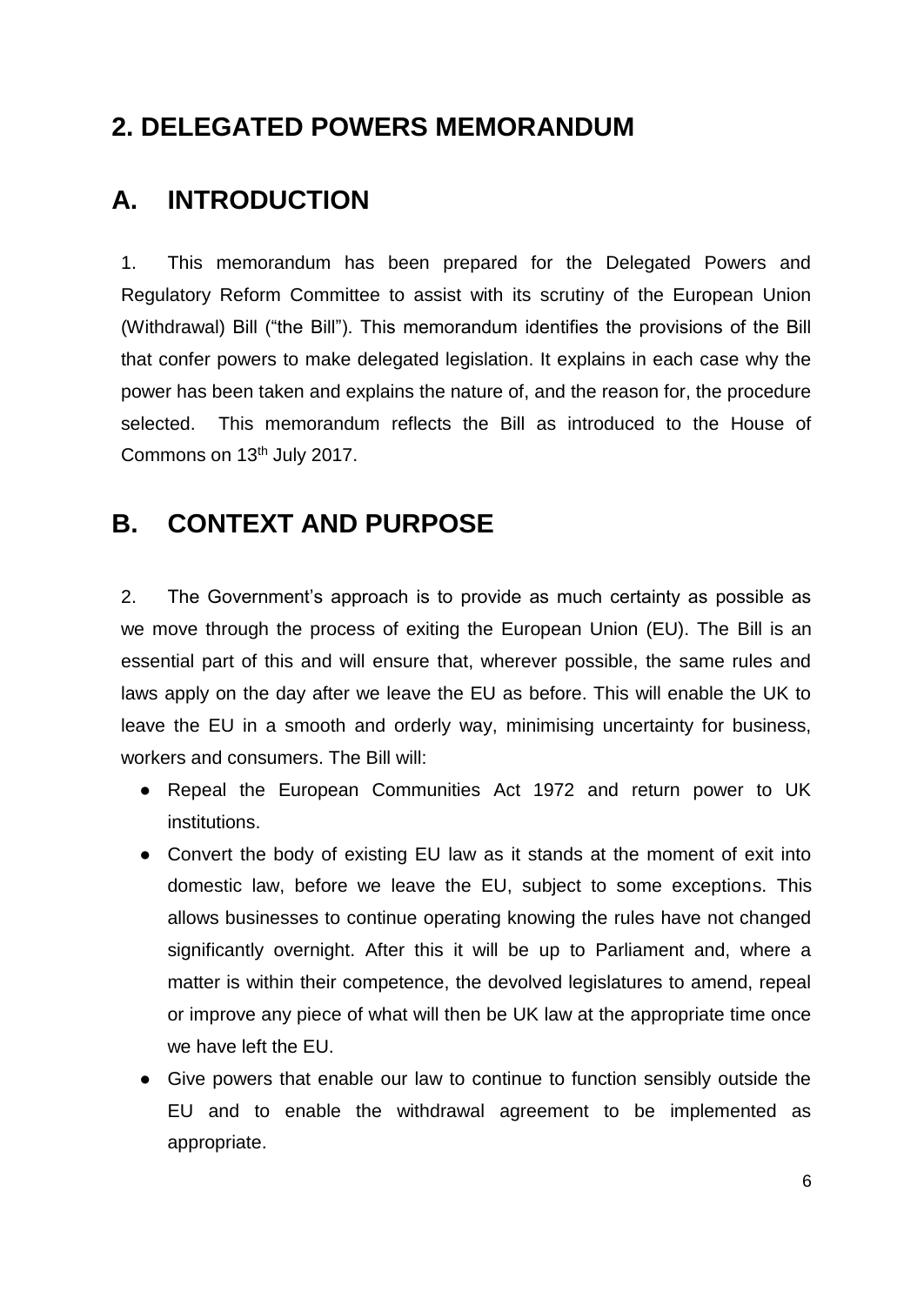3. In the analysis of each power it is specified whether it is conferred on the devolved authorities. Where the Bill confers powers on the devolved authorities, such as the power to deal with deficiencies in retained EU law, their use is limited to domestic legislation within areas of devolved competence. Limited specific consent requirements apply to the exercise of individual powers by the devolved authorities in certain circumstances.

#### **Examples in this Memorandum**

4. This memorandum includes as many examples as possible of how the powers might be used. However, one of the reasons for taking delegated powers is that this Bill will be before Parliament at the same time as negotiations with the European Union are taking place. As a result the solutions might change, and we also need to protect the UK's negotiating position, so we cannot make public all the details of the secondary legislation that we expect might be made under these powers. There are also other reasons why, in particular policy areas, decisions might not yet have been taken as to how the powers in this Bill will be exercised. This inability to set out in advance how the powers will be used is part of the reason why we have chosen to constrain the powers in a number of ways, to reassure Parliament that these powers will only be used for the purpose for which they were designed.

5. Therefore any examples used in this paper are illustrative of the way the powers could be used and do not represent actual plans at this stage. In no way should the examples be taken to signify areas in which the Government does or does not expect to reach an agreement with the EU. The United Kingdom wants to agree with the EU a deep and special partnership. However, we cannot know the precise shape of that partnership in advance and so in areas potentially affected by the negotiations it is not possible to provide definite examples of the use of the various delegated powers at this stage. In some cases, it is not possible to provide specific examples at all.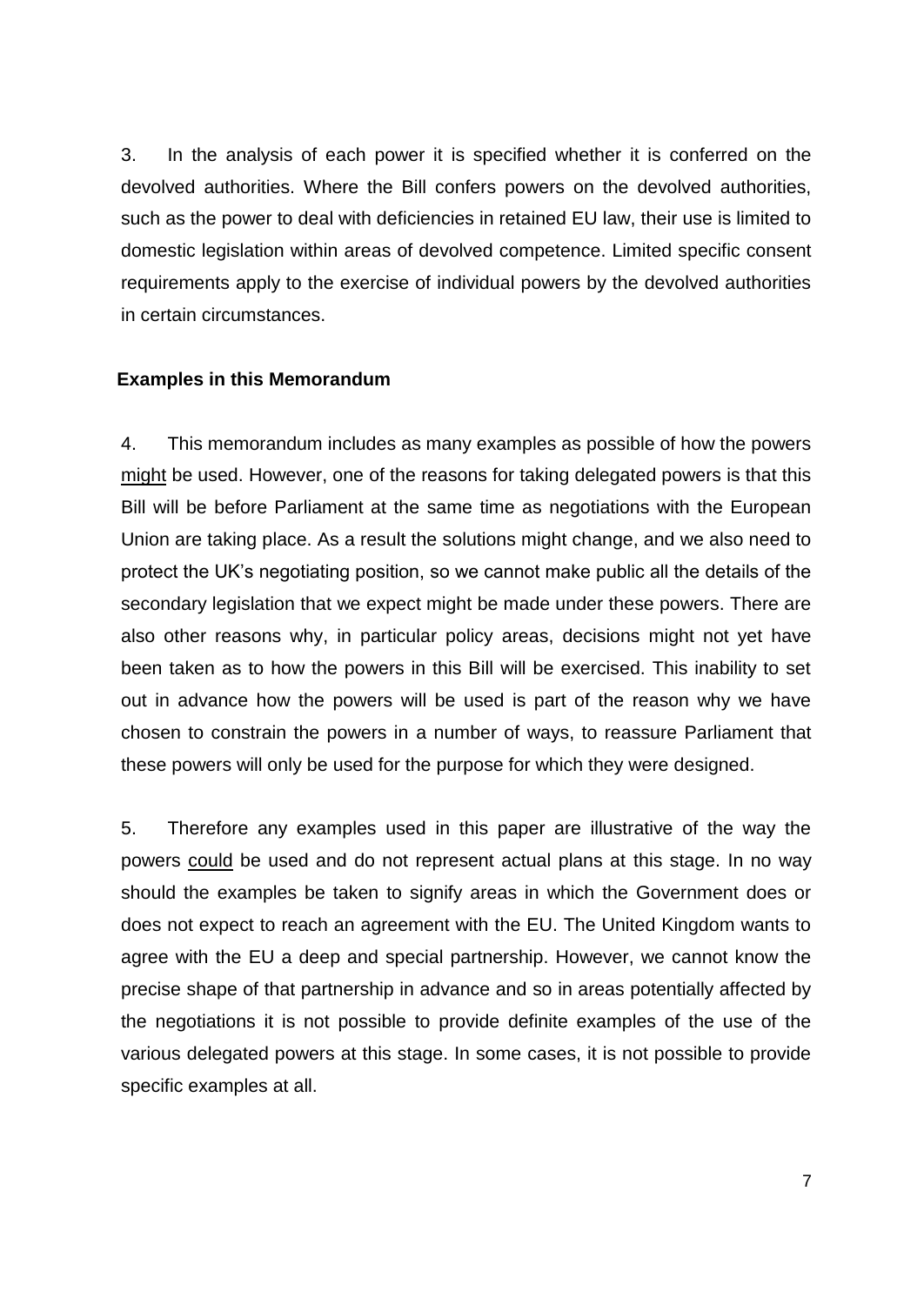# **C. ANALYSIS OF DELEGATED POWERS BY CLAUSE**

# **Clause 7 and Schedule 2, Part 1: Power to deal with deficiencies arising from withdrawal**

This is the correcting power that enables UK ministers or devolved authorities to make corrections to law, with Parliament's consent, to make it work appropriately after the UK has left the EU.

### *Power conferred on:*

- *(a) a Minister of the Crown<sup>1</sup> ,*
- *(b) a devolved authority, or*

*(c) a Minister of the Crown acting jointly with one or more devolved authorities Power exercised by: regulations made by statutory instrument Parliamentary Procedure: negative or affirmative*

## **Context and purpose**

-

6. The core of the Bill is the power to make sure the UK's statute book functions on exit when the European Communities Act 1972 (ECA) has been repealed. The Bill replaces the framework of the ECA with a new framework - of "retained EU law" - which provides a basis from which the UK Parliament and the Devolved Legislatures can make their own laws.

- 7. The "retained EU law" is comprised of:
	- Converted legislation (which is direct EU legislation (EU regulations, EU decisions, EU tertiary legislation) and direct EU legislation as it applies with adaptations to the EEA);
	- Preserved legislation (which includes regulations made under section 2(2) or paragraph 1A of Schedule 2 to the ECA, other primary and secondary legislation with the same purpose as regulations under section 2(2) ECA,

<sup>&</sup>lt;sup>1</sup> For the purposes of the Bill, Minister of the Crown includes the Commissioners for Her Majesty's Revenue and Customs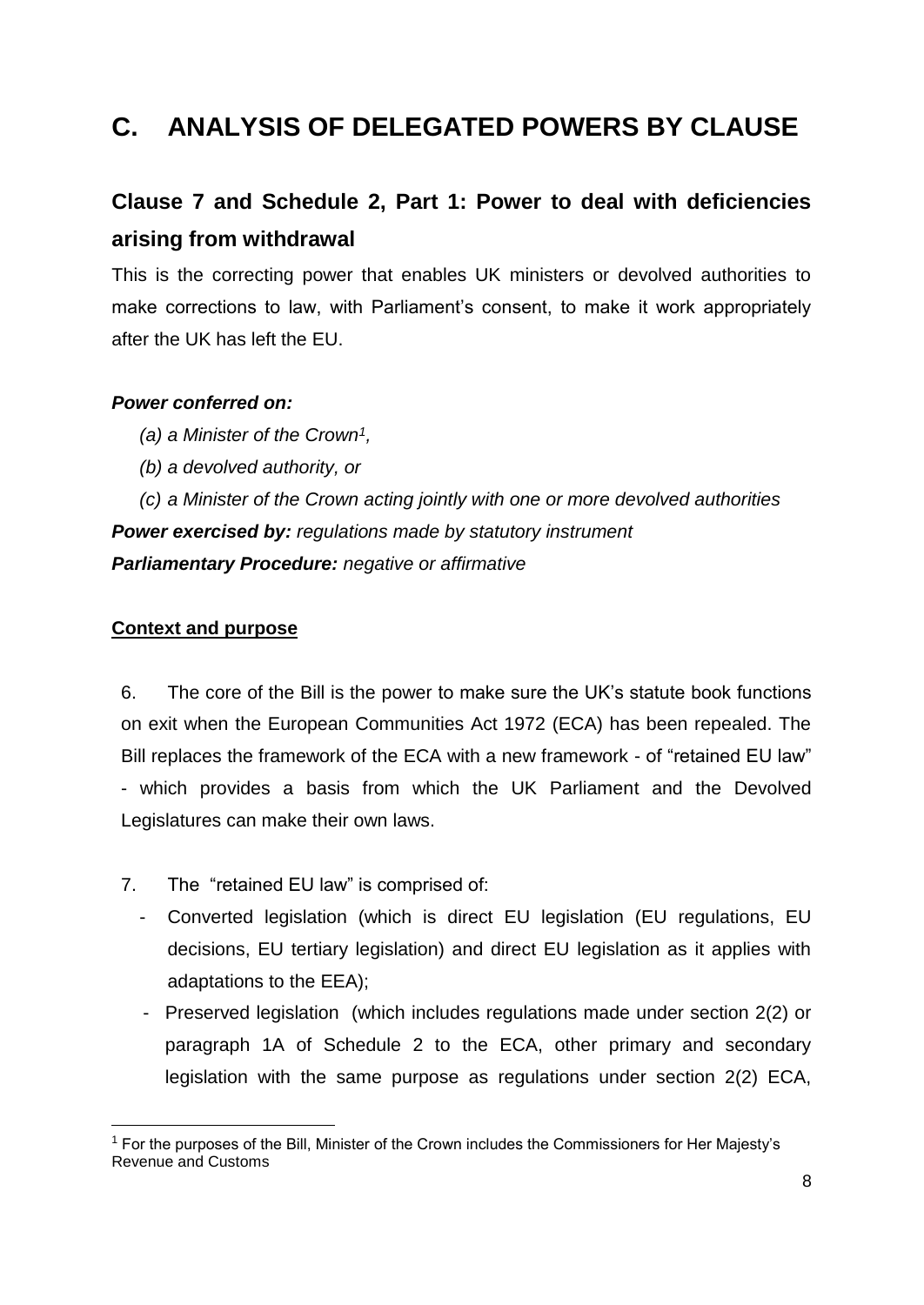other domestic legislation relating to those things or to converted legislation, and legislation which otherwise relates to the EU or EEA);

- Any other rights which are recognised and available in domestic law through section 2(1) ECA (for example, directly effective rights contained in the EU treaties); and
- Historic CJEU case law (that will be given the same binding or precedent status in our courts as decisions of our own Supreme Court).

8. The conversion of directly applicable EU law and the savings provided by the Bill will not be sufficient to ensure a functioning statute book. On our withdrawal from the EU, there will be some areas of law which will not be operable or which will not operate properly; these deficiencies will arise because we are no longer a member of the EU. Failures and deficiencies may take several forms as set out below.

9. The correcting power will, therefore, allow a Minister of the Crown or a devolved authority to make regulations to prevent, remedy or mitigate deficiencies that would otherwise arise as a result of the UK's withdrawal from the EU. The power also allows regulations to be made where a deficiency would arise from withdrawal taken together with a provision, or provisions, of the Bill. This corrective action will be able to be taken in advance of exit day, so that from the day we leave the EU our statute book, including the legislation converted and preserved by this Bill, functions properly.

### **Devolution**

10. Similar issues will also exist in legislation that is the responsibility of the devolved authorities. Therefore an equivalent power will also be exercisable by the devolved authorities to allow them to deal with deficiencies in domestic legislation within devolved competence. The examples given below are illustrative and **should not be read as actual plans as to whether the power in any particular case would be exercised by a UK Minister of the Crown or a devolved authority.**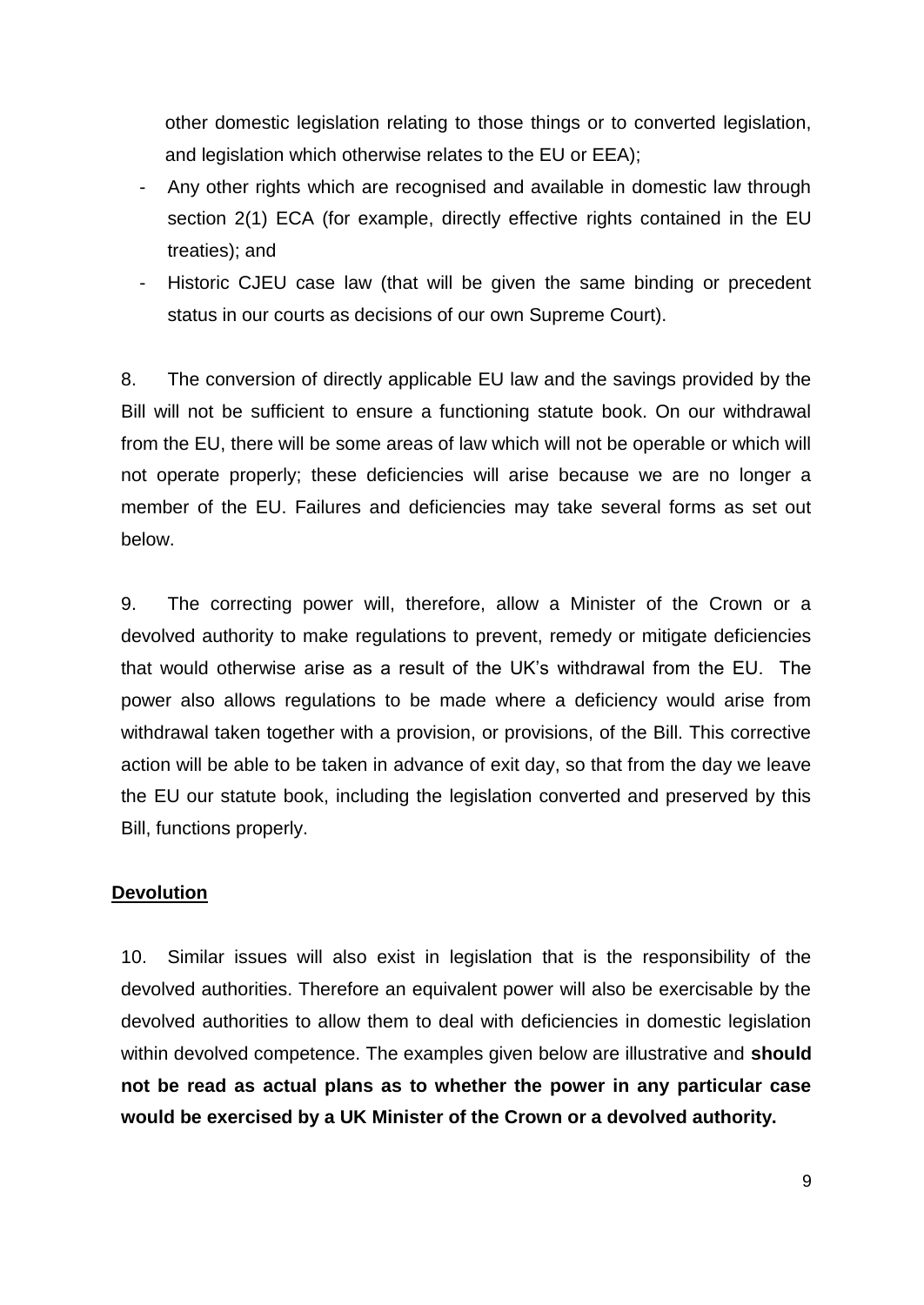11. The devolved authorities will only be able to make corrections within their areas of devolved competence. Devolved competence is defined in paragraphs 9 to 12 of Schedule 2 to the Bill. The UK Government will not normally use the power to amend domestic legislation in areas of devolved competence without the agreement of the relevant devolved authority.

## **Justification for taking the power**

12. The Government understands that there will be concerns on the breadth of the correcting power and the level of Parliamentary scrutiny. There are three principal reasons why this approach has been chosen:

**i. Time:** The two year timetable for exit is provided for in Article 50 of the Treaty on the European Union. Therefore, the UK needs to be in a position to control its own laws from March 2019, which is why the UK Government and devolved administrations need to take a power so they can act quickly and flexibly to provide a functioning statute book. The complexity of identifying and making appropriate amendments to the converted and preserved body of law should not be underestimated. There is over 40 years of EU law to consider and amend to ensure that our statute book functions properly on our exit from the EU. According to EUR-Lex, the EU's legal database, there are currently over 12,000 EU regulations and over 6,000 EU directives in force across the EU. $<sup>2</sup>$  We are not yet in a position to</sup> set out in primary legislation how each failure and deficiency should be addressed, nor would it be practical to do so. As the Delegated Powers and Regulatory Reform Committee stated, shortly after it was established:

[http://eurlex.europa.eu/search.html?qid=1490700962298&VV=true&DB\\_TYPE\\_OF\\_ACT=allRegulatio](http://eurlex.europa.eu/search.html?qid=1490700962298&VV=true&DB_TYPE_OF_ACT=allRegulation&DTC=false&DTS_DOM=EU_LAW&typeOfActStatus=ALL_REGULATION&type=advanced&lang=en&SUBDOM_INIT=LEGISLATION&) [n&DTC=false&DTS\\_DOM=EU\\_LAW&typeOfActStatus=ALL\\_REGULATION&type=advanced&lang=e](http://eurlex.europa.eu/search.html?qid=1490700962298&VV=true&DB_TYPE_OF_ACT=allRegulation&DTC=false&DTS_DOM=EU_LAW&typeOfActStatus=ALL_REGULATION&type=advanced&lang=en&SUBDOM_INIT=LEGISLATION&) [n&SUBDOM\\_INIT=LEGISLATION& DTS\\_SUBDOM=LEGISLATION](http://eurlex.europa.eu/search.html?qid=1490700962298&VV=true&DB_TYPE_OF_ACT=allRegulation&DTC=false&DTS_DOM=EU_LAW&typeOfActStatus=ALL_REGULATION&type=advanced&lang=en&SUBDOM_INIT=LEGISLATION&) and [http://eurlex.europa.eu/search.html?qid=1495788221421&DB\\_TYPE\\_OF\\_ACT=directive&CASE\\_LA](http://eurlex.europa.eu/search.html?qid=1495788221421&DB_TYPE_OF_ACT=directive&CASE_LAW_SUMMARY=false&DTS_DOM=ALL&excConsLeg=true&typeOfActStatus=DIRECTIVE&type=advanced&SUBDOM_INIT=ALL_ALL&D) [W\\_SUMMARY=false&DTS\\_DOM=ALL&excConsLeg=true&typeOfActStatus=DIRECTIVE&type=adva](http://eurlex.europa.eu/search.html?qid=1495788221421&DB_TYPE_OF_ACT=directive&CASE_LAW_SUMMARY=false&DTS_DOM=ALL&excConsLeg=true&typeOfActStatus=DIRECTIVE&type=advanced&SUBDOM_INIT=ALL_ALL&D) [nced&SUBDOM\\_INIT=ALL\\_ALL&D TS\\_SUBDOM=ALL\\_ALL&FM\\_CODED=DIR](http://eurlex.europa.eu/search.html?qid=1495788221421&DB_TYPE_OF_ACT=directive&CASE_LAW_SUMMARY=false&DTS_DOM=ALL&excConsLeg=true&typeOfActStatus=DIRECTIVE&type=advanced&SUBDOM_INIT=ALL_ALL&D) 

<sup>-</sup><sup>2</sup> EUR-Lex search run on 26 May 2017,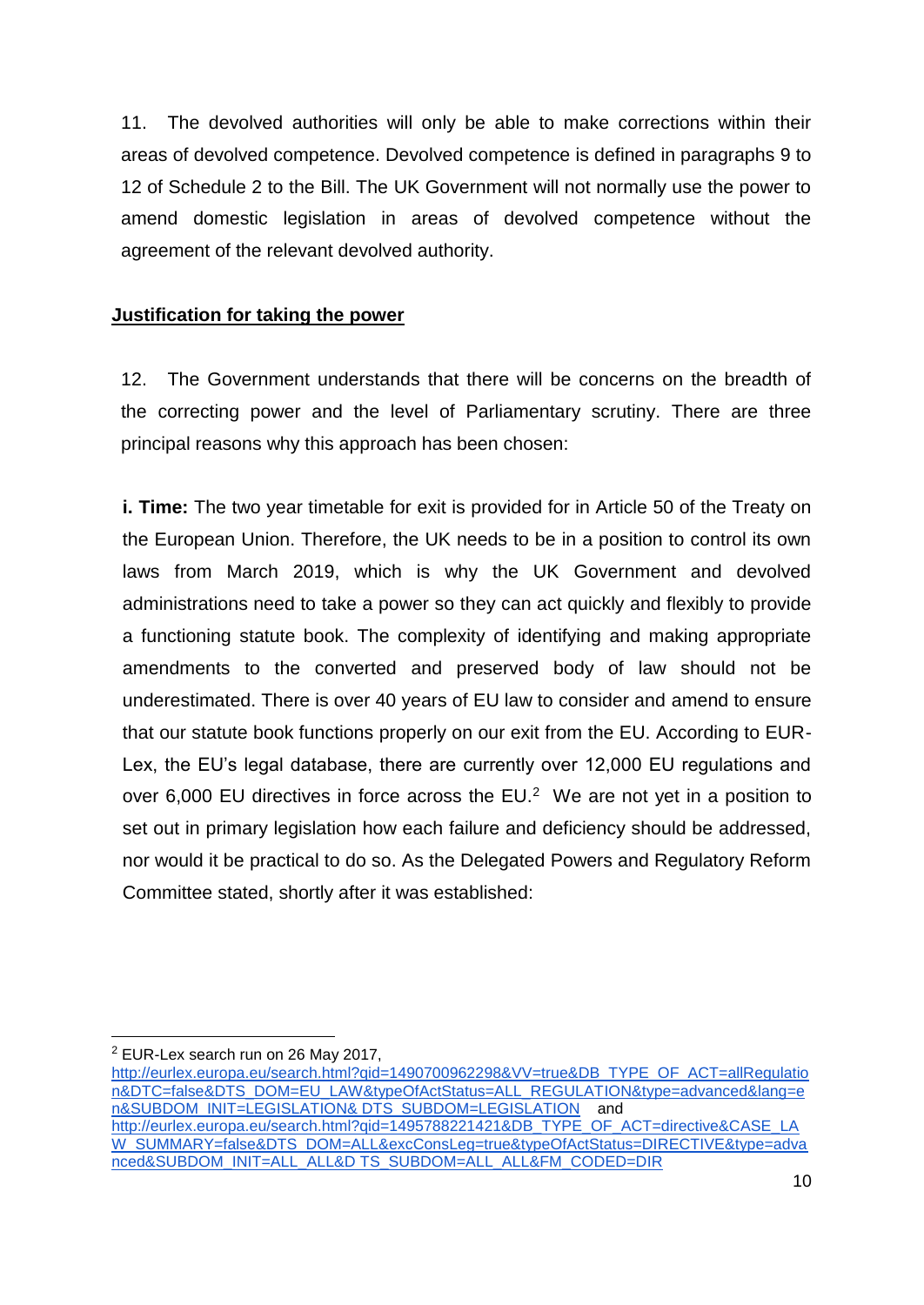*"The need to change detailed provisions from time to time would place impossible burdens on Parliament if the changes always required the introduction of new legislation."<sup>3</sup>*

The unique circumstances of withdrawing from the EU make this problem even more acute. The Government has already identified a number of other key Bills that will be needed to ensure a smooth and orderly exit and these are in addition to other planned Bills which will deliver the Government's wider agenda.

**ii. Practicality:** The power will be exercised by UK ministers and the devolved authorities, enabling them to make the necessary corrections to the statute book required to make the law function effectively in their own field of expertise and competence. Making all corrections on the face of the Bill, at this stage, would not be practical.

**iii. Flexibility:** Many of the potential deficiencies or failures in law arise in areas in which the UK is considering pursuing a negotiated outcome with the EU. The UK must be ready to respond to all eventualities as we negotiate with the EU. Whatever the outcome, the UK Government and devolved authorities, with the appropriate scrutiny by Parliament and the devolved legislatures, must be able to deliver a functioning statute book for day one post-exit.

13. In its report on the Bill and delegated powers<sup>4</sup>, the House of Lords Select Committee on the Constitution noted the complexities of the issues which the Government would need to address and concluded that in the circumstances it would be unrealistic to limit tightly the power needed to adapt retained EU law. The Select Committee said that -

*"it will be difficult tightly to define, in advance, the limits of the delegated powers granted under the Bill without potentially hobbling the Government's ability to adapt EU law to fit the UK's circumstances following Brexit. We do not think it is realistic to assume that the* 

-

<sup>3</sup> 1st Report, Session 1992-93 (HL. Paper 57), paragraph 1.

<sup>4</sup> [The 'Great Repeal Bill' and delegated powers,](https://www.publications.parliament.uk/pa/ld201617/ldselect/ldconst/123/123.pdf) 9th Report of Session 2016-17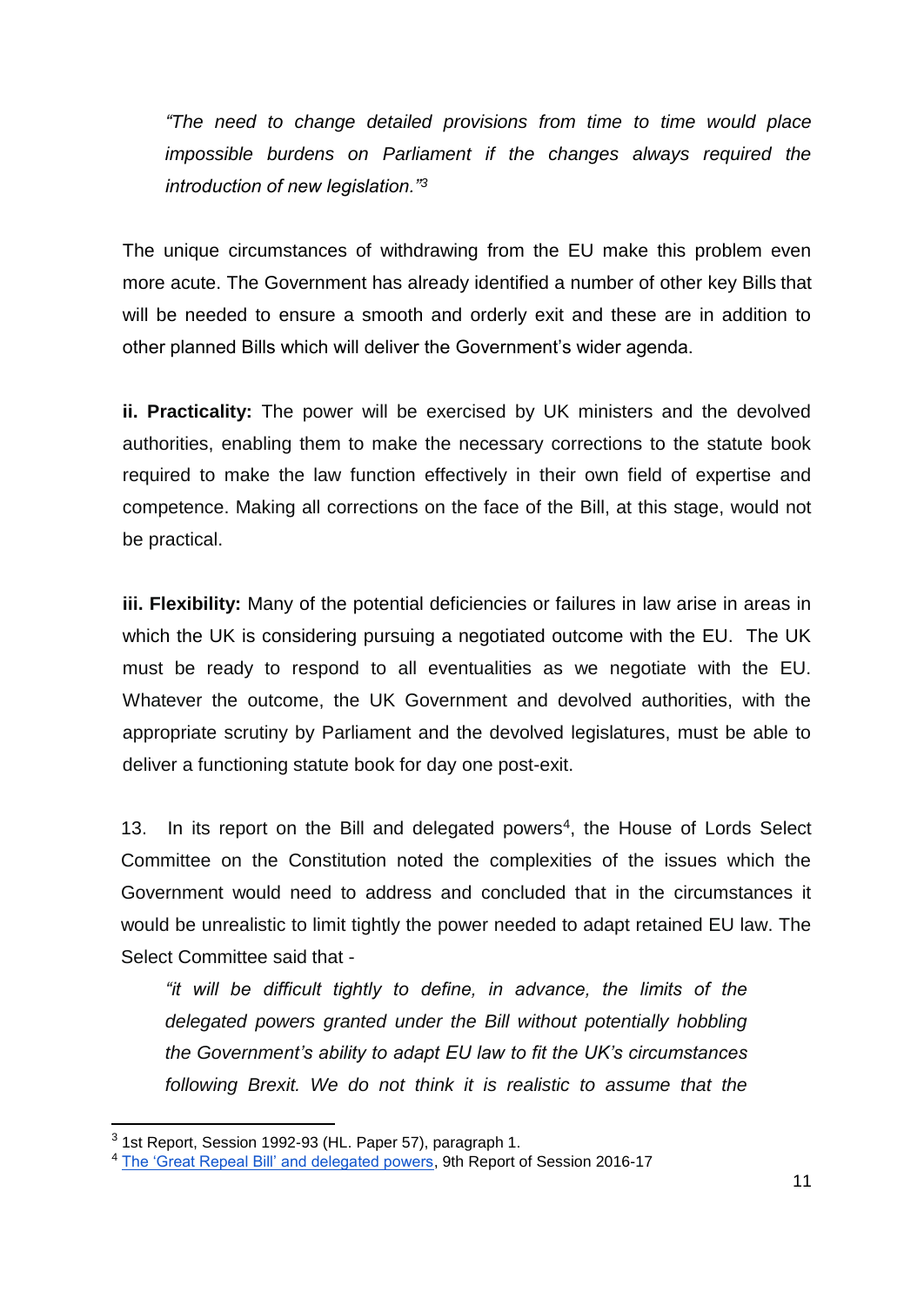*Government will have worked out, in advance of the Bill being considered by Parliament, what amendments will be needed to the corpus of EU law. That being the case, it is unrealistic to assume that Parliament will be able tightly to limit the delegated powers granted under the Bill—because it will not be clear what, exactly, they will be required to do"<sup>5</sup> .*

14. It is essential that the power is broad enough to capture all of the necessary corrections. If the full range of deficiencies is not addressed there will be consequences for individuals, businesses, and other organisations. The work across government has identified the main failures and deficiencies that would need correcting, subject to the negotiations, and these are outlined below.

### **i. Removing redundant provisions:**

-

15. Without corrections to the law, on exiting the EU the UK would still have certain obligations to the EU or be bound by EU decisions when it is no longer a member - these are redundant provisions. For example, the Competition and Markets Authority and UK courts would continue to be required to decide UK antitrust cases in line with the decisions of the European Courts on competition matters on corresponding questions, and to have regard to relevant decisions or statements by the European Commission as well.

16. Depending on the negotiations, this might no longer be appropriate, and therefore people in the UK would expect the Competition and Markets Authority and UK courts to be able to make independent decisions on competition issues in the UK. The power would be used to amend primary and secondary legislation to remove the EU elements of competition law but to leave domestic UK competition regime intact. This would ensure the continued effective operation of the existing UK competition regime.

<sup>5</sup> [The 'Great Repeal Bill' and delegated powers,](https://www.publications.parliament.uk/pa/ld201617/ldselect/ldconst/123/123.pdf) 9th Report of Session 2016-17, page 16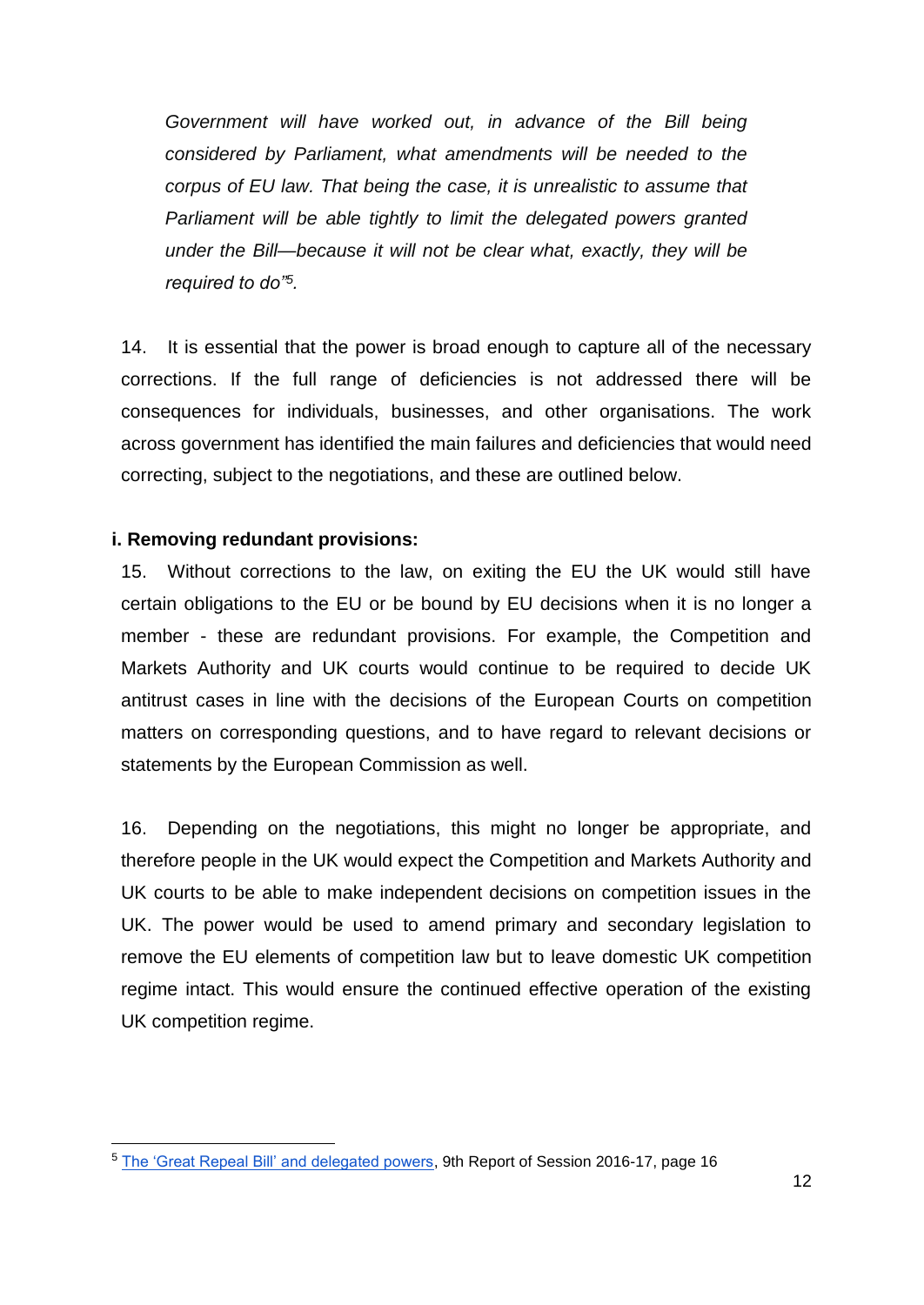17. Legislation providing for elections to the European Parliament (the European Parliamentary Elections Act 2002 and the European Parliament (Representation) Act 2003 will be repealed on the face of the Bill, because this legislation is intrinsically related to membership of the EU and its repeal is an inevitable outcome of exiting the EU. Other provisions relating to references to European Parliamentary elections will be similarly redundant and are expected to be removed using the correcting power where they are contained in the body of retained EU law, or the power to make consequential provision. There will be other similar, limited cases where secondary legislation under the correcting power may need to be able to (at least at face value) remove rights from UK citizens. In practice, this is removing redundant provisions that no longer makes sense when the UK is no longer part of the European Union; these SIs will simply be reflecting the outcome in international law.

#### **ii. Transferring Functions**

18. Many UK businesses and citizens depend on services, currently provided at an EU level, that enable markets to function and provide protection for individuals. It is essential that we are able to repatriate functions from the EU to the UK, including the devolved authorities, if essential services are to continue.

19. For example, Regulation (EC) No 216/2008 sets up the European Air Safety Authority (EASA). If the UK ceases to be a member of EASA, the UK's Civil Aviation Authority would need to exercise many of the functions of EASA for the UK to ensure proper air safety. Without this correction, the Civil Aviation Authority would not have sufficient legal authority to regulate aviation safety. The power will enable such changes. A statutory instrument would amend Regulation (EC) No 216/2008 to remove redundant text and to amend references.

20. In certain scenarios, a UK body may need to start evaluating and authorising chemicals in the UK taking over functions currently performed at a EU level. The European Chemicals Agency currently conducts evaluation and authorisation of chemicals under the REACH regulation (Regulation (EC) No 1907/2006). This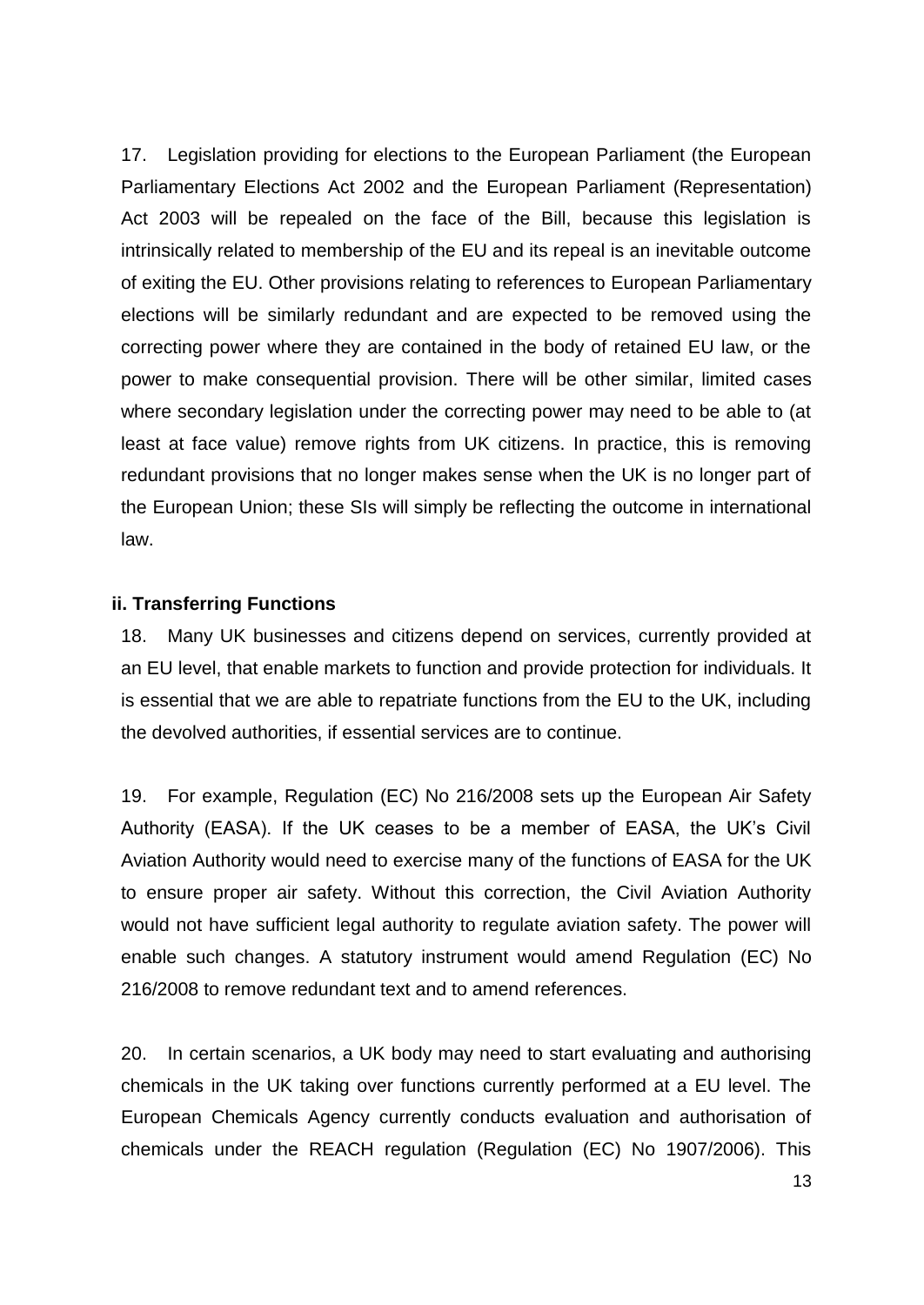function may need to be transferred so that consumers can continue to have confidence in the safety of certain chemicals and their proper regulation and international markets have sufficient confidence in the UK's products so that UK businesses can continue exporting. In the event of no deal in this area, a UK government body would take on the functions of assessing chemical substances under the REACH regulation. Some sample drafting is at **Annex A**.

21. Some functions are essential if the UK is to maintain its international relationships. Without a robust and recognised data collection and reporting method the UK may be in breach of international agreements and its produce may not be acceptable in the EU and other markets having a major impact on the industry.

22. For example, the EU Common Fisheries Policy requires the UK to carry out research, data collection and reporting in order to provide evidence to the EU and international bodies - this meets a wider international obligation on reporting. The UK's future position within the data collection framework will be subject to negotiations but should the UK not continue to be part of the EU framework we would need to transfer these functions to appropriate domestic bodies. It is essential that data collection, research and reporting can be carried out because, as a coastal state with a significant level of waters under its control, the UK must be able to evidence that fishing in its waters meets international obligations. Without a robust and recognised data collection and reporting method the UK may be in breach of international agreements and its produce may not be acceptable in the EU and other markets having a major impact on the industry.

23. Without a correction to the law, the UK would not have the powers to control the production and use of Fluorinated Greenhouse Gases (F Gases). If we do not comply with the United Nations Montreal Protocol, UK businesses would be excluded from global trade in these products. EU Fluorinated Greenhouse Gases (F-Gases) Regulation (EU) No 517/2014 requires a staged phase-down of F-Gases. In doing so it also implements a large part of an international commitment the UK (and EU) recently agreed to under the United Nations Montreal Protocol. The Regulation set up a system to phase down F-Gases across the EU by

14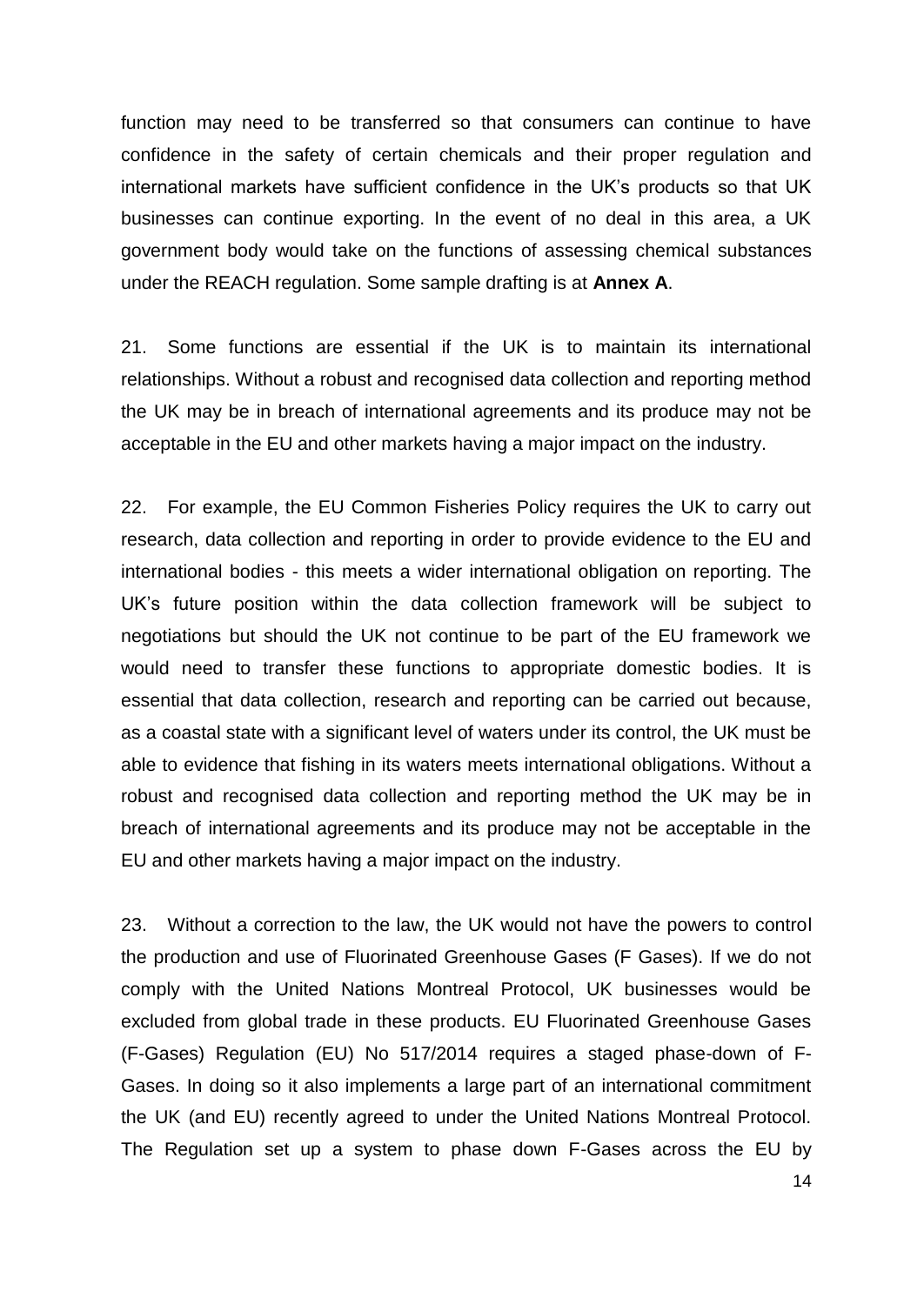controlling use and sales of F-gases in the EU, including by granting quota to companies to allow them to place F-gases on the EU market. In the event of no agreement in this area, these quota provisions would be inoperable in the UK on exit. A correction would be required to create an operable UK mechanism to replace the EU quota system.

#### **iii. Removing reciprocal or other arrangements**

24. A key element of EU law is reciprocal arrangements between States and with the Commission.

25. The Bill preserves and converts law which on its face provides for reciprocal arrangements but it cannot require anything on the part of EU member states. In any areas where it is agreed with the EU that reciprocal provision should continue, then the law can remain in place as it is (unless the relevant law is deficient for some other reason). However, where there is no agreement in an area or the agreement is to no longer maintain reciprocal arrangements, then the effect of the Bill on its face could be to provide for domestic law to continue to offer benefits to EU member states and their citizens which would not be reciprocally available to the UK and its citizens in those member states. Dependent on what is appropriate and in the national interest in the particular context, the power can be used to modify, limit or remove such arrangements and resolve the imbalance.

26. Reciprocal arrangements cover a wide range of issues. As a member of the EU, the UK is obligated to provide certain benefits to citizens of other EU member states, and those member states are obligated to provide corresponding benefits to UK citizens. For example if the UK has sought but not secured reciprocal rights for UK citizens, the power can also be used to remove rights from EU citizens in the UK. These rights are based on the UK's membership of the EU; without that membership, or an alternative deal, they become deficient by incurring a disadvantage on the UK.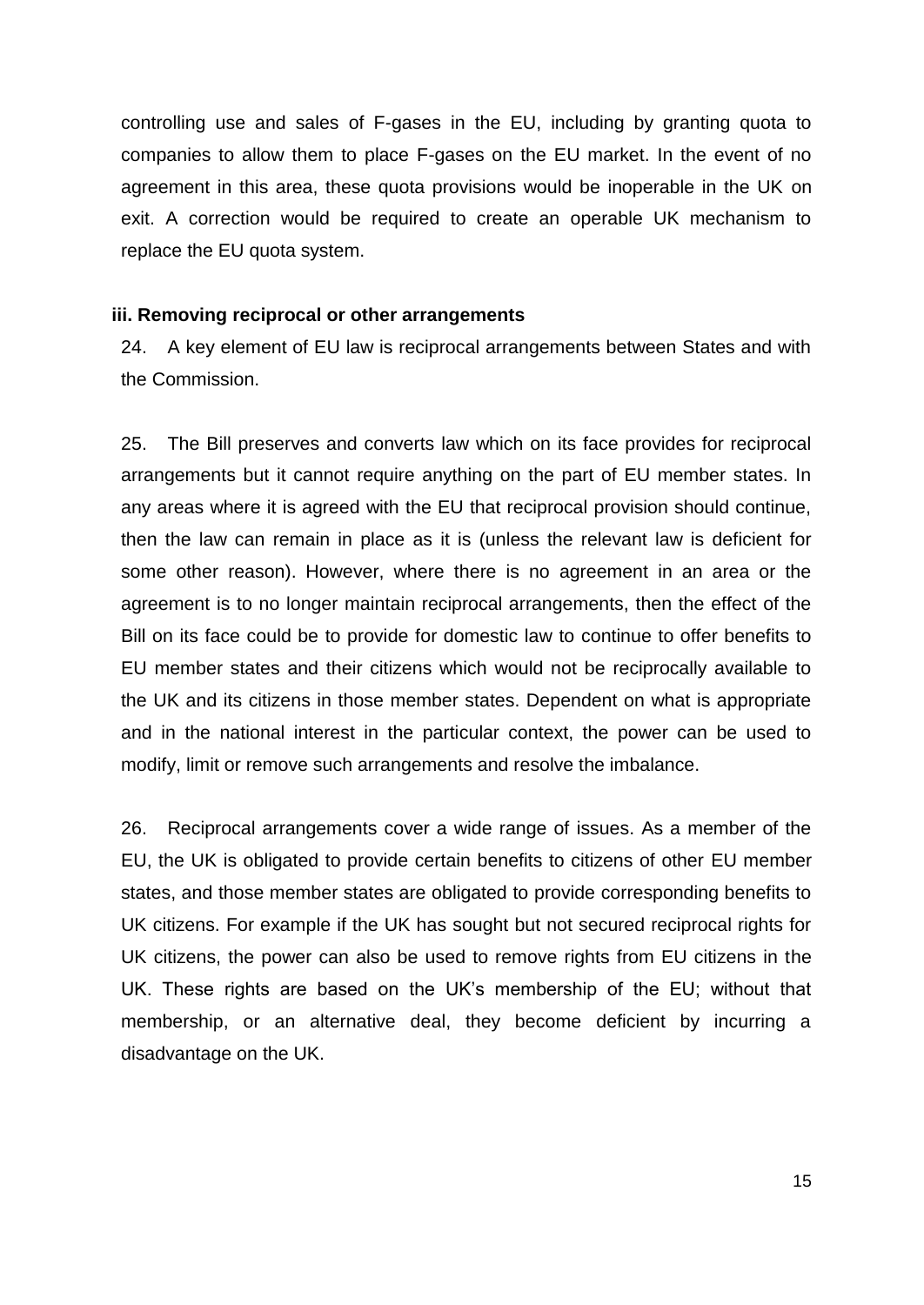27. There are also reciprocal arrangements for other areas such as unlawful exports. For example, the UK has a reciprocal arrangement with other EU member states on the restitution of stolen cultural property. Any EU country can require, in the member state where the object is being held, court orders, including search and entry powers, to recover objects unlawfully exported to other countries. In the event that there was no provision in an agreement with the EU to retain the current arrangements, EU member states would still be able to require court orders to recover objects unlawfully exported to the UK, but the UK would lack the equivalent right in the EU. It would also mean that post-exit, owners whose objects are recovered by an EU state in this way would not receive compensation from that state, even if they performed appropriate due diligence. The power would allow the UK to remove the benefits offered to EU states and nationals in the absence of reciprocal benefits for UK nationals. Some sample drafting for this example is included at **Annex A**.

28. Reciprocal arrangements also exist with countries outside the EU under some of the EU Treaties. The analysis above applies equally to these agreements: there is the potential for deficiencies to arise in these agreements and for the correcting power to be used to prevent imbalances in domestic law.

29. Where a devolved authority uses the power to unwind a reciprocal arrangement this will require the consent of a Minister of the Crown.

#### **iv. Amending inappropriate references:**

30. This is the largest category of the changes required, based on our current assessment which we continue to refine: early estimates suggest up to half the corrections that might be required fall into this category. Incorrect references can make the law inoperable.

31. The impact of not making such changes would include inadvertently removing environmental protections. The Town and Country Planning (Environmental Impact Assessment) Regulations 2017 require an environmental impact assessment of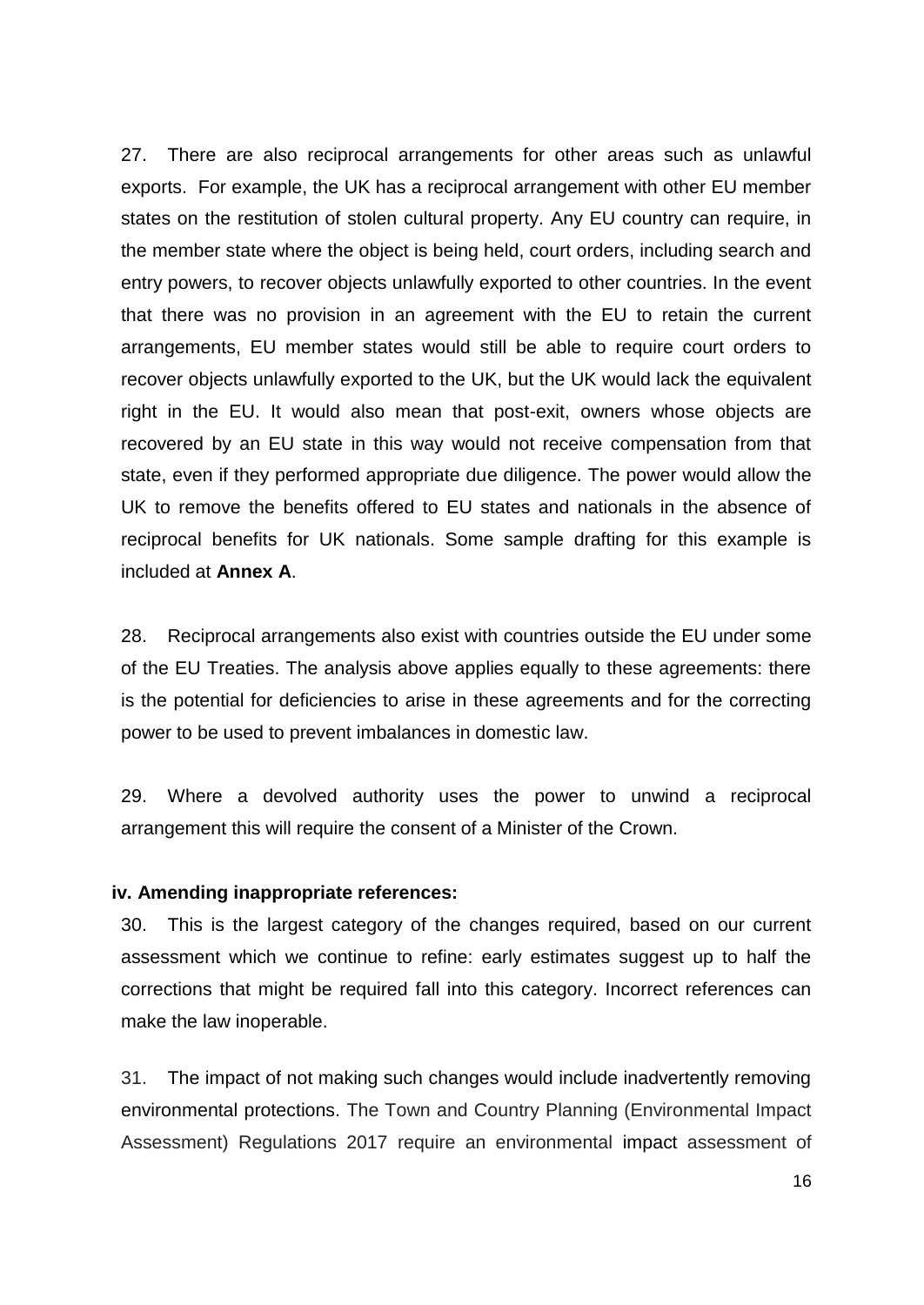certain applications for planning permission. They refer to "other EEA States" in a number of places, mainly in the context of development likely to have significant transboundary environmental effects. A correction amending the references to "other EEA States" to "EEA States", would make it clear that the requirement on transboundary consultation continues to function on exit as it does now. This would remove uncertainty and help ensure that an important piece of environmental protection law continues to operate effectively.

#### **v. Other changes**

32. A statutory instrument made under this power by a Minister of the Crown can sub-delegate the power where appropriate: for example, if a regulator needed to make a substantial number of technical corrections to standards. The Government is clear that it would only take this approach where existing constitutional arrangements mean that it is more appropriate for the power to be exercised independent of political control. Such an instrument will have to be debated and approved by Parliament (affirmative procedure).

33. This is not an exhaustive list: there might be other types of corrections needed that do not fit into any of the categories set out above. The Government appreciates that the power is wide, but this reflects the wide-ranging and diverse number of areas in which failures and deficiencies will arise.

34. The purpose of the power is carefully described. It is limited to addressing failures of EU law to operate effectively or any other deficiencies which arise from withdrawal; it avoids an attempt at defining 'necessary' changes. There are some changes that might not strictly be necessary for the law to remain functional but will resolve clear deficiencies. Depending on the nature of any agreement with the EU, and other factors, the UK might wish to retain some reciprocal arrangements and not others; it might choose to continue sharing some functions with EU institutions and repatriate others. This power, combined with the power to implement the withdrawal agreement, allows flexibility based on the outcome of the negotiations on which Parliament will have a vote.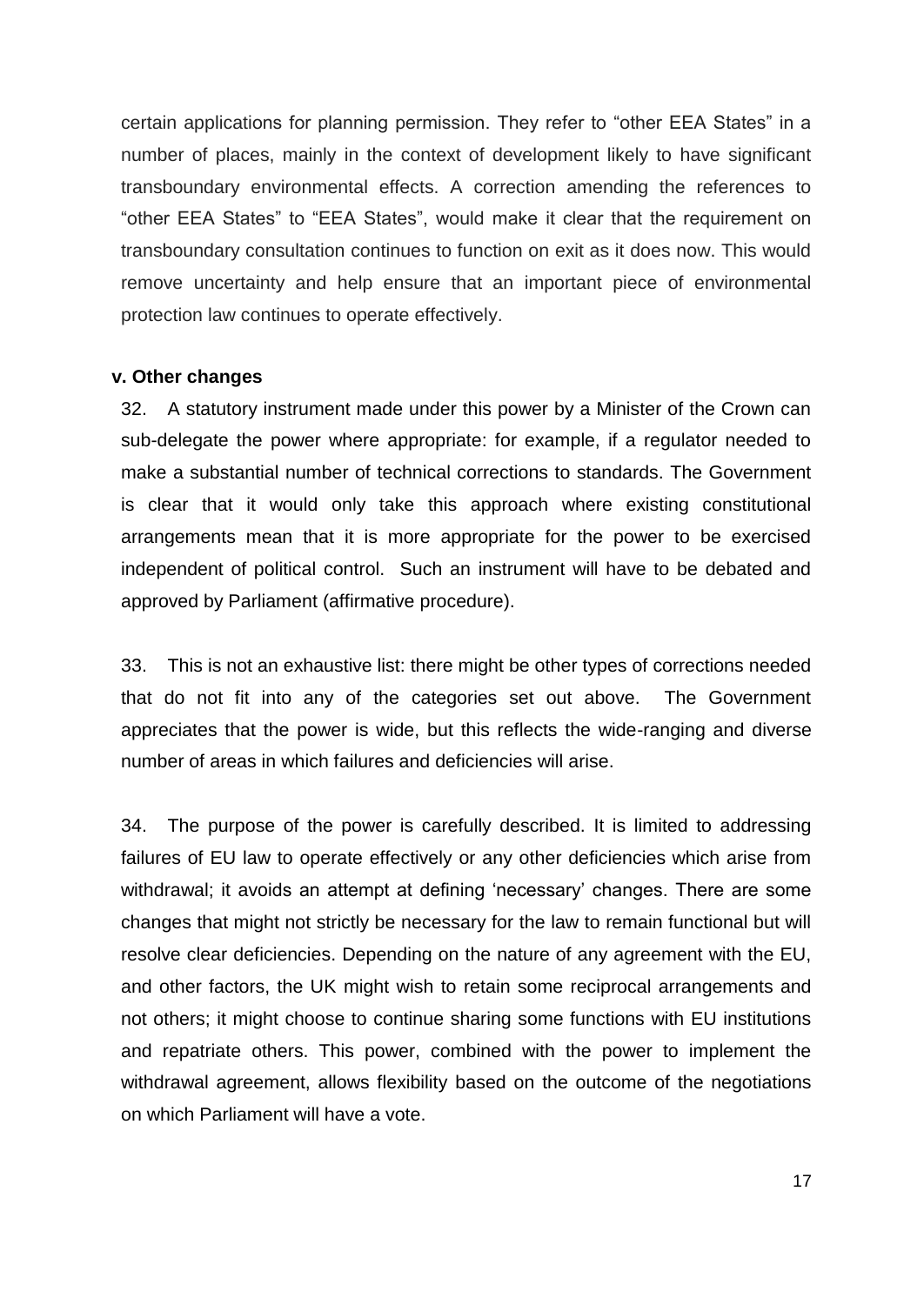# **Amending Primary Legislation**

35. The power needs to be broad enough to allow for corrections to be made to both primary and secondary legislation and this means that the power must be a 'Henry VIII' power. In its report on the Bill and delegated powers, the House of Lords Select Committee on the Constitution noted that -

*"the distinction between Henry VIII and other delegated powers is not in this exceptional context a reliable guide to the constitutional significance of such powers, and should not be taken by Parliament to be such"*. 6

36. The Government agrees. A large number of fairly straightforward changes will be needed to primary legislation in readiness for exit day. For example, it may be desirable to make simple and non-substantive amendments to references in the Public Passenger Vehicles Act 1981, as without changes they will not make sense after the UK ceases to be an EU member State. There are references to "*in another member state*" in section 21(1); "*of the other member state*" in section 21(3)(b); and "*by another member State*" – Schedule 3, paragraph 7(c)."

# **Limiting the Power**

37. The unique circumstances of this Bill necessitate a broad power, but it must be limited in purpose to achieving a smooth and orderly exit. Proper scrutiny of the use of the power is, as ever, essential. The Government agrees with the House of Lords Select Committee on the Constitution that "*Ministers must not be handed virtually untrammelled power*". Therefore the power has a number of limitations on it, recognising, as also the Committee does, that powers cannot be too tightly limited.

-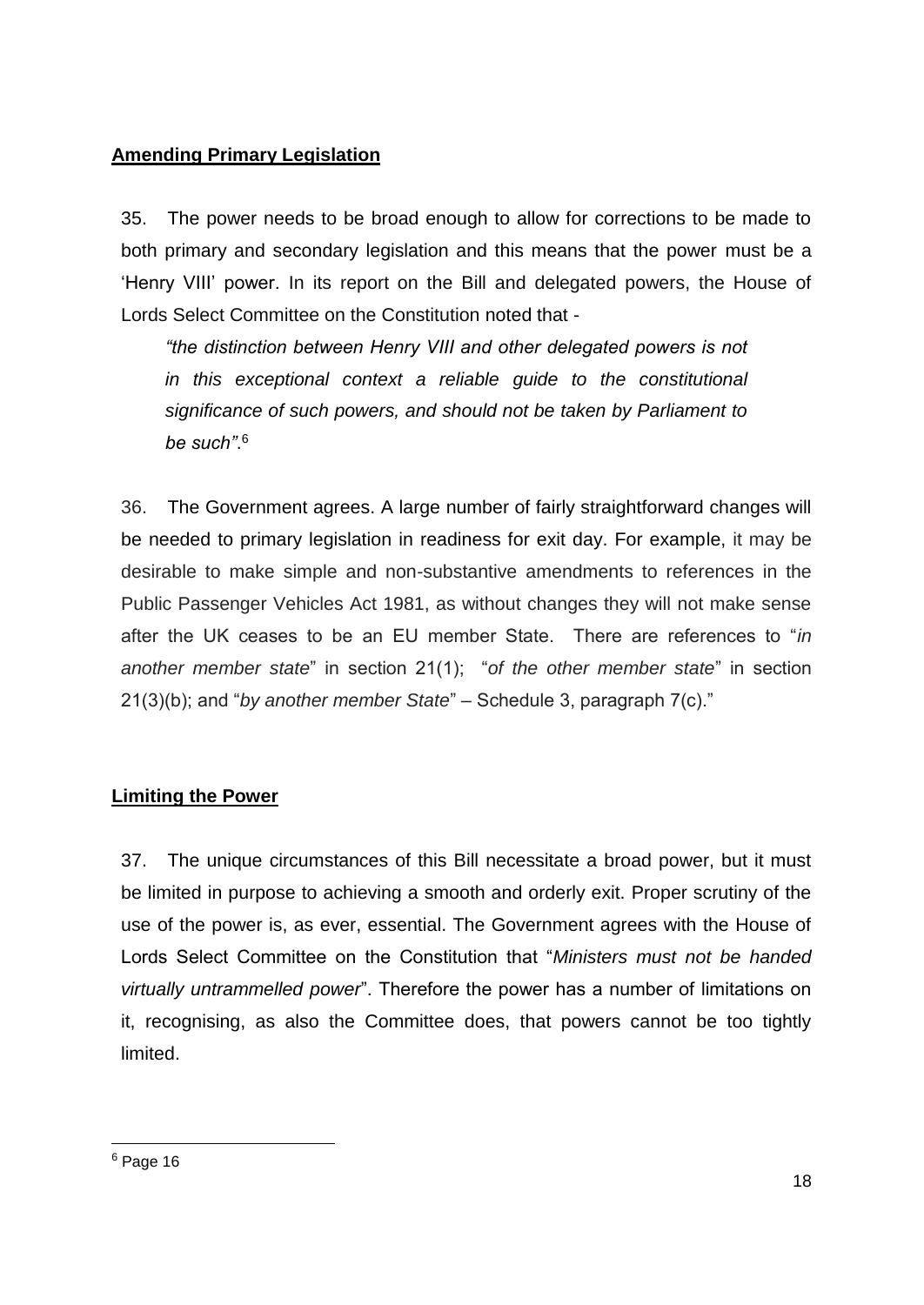#### **i. It is not a power to keep pace with EU law**

38. The UK leaving the EU is a one-off legislative process. Therefore, the power is designed to correct, in a finite period, a finite number of deficiencies. Government cannot use clause 7 as a substitute for section 2(2) of the ECA. Subsection (3) makes it clear that law cannot be considered deficient simply because it is no longer in line with developments in EU law. This means that divergence in the law post-exit is not in itself sufficient to trigger the power in clause 7.

39. If, however, an EU institution's rule-making powers have been transferred, under Clause 7, to a UK institution, there is nothing to prevent that UK institution from choosing to make regulations that correspond to future EU legislation if that is in the UK's interest. Any statutory instrument granting a public authority a new function will need to ensure there is proper oversight and scrutiny built into the exercise of that function.

**ii. The power cannot be used to impose taxes, amend the Human Rights Act, amend parts of the Northern Ireland Act 1998, create some criminal offences, make retrospective provision or for the purpose of implementing the withdrawal agreement.**

40. Subsection (6) contains restrictions on the use of the power to ensure that it cannot be used to make certain changes. The circumstances of the Bill mean the power is necessarily broad, but these restrictions will ensure it cannot be exercised beyond its purpose to correct law that would fail to operate effectively or be otherwise deficient on exit. It is appropriate to constrain government and the devolved authorities so that the power cannot be exercised in certain ways. The restriction on amending parts of the Northern Ireland Act 1998 is because that Act is the main statutory manifestation of the Belfast Agreement and it would not, therefore, generally be appropriate for a power with this breadth of scope to be capable of amending that Act.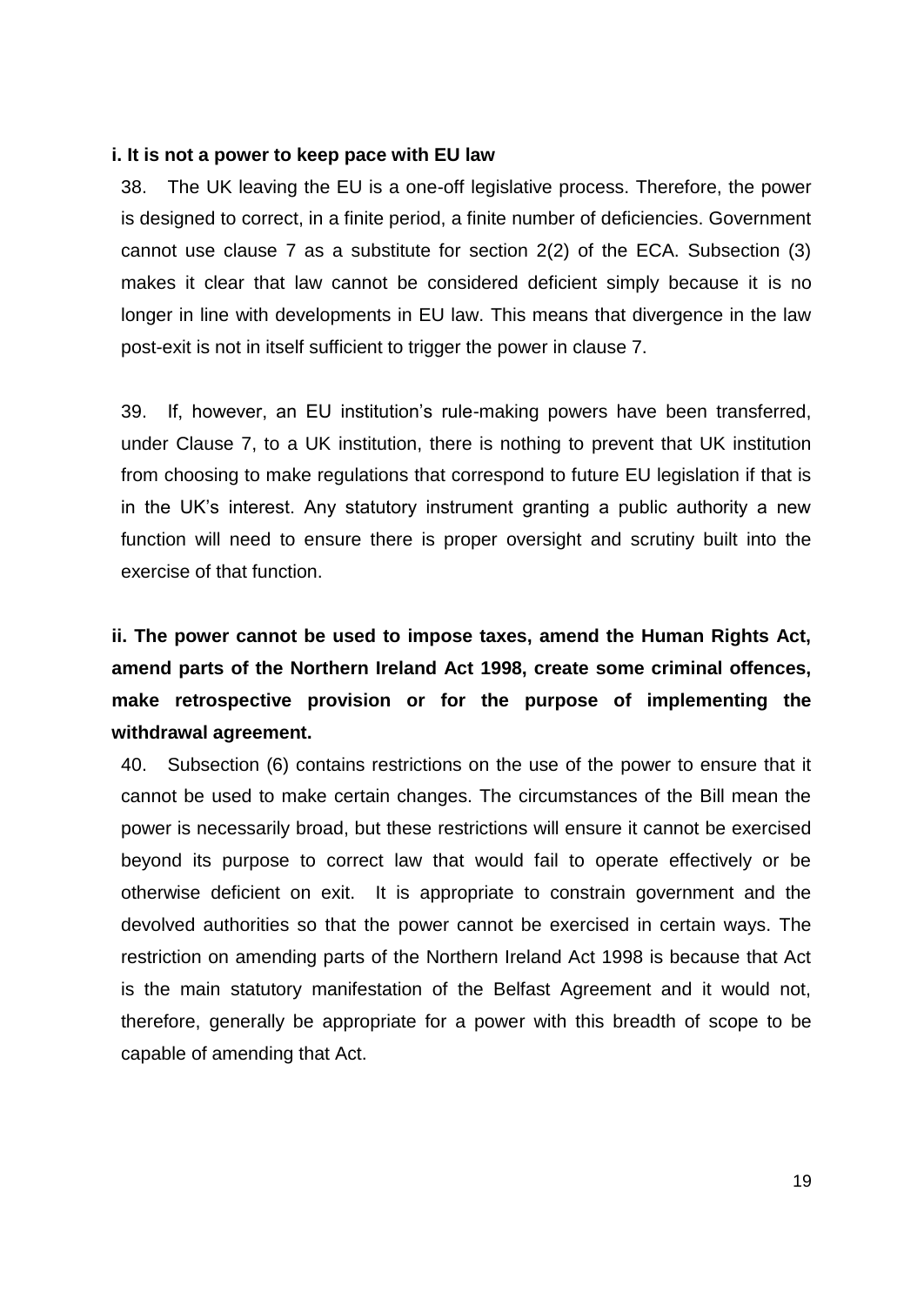41. Any corrections to the law that could not be made because of these restrictions would therefore need to be made by primary legislation, unless Parliament has delegated powers that allow such provisions in existing Acts.

42. There is a restriction on creating criminal offences: the power cannot be used to create offences punishable by sentences of more than two years. However it could be necessary to create or modify the scope of some criminal offences. For example, if it is an offence currently to fail to notify an EU institution of something and the UK no longer has a relationship with that institution, this would be a deficiency. It might be appropriate instead for the offence to be changed to a failure to notify the equivalent UK public authority that now exercises the same functions.

## **iii. The power can only be exercised for a limited time (sunset provision)**

43. The House of Lords Select Committee on the Constitution said: *"The 'Great Repeal Bill' will be an exceptional piece of legislation, necessitated by the extraordinary circumstances of Brexit: while the Government may make a case for a wide array of discretionary powers, this should in no way be taken as a precedent when considering the appropriate bounds of delegated powers in future."<sup>7</sup>*

44. In recognising its exceptional nature, the Committee went on to recognise that a sunset provision might be one way to restrict the power. The correcting power is therefore curtailed by a sunset provision in subsection (7). Although the power is wide, it is time limited and cannot be used more than two years after we leave the EU. Government is seeking a time-limited power to deal with a unique set of circumstances: it is designed to allow corrections to the statute book so that it functions effectively and appropriately; it is not designed to provide government with long-term flexibility, or to set a precedent. The sunset provision reflects this.

-

<sup>7</sup> Page 29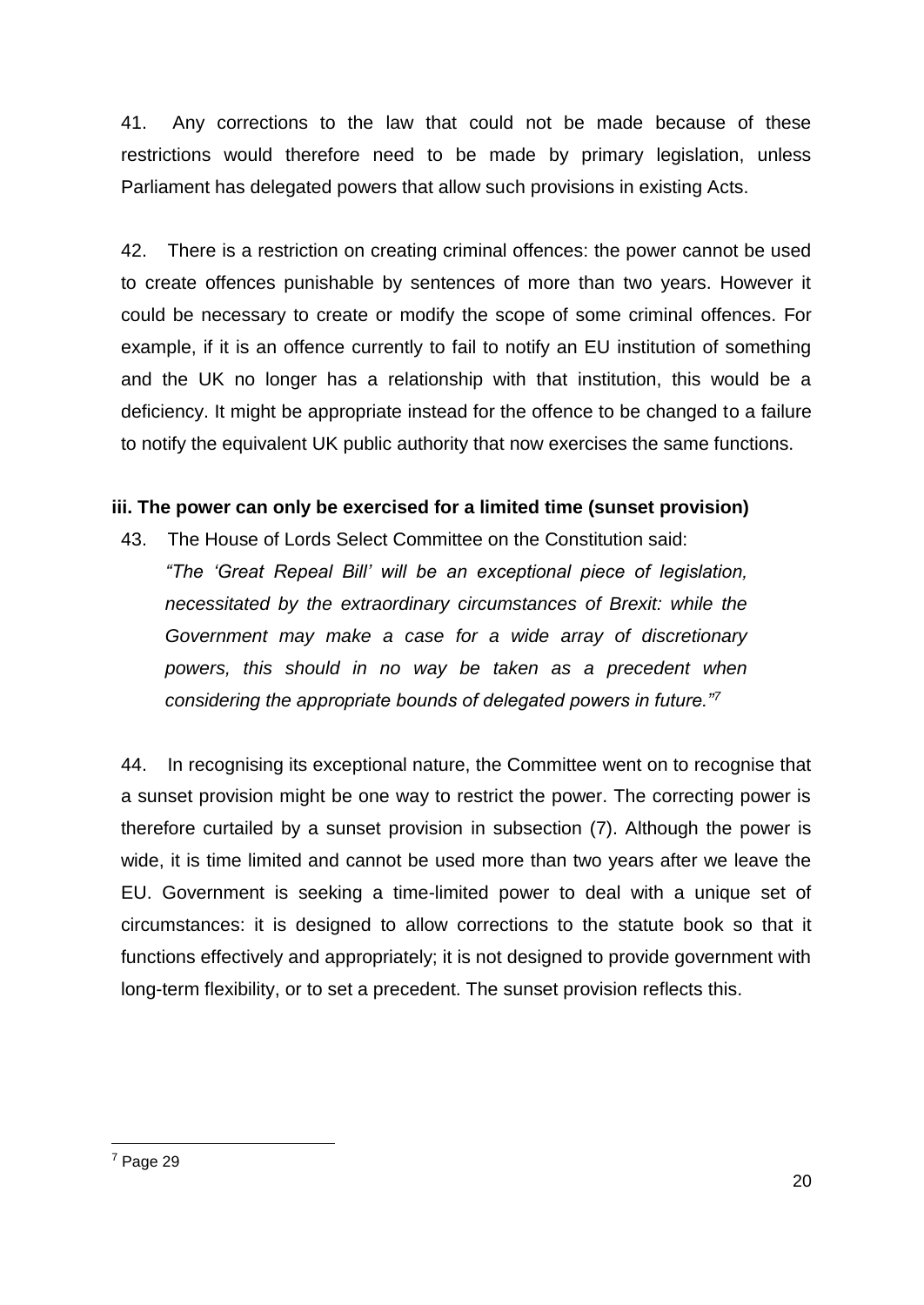# **Scrutiny**

-

45. The proposed scrutiny procedures for all the powers are set out in Schedule 7, Parts 1 and 2. For clarity, this memorandum explains the scrutiny procedures as they apply to each power alongside the explanation of the power.

46. The Delegated Powers and Regulatory Reform Committee observed that *"getting the balance right will be crucial*" between achieving the substantial legislative task in the time available whilst ensuring '*appropriate provision is made for full and effective scrutiny of the relevant secondary legislation.'*<sup>8</sup> The Government wants to ensure there is proper scrutiny of the use of the powers, proportionate to public interest and the task at hand. Affirmative and negative procedures will apply to regulations laid in the UK Parliament when the power is exercised by the UK Government and to regulations laid in the devolved legislatures when the power is exercised by the devolved authorities.

47. For those areas that are principally mechanistic, such as amending references, the negative procedure (or the equivalent in the devolved legislatures) can be used. We have taken the same approach to changes to either primary or secondary legislation: some changes to primary can be mechanistic and minor. Adopting the affirmative procedure for small corrections to primary legislation would produce impractical results. Instead, the requirement for affirmative procedures is based on the type of correction rather than where the correction is being made. Schedule 7 sets out the criteria that will trigger the use of the affirmative procedures for statutory instruments made under the Bill. For Clause 7, these are:

a. **Establishing a new public authority.** This will involve setting up new systems and spending public money both for set-up and ongoing expenses; Parliament or the relevant devolved legislature should scrutinise the creation of the body and debate the Government's or the relevant devolved authority's choices to understand why an existing body could not do the job.

<sup>8</sup> Delegated Powers and Reform Committee, Second Submission to the House of Commons Procedure Committee <https://www.publications.parliament.uk/pa/ld201617/ldselect/lddelreg/164/16404.htm>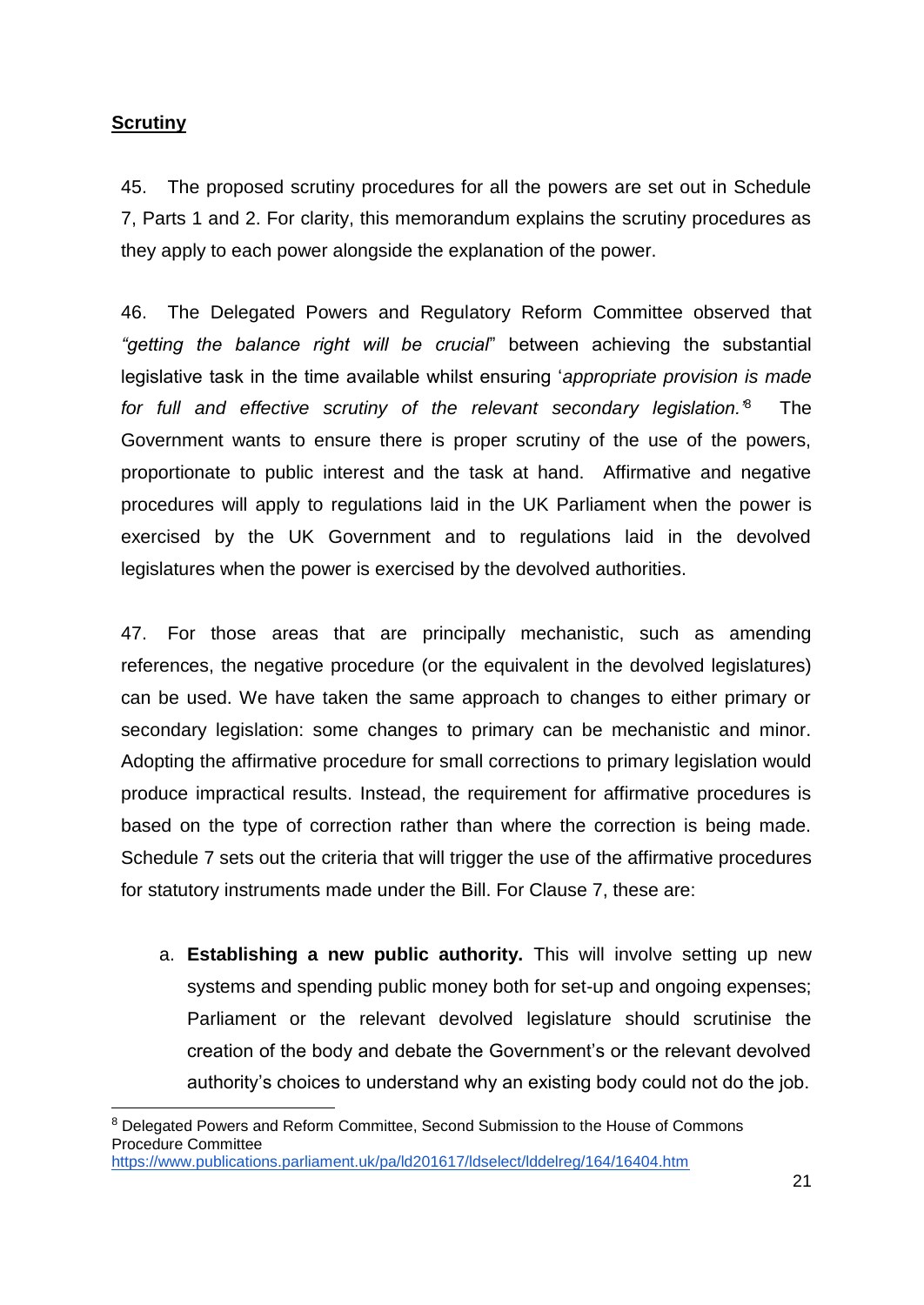- b. **Transferring functions to newly created public authorities**. As follows the point above, Parliament or the relevant legislature should debate any functions being given to a new public authority.
- c. **Transferring EU legislative powers (i.e. powers to make delegated or implementing acts) to a UK body.** Relevant legislatures must debate the delegation of legislative power and Government's choices about who can exercise it and how.
- d. **Relates to fees.** The Government recognises that the decision whether to charge for a particular function or service is a choice with impact on industry or individuals.
- e. **Creating or amending criminal offences.** This has important implications for citizens.
- f. **Creating or amending a power to legislate.** This involves sub-delegation. Parliament must debate the delegation of legislative power and choices about where it is held.

48. The made affirmative procedure will be available as a contingency should there be insufficient time for the draft affirmative procedure for certain instruments before exit day. The risk that statutory instruments made under the made affirmative procedure could be overturned must be balanced with the need to have a functioning statute book on exit day. The House of Lords Constitution Committee, whilst urging restraint, accepted that *'in a very limited number of circumstances there may be grounds for seeking to fast-track parliamentary procedure of draft affirmative instruments'.*<sup>9</sup> The Government believes that the exceptional circumstances of withdrawing from the EU might necessitate the use of the made affirmative procedure so the Bill allows for this as a contingency.

-

<sup>&</sup>lt;sup>9</sup> The House of Lords Constitution Committee fifteenth report ' Fast-track Legislation: Constitutional Implications and Safeguards' <https://www.publications.parliament.uk/pa/ld200809/ldselect/ldconst/116/11607.htm>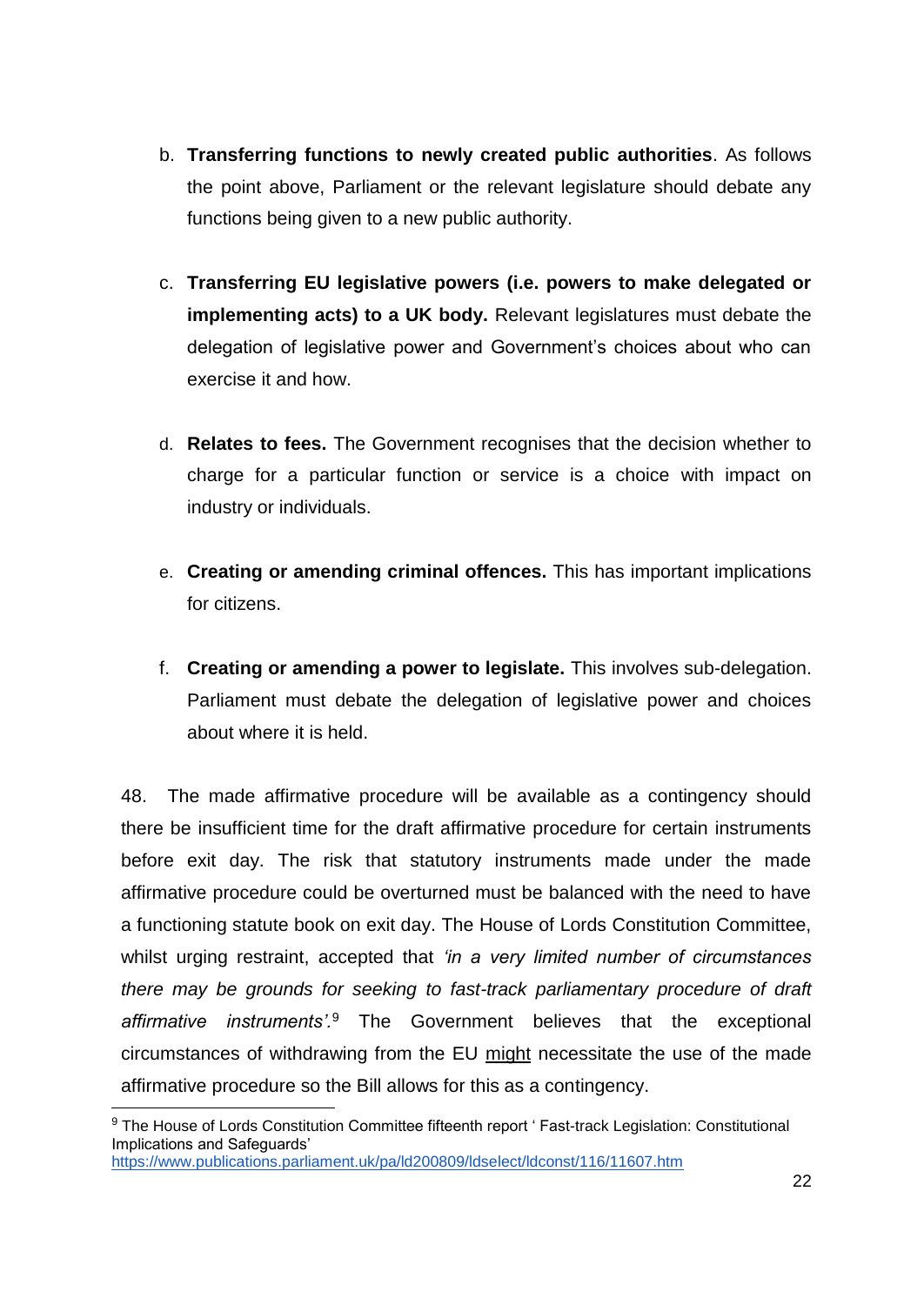# **Explanatory Memoranda**

49. The Government has decided that all explanatory memoranda accompanying statutory instruments made by Ministers of the Crown under powers in the Bill must, in addition to the usual requirements for the contents of an explanatory memorandum, also:

- explain what any relevant EU law did before exit day,
- explain what is being changed or done and why, and
- include a statement that the minister considers that the instrument does no more than what is appropriate. This builds on a suggestion of the House of Lords Constitution Committee.<sup>10</sup>

-

<sup>10</sup> [The 'Great Repeal Bill' and delegated powers,](https://www.publications.parliament.uk/pa/ld201617/ldselect/ldconst/123/123.pdf) 9th Report of Session 2016-17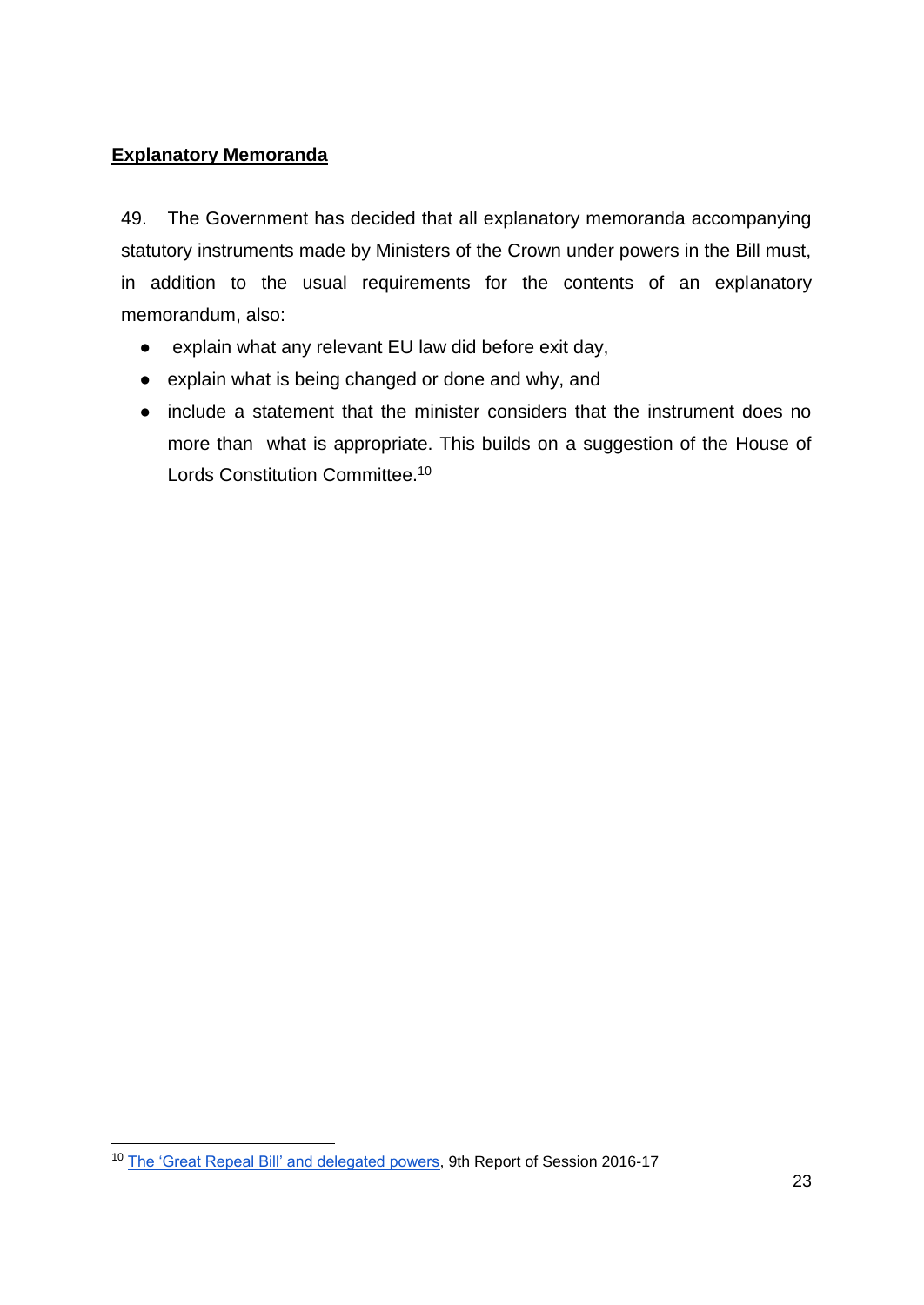# **Clause 8 and Schedule 2, Part 2: Complying with international obligations**

*Power conferred on: Minister of the Crown and Devolved Authorities Power exercised by: regulations made by statutory instrument Parliamentary Procedure: negative or affirmative*

#### **Context and Purpose**

50. This power enables the UK to continue complying with its international obligations. The UK's withdrawal from the EU could, without remedial action, lead to unintended breaches of our international obligations. This arises notwithstanding the conversion of directly applicable EU law and the preservation provided by the Bill; in fact, elements of the conversion and preservation could place the UK unintentionally in breach of our international obligations.

#### **Justification**

51. Any unintended breaches of international law which might arise from our withdrawal from the EU are similar to the failures and deficiencies which the correcting power in Clause 7 will be used to correct. However, the power in Clause 7 may only be used where there is a failure or deficiency in "retained EU law". The Government considers that it is prudent to take a separate power on international obligations in order to deal with any potential breaches of our international obligations which might arise other than in "retained EU law". This power will, though, only be exercisable where the breach of our international obligations arises from the UK's withdrawal from the EU.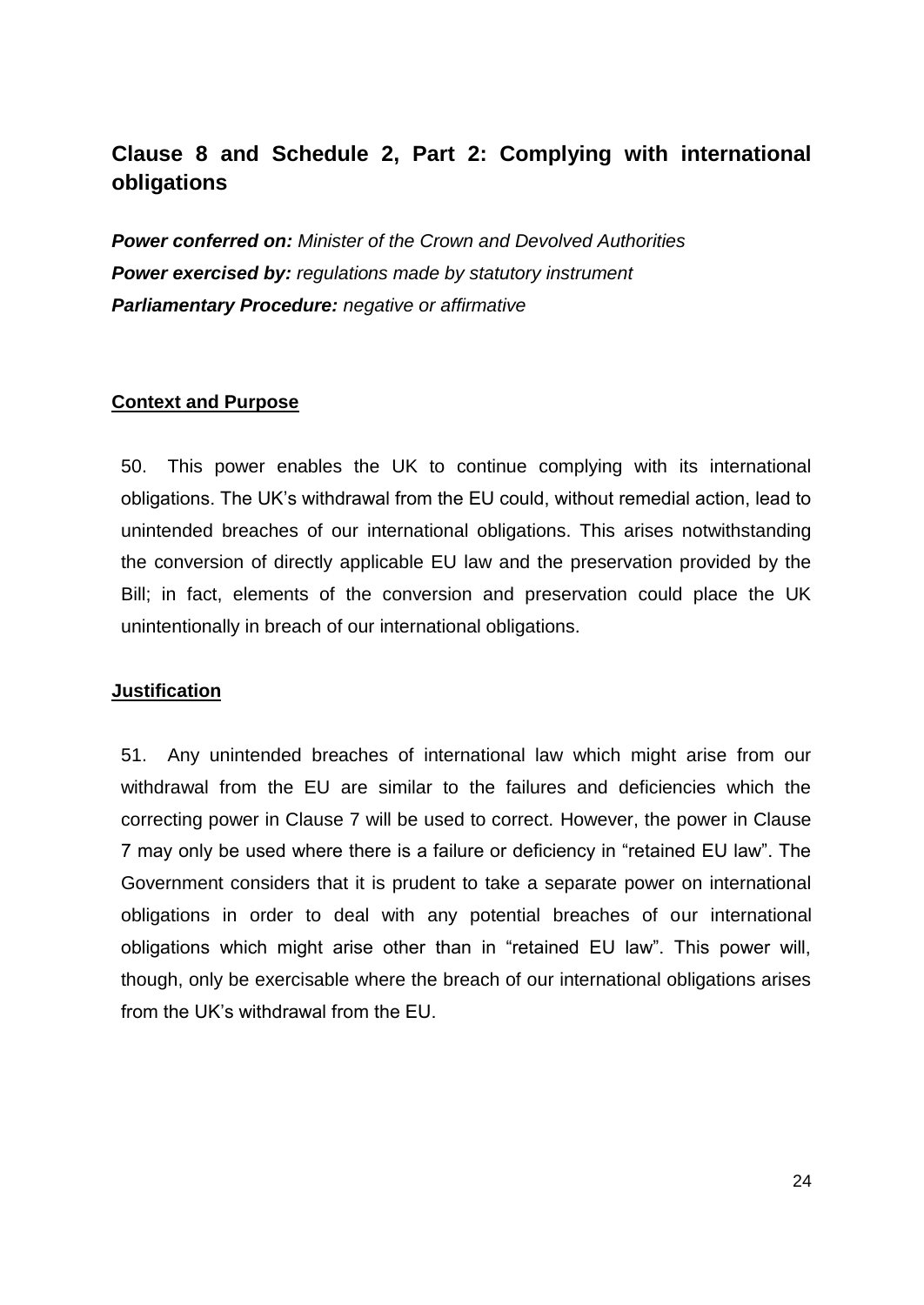52. For example, the UK is a party to the Council of Europe Convention on Transfrontier Television. However, a break clause (Article. 27) says that EU member states are to implement EU law instead - which is Directive 2010/13/EU (known as the Audiovisual Media Services Directive (AVMSD)). On this basis, the UK has never actually implemented the Convention, but implemented the AVMSD instead. Once we leave the EU, potentially even if we were to negotiate ongoing participation in the framework of AVMSD, we would regardless no longer benefit from the exemption in the Convention, as we would not be a member state. We could then be in breach of our international law obligations by not having implemented the Convention. We could use this power in clause 8 to implement it, which could involve changes other than to retained EU law.

53. The restrictions which constrain the scope of the power in Clause 7 also apply to this power. The only exception is that it can impose taxation, but only where that is an appropriate way of preventing or remedying a breach. Additional restrictions apply to the use of the power by a devolved authority.

54. As with the correcting power in Clause 7, breaches here could arise in areas in which the UK is considering pursuing a negotiated outcome with the EU. It would be unwise to legislate in primary legislation to provide for the implementation of our preferred negotiated outcome and thereby 'show our hand' to those with whom we are negotiating in the EU.

### **Scrutiny**

55. The procedures here mirror, as appropriate, the scrutiny procedures for the correcting power in Clause 7.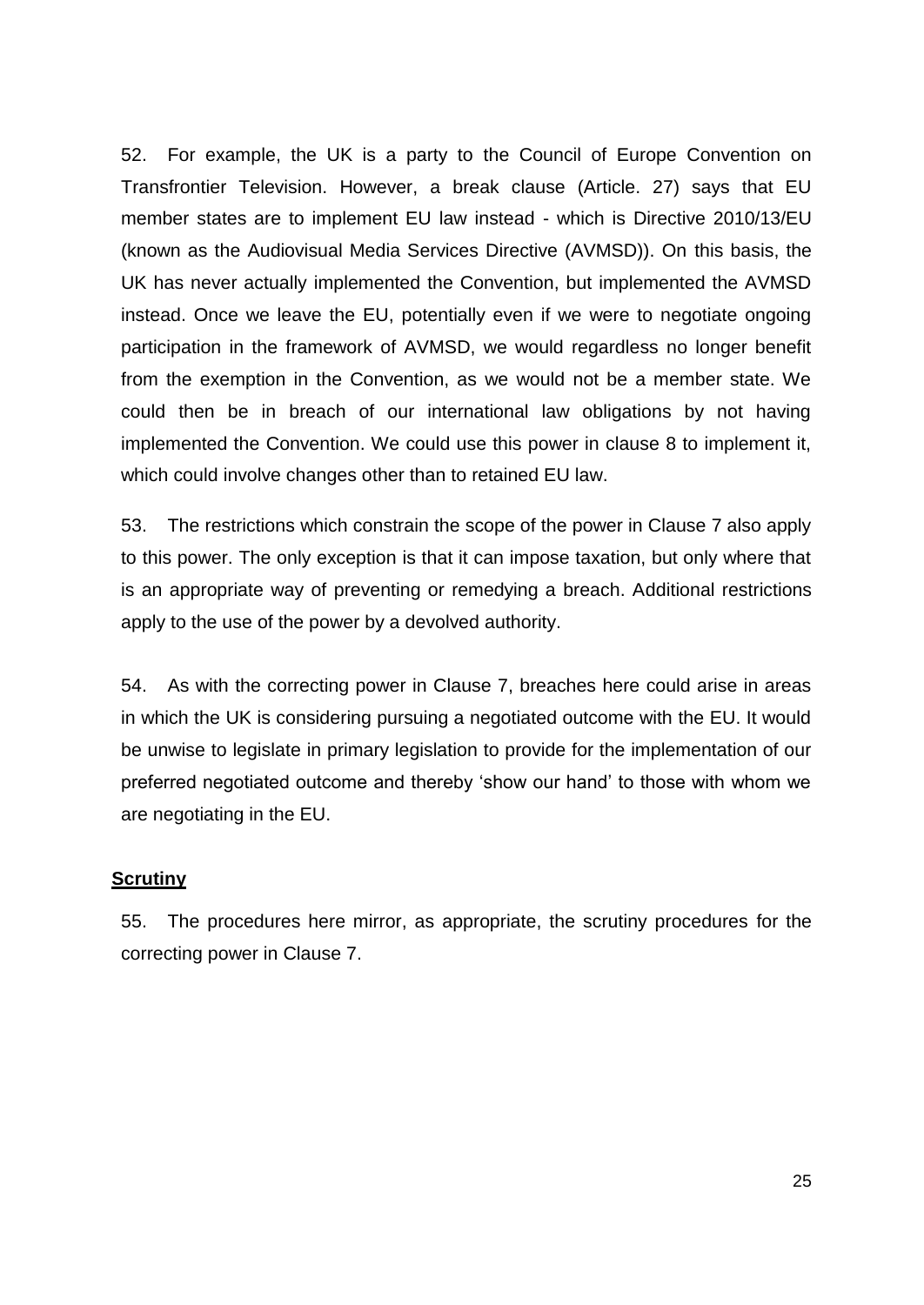# **Clause 9 and Schedule 2, Part 3: Power to implement withdrawal agreement**

*Power conferred on: Minister of the Crown and Devolved Authorities Power exercised by: regulations by statutory instrument Parliamentary Procedure: negative or affirmative* 

## **Context and purpose**

56. On 29th March 2017, the Prime Minister wrote to the President of the European Council notifying our intention to leave the EU. Under the terms of Article 50, the UK intends to negotiate and conclude a withdrawal agreement with the EU.

57. Once a withdrawal agreement is reached, it is likely that parts of it will require legislative changes to implement it in domestic law. To ensure that the UK is in a position to fulfil its obligations under the agreement, it is essential that this implementing legislation is in place before the withdrawal agreement comes into force on exit day. The Bill provides a limited power to enable the withdrawal agreement to be implemented as appropriate. This is a separate process from that by which the Government will bring forward a motion on the final agreement to be voted on by both Houses of Parliament before it is concluded.

58. The Government has already committed to introducing a number of other Bills during the course of the next two years to give effect to our exit. These are intended to implement significant policy changes and Parliament will have the fullest possible opportunity to scrutinise this legislation.

### **Devolution**

59. The withdrawal agreement affects the whole of the UK and the implementing power will be conferred on the devolved authorities in relation to domestic legislation within areas of devolved competence.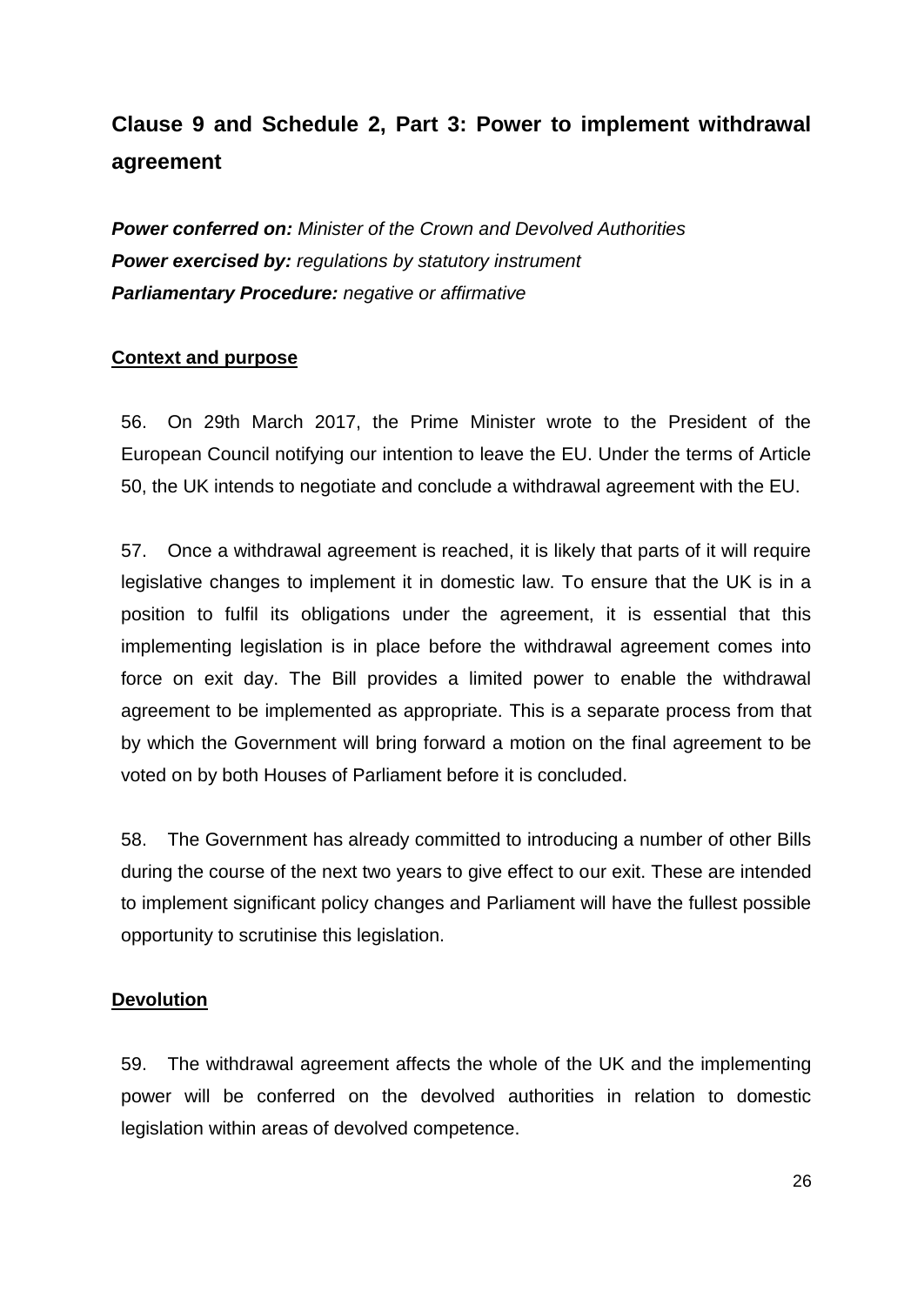#### **Justification**

60. It is essential that the UK is in a position to fulfil its obligations under a withdrawal agreement by exit day. Any necessary legislative changes will therefore need to have been made before exit day. Whilst the nature and scale of the legislative changes required are as yet unknown, it is important that we are in a position to start preparing the statute book as soon as possible once a deal with the EU is reached. We note that the Lords Select Committee on the Constitution recognised that the Bill might include a delegated power to implement the result of the UK's negotiations with the EU.

61. To get us ready for exit day, this power enables Government and, where it is within their competence, the devolved authorities to make legislative changes appropriate for the purposes of implementing the withdrawal agreement. To ensure that a range of negotiated outcomes can be catered for, the power will enable the Government and devolved authorities to do what an Act of Parliament can do, subject to certain restrictions. The power can repeal, alter or replace the law, including retained EU law. Depending on the final agreement and subject to the passage of the Bill, Government might also need to subsequently amend the Bill itself in order to reflect the outcome of negotiations.

62. The exact use of the power will of course depend on the contents of the withdrawal agreement. The power needs, however, to be sufficiently flexible to enable the agreed arrangements to be properly implemented in domestic law. It could, for example, enable functions currently carried out by an EU regulator to be transferred to an existing regulator in the UK or set up a new body to perform functions that were previously carried out by an EU body. Depending on what we agree, it could provide the legal underpinning for a registration system in the UK for products or provide a mechanism so that existing standards would continue to be protected in the UK.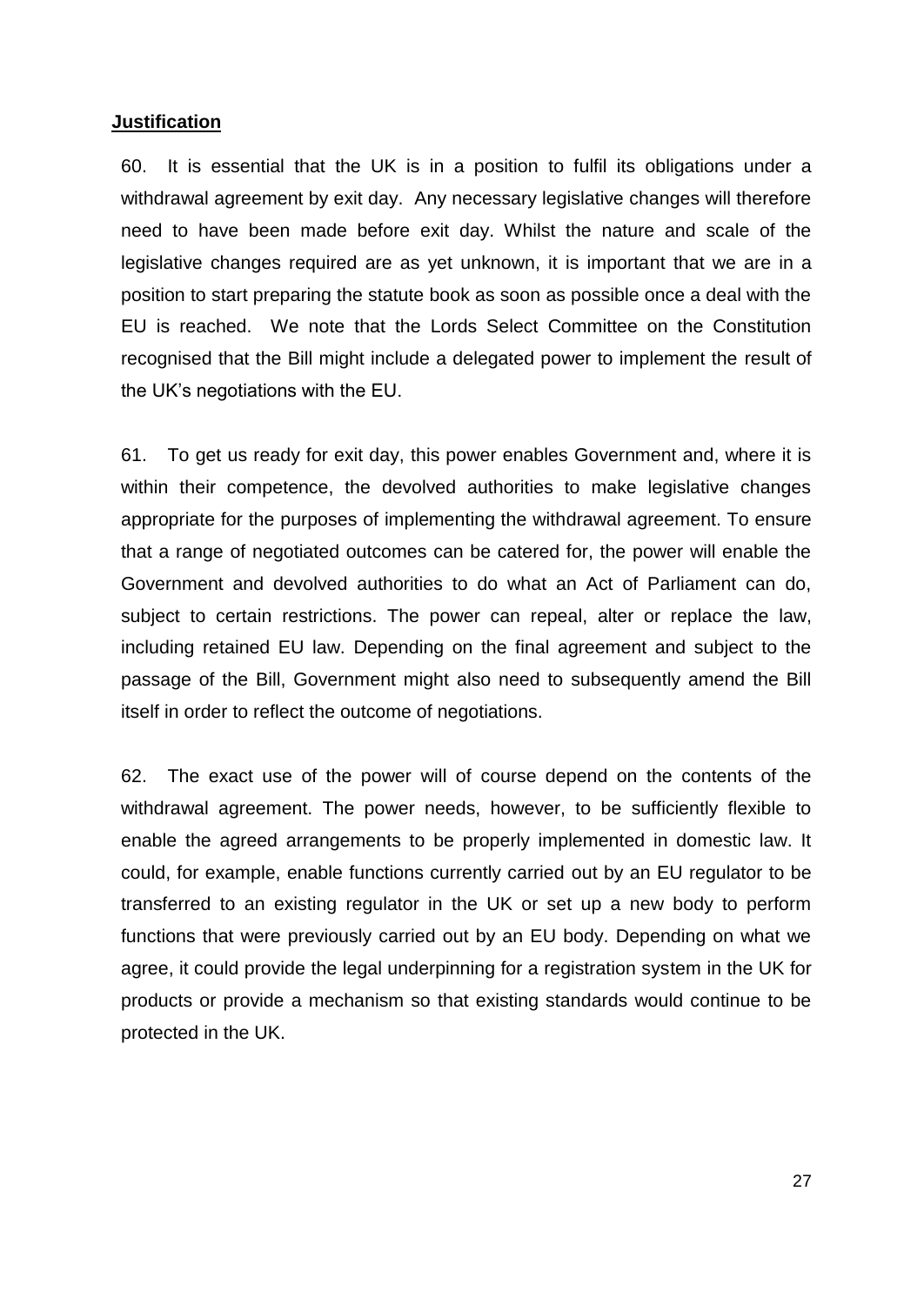63. The power will however be limited to making provisions that should be in place for day one of exit in order to ensure an orderly withdrawal from the EU.

### **Limiting the Power**

64. As indicated above, the power is inherently constrained by the terms of the withdrawal agreement and by what provision the minister considers should be in place on or before exit day. In addition, the Government has been clear that it will bring forward a motion on the final agreement to be voted on by both Houses of Parliament before it is concluded. As with the correcting power in Clause 7, this power cannot be used to impose or increase taxation, to create criminal offences subject to a term of imprisonment of more than two years, amend or repeal the Human Rights Act, or make retrospective provision.

65. The power is subject to a sunset clause and it can only be used up to exit day: it is not an ongoing power but one designed to implement parts of a withdrawal agreement (which has been approved by Parliament) that should be in place on or before exit day.

# **Scrutiny**

66. Regulations made under the power to implement the withdrawal agreement will be subject to affirmative or negative procedure and the scrutiny procedures are based on those for the correcting power in Clause 7, with similar triggers for the affirmative procedure. Regulations modifying the Act itself would also be subject to the affirmative procedure.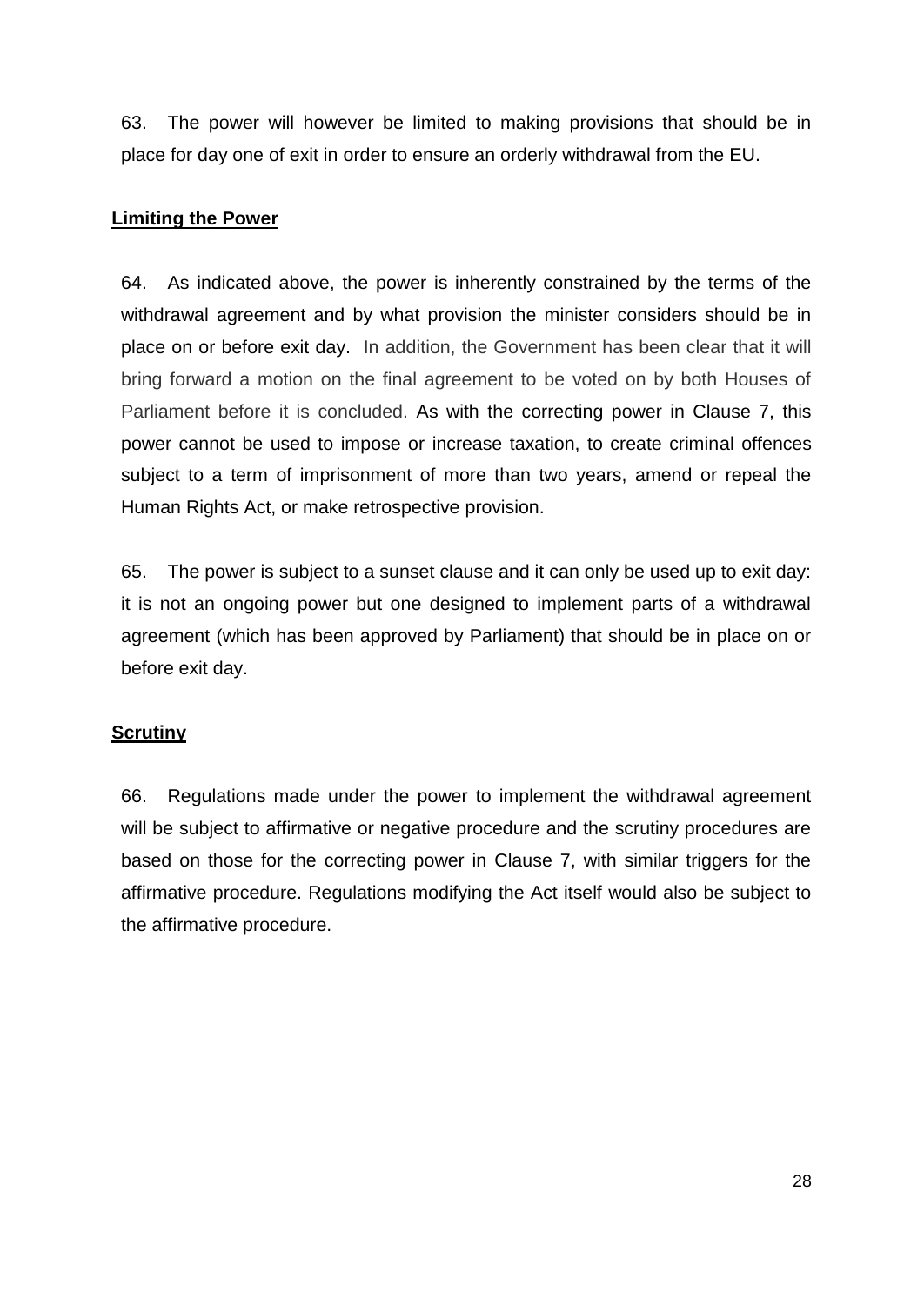# **Clause 11/Schedule 3, Part 1: Powers to make exceptions to limit on devolved competence to modify retained EU law**

*Power conferred on: Minister of the Crown and a devolved authority acting jointly Power exercised by: Order in Council Parliamentary Procedure: double affirmative* 

### **Context and Purpose**

67. Clause 11 contains powers to introduce exceptions to the new tests for legislative competence in relation to retained EU law that the Bill applies to the Scottish Parliament, Northern Ireland Assembly and National Assembly for Wales. Schedule 3 Part 1 contains equivalent powers in respect of the new tests for executive competence that apply to Scottish Ministers, Welsh Ministers, and Northern Irish Ministers and departments.

68. The Bill will replicate the common UK frameworks created by EU law in UK law, and maintain the scope of devolved decision making powers immediately after exit. This will be a transitional arrangement to provide certainty after exit and allow intensive discussion and consultation with devolved authorities on where lasting common frameworks are needed.

#### **Justification**

69. The purpose of the power is to provide an appropriate mechanism to broaden the parameters of devolved competence in respect of retained EU law. It therefore adopts a similar approach to the established procedure within the devolution legislation for devolving new powers (e.g. s.30 orders in the Scotland Act 1998). Without the power it would be necessary for the UK Parliament to pass primary legislation (having sought Legislative Consent Motions from the relevant devolved legislatures) in order to release areas from the new competence limit.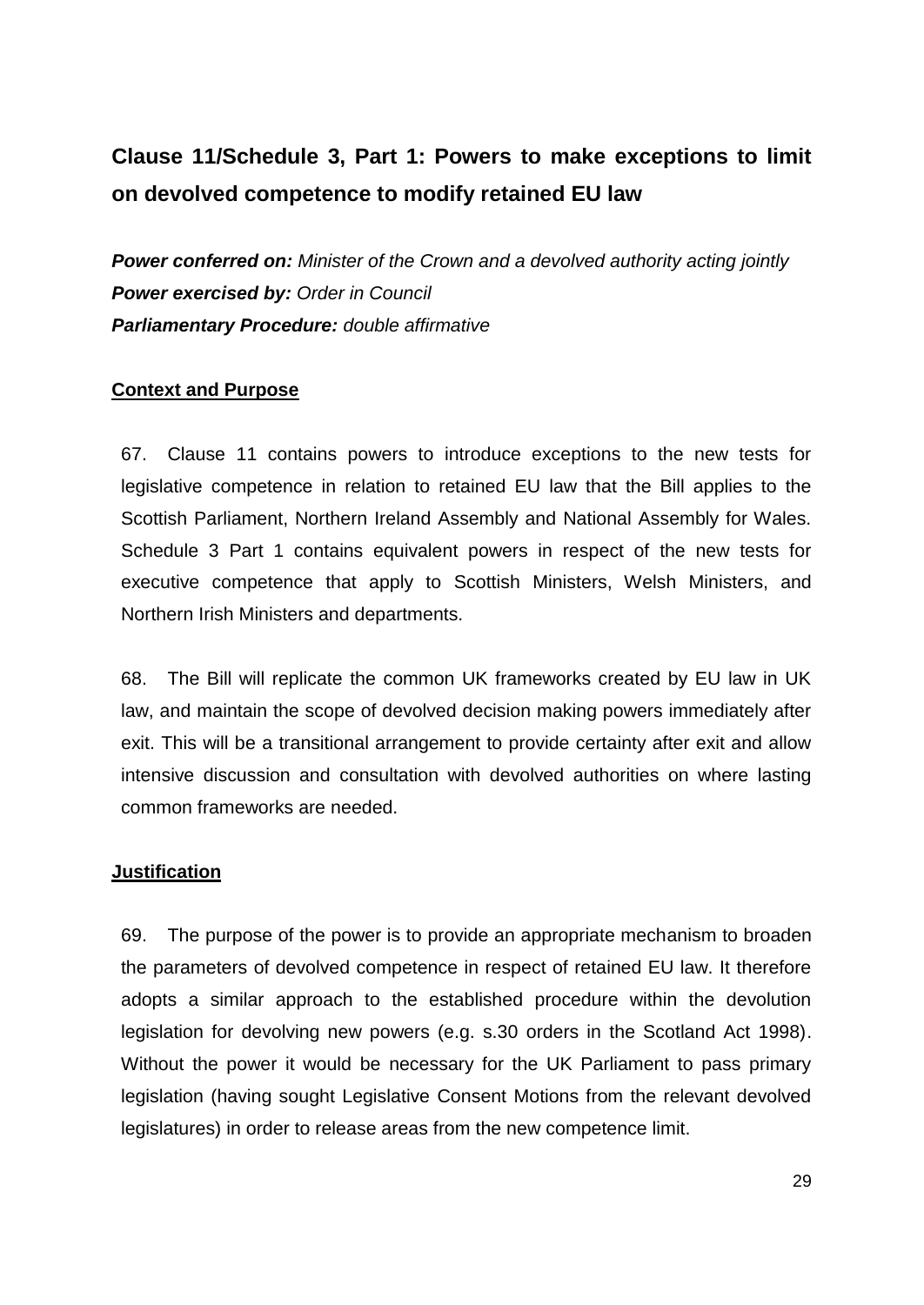# **Scrutiny**

70. The power will be exercisable by Order in Council and it will require the approval of both Houses of Parliament and the relevant devolved legislature.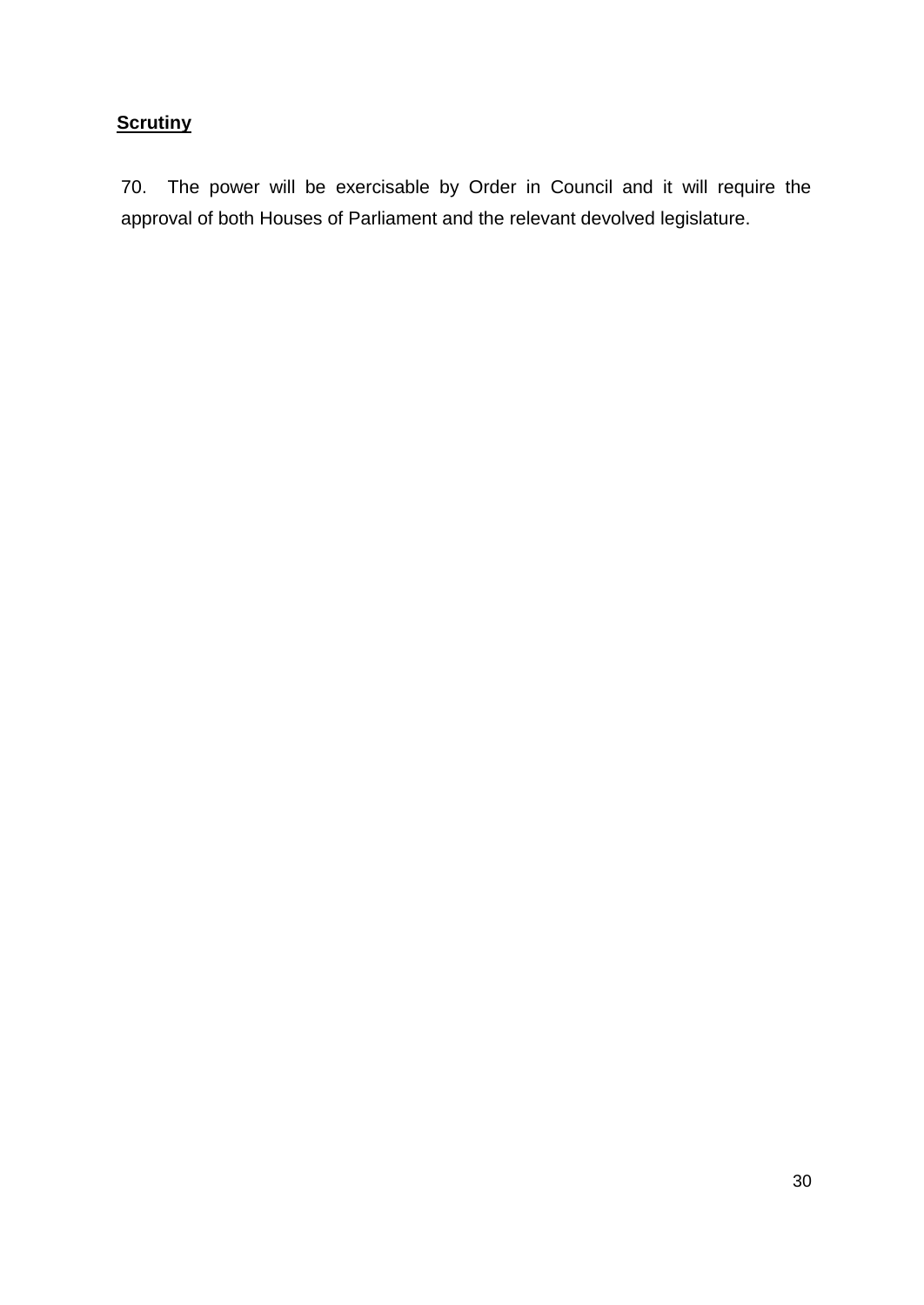# **Clause 14: Power to specify 'exit day'**

*Power conferred on: Minister of the Crown Power exercised by: regulations made by statutory instrument Parliamentary Procedure: no procedure*

## **Purpose and Context**

71. This power enables the Government to specify the date and time of 'exit day' for the purposes of the Bill.

### **Justification**

72. Exit day will be dependent on the withdrawal negotiations with the EU.

### **Scrutiny**

73. This power has no procedure attached to it. The power is limited to only specifying a date and time which will itself be subject to negotiations between the UK and the EU.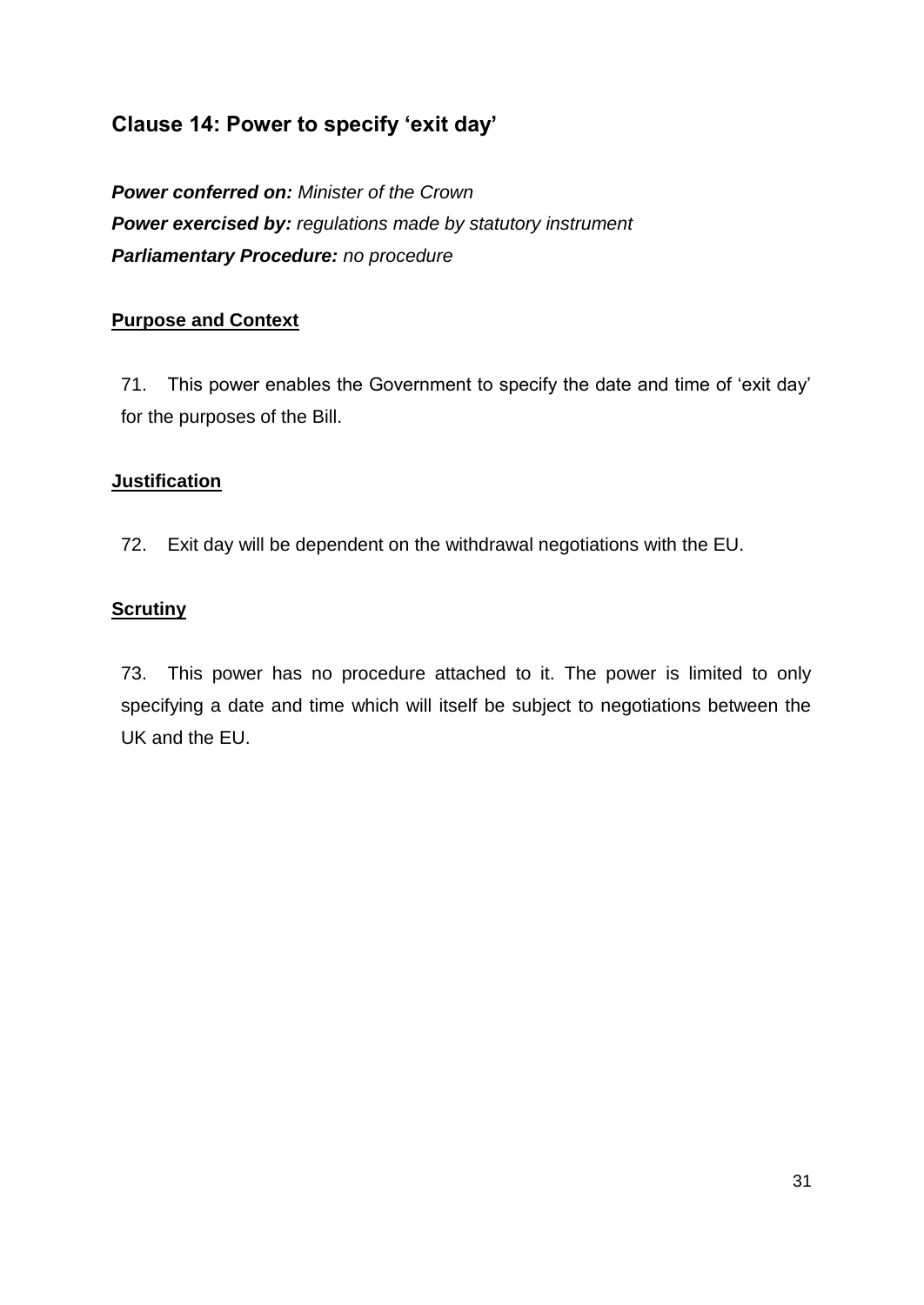# **Clause 17(1): Power to make consequential provision**

*Power conferred on: Minister of the Crown Power exercised by: regulations made by statutory instrument Parliamentary Procedure: negative procedure*

## **Context and Purpose**

74. This clause contains a power to make such consequential provision as is considered appropriate in consequence of this Bill.

### **Justification**

75. The powers conferred by this clause are wide, but there are various precedents for such provisions including section 92 of the Immigration Act 2016, section 213 of the Housing and Planning Act 2016, section 115 of the Protection of Freedoms Act 2012, section 59 of the Crime and Courts Act 2013 and 41 section 73(2) of the 2014 Act.

76. This Bill creates a substantial change to the legal framework of the UK. The Government is unable to identify, at this early stage, all the possible consequential provisions required. In the circumstances, it would be prudent for the Bill to contain a power to deal with consequential provisions by secondary legislation. The power is limited to making amendments consequential to the contents of the Bill itself, and not to consequences of withdrawal from the EU which are addressed by powers already discussed.

77. A statutory instrument made under this power could, for example, make provision on whether retained direct EU legislation should be treated as primary or subordinate legislation for the purposes of another specified enactment.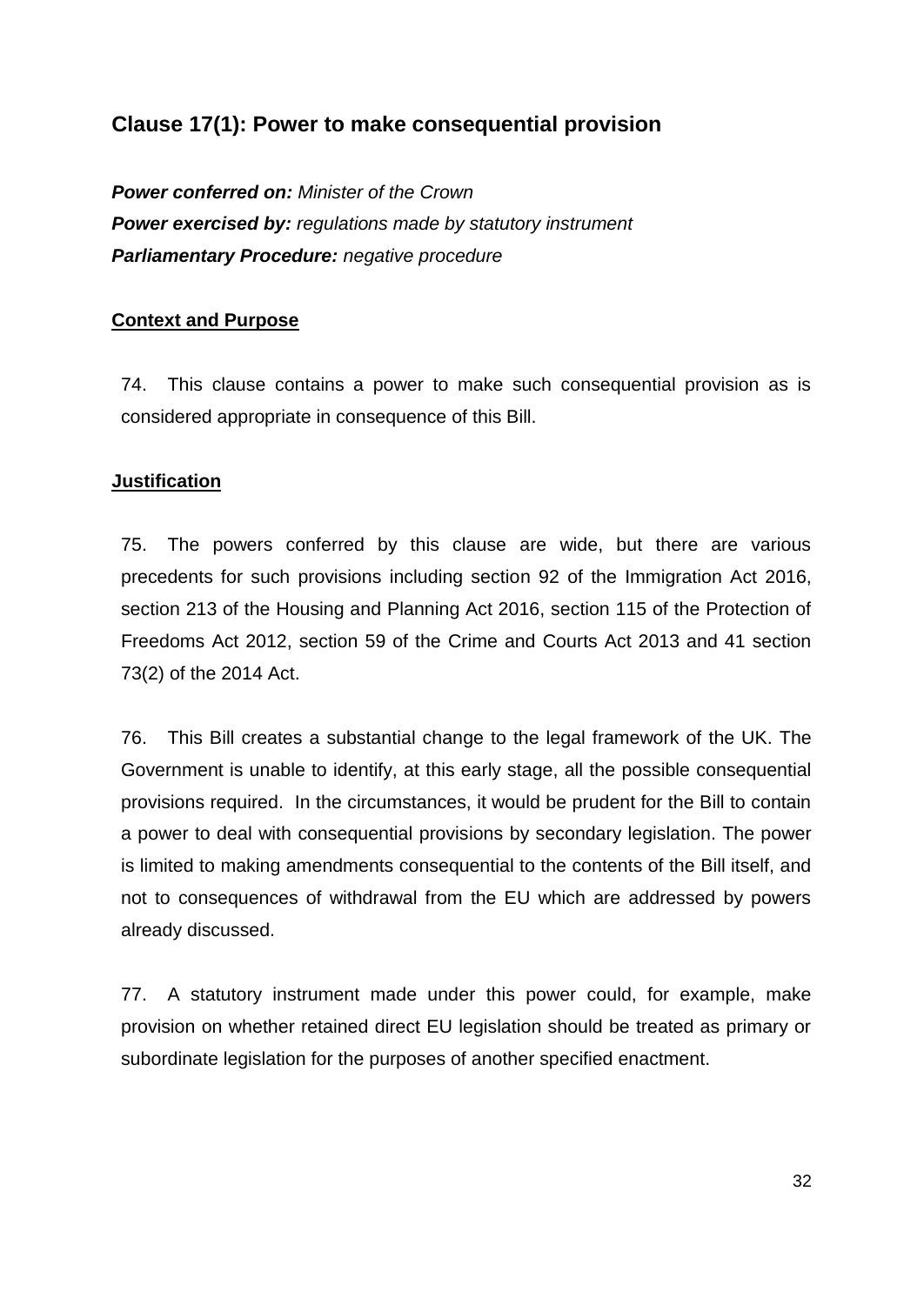# **Scrutiny**

78. We anticipate a large number of fairly straightforward changes, including to primary legislation, will be needed in consequence of this Bill. The negative procedure would apply to a statutory instrument made under this power. It is naturally constrained to consequences coming out of the wider Bill, which Parliament is able to scrutinise in full.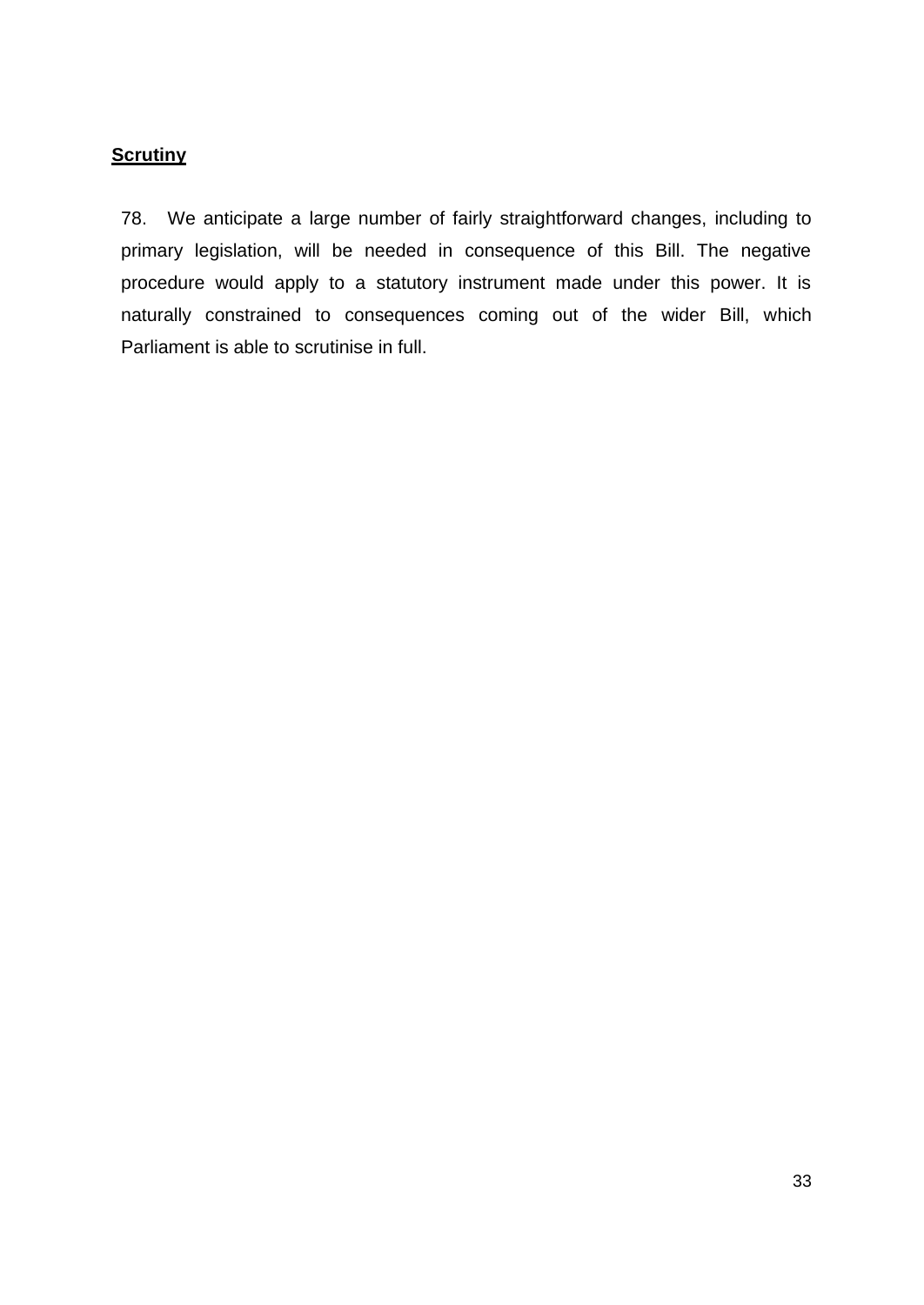# **Clause 17(5): Power to make transitional, transitory or saving provision**

*Power conferred on: Minister of the Crown Power exercised by: regulations made by statutory instrument Parliamentary Procedure: affirmative or negative or no procedure*

### **Context and Purpose**

79. This clause contains a standard power for a Minister of the Crown to make transitional, transitory or saving provision in connection with the bringing into force of provisions of the Bill.

#### **Justification**

80. By repealing the ECA 1972 and converting applicable EU law into UK law, the Bill will create a substantial change in the UK's statute book. This is unprecedented and, as such, it is prudent to enable provisions that allow for a smooth commencement of the Bill's provisions. For example, the Bill removes the UK from the jurisdiction of the European Court of Justice but the UK will remain subject to its jurisdiction up until the very moment of exit. The power could make transitional provision for court cases still ongoing on exit day. It could also be used to to save section 2(3) of the ECA, which authorises payments to the EU, in respect of liabilities incurred whilst the UK was a member state. This could include outstanding transfers of customs duties and sugar levy payments collected by the UK on behalf of the EU up until exit day.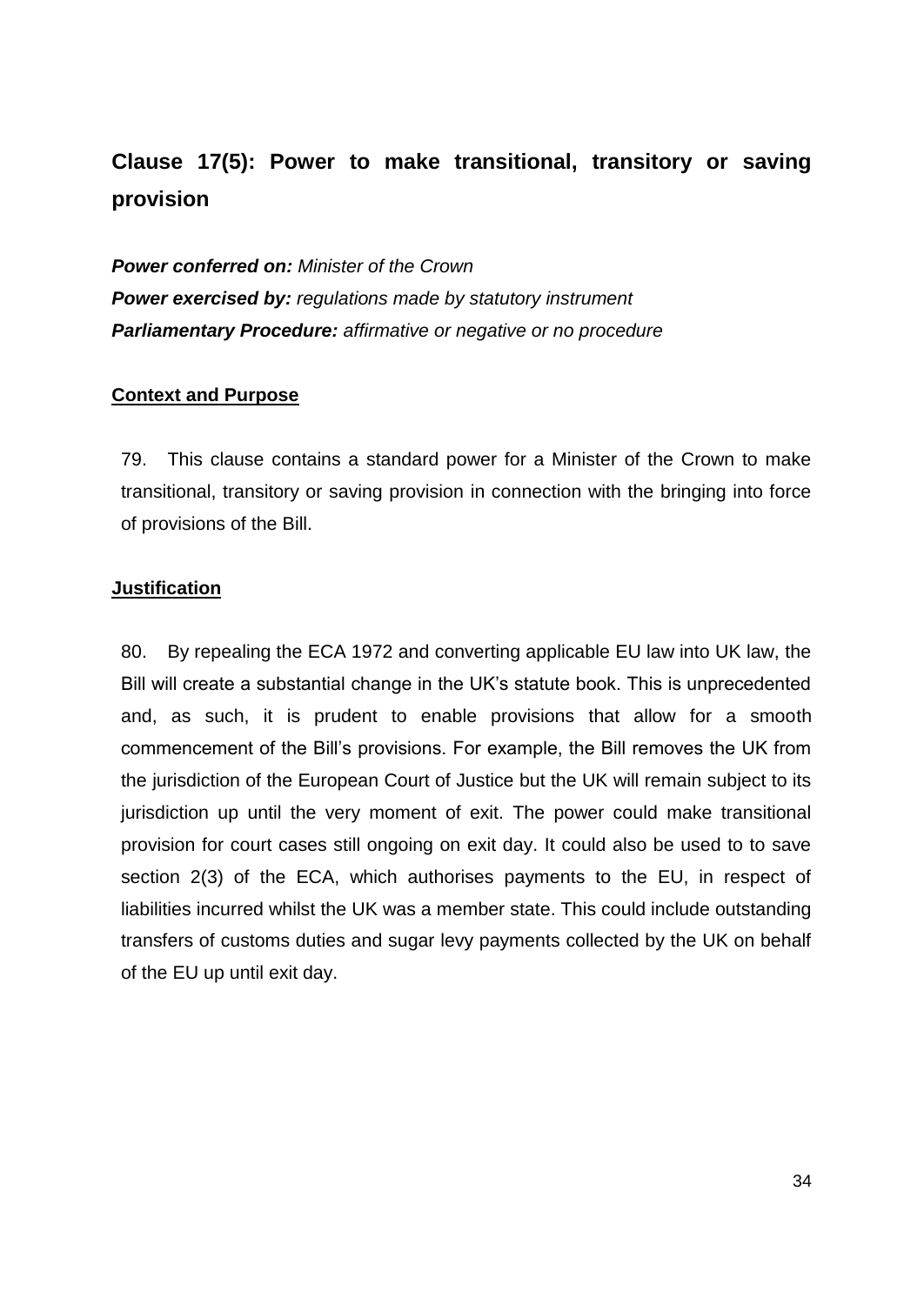# **Scrutiny**

81. The negative, affirmative or no procedure can be used for statutory instruments made under this power (see paragraph 10 of Schedule 7). Where the Minister making regulations under this power considers that to do so with no Parliamentary procedure would be inappropriate and either the affirmative or the negative procedure would be appropriate, then that procedure must apply. This reflects that while the commonly accepted approach is to have no procedure for such statutory instruments, the unique circumstances of the Bill warrant a different approach. The Government thinks it proper that uses of the power, such as the example given above of a saving provision enabling payments to the EU, should be subject to a scrutiny procedure.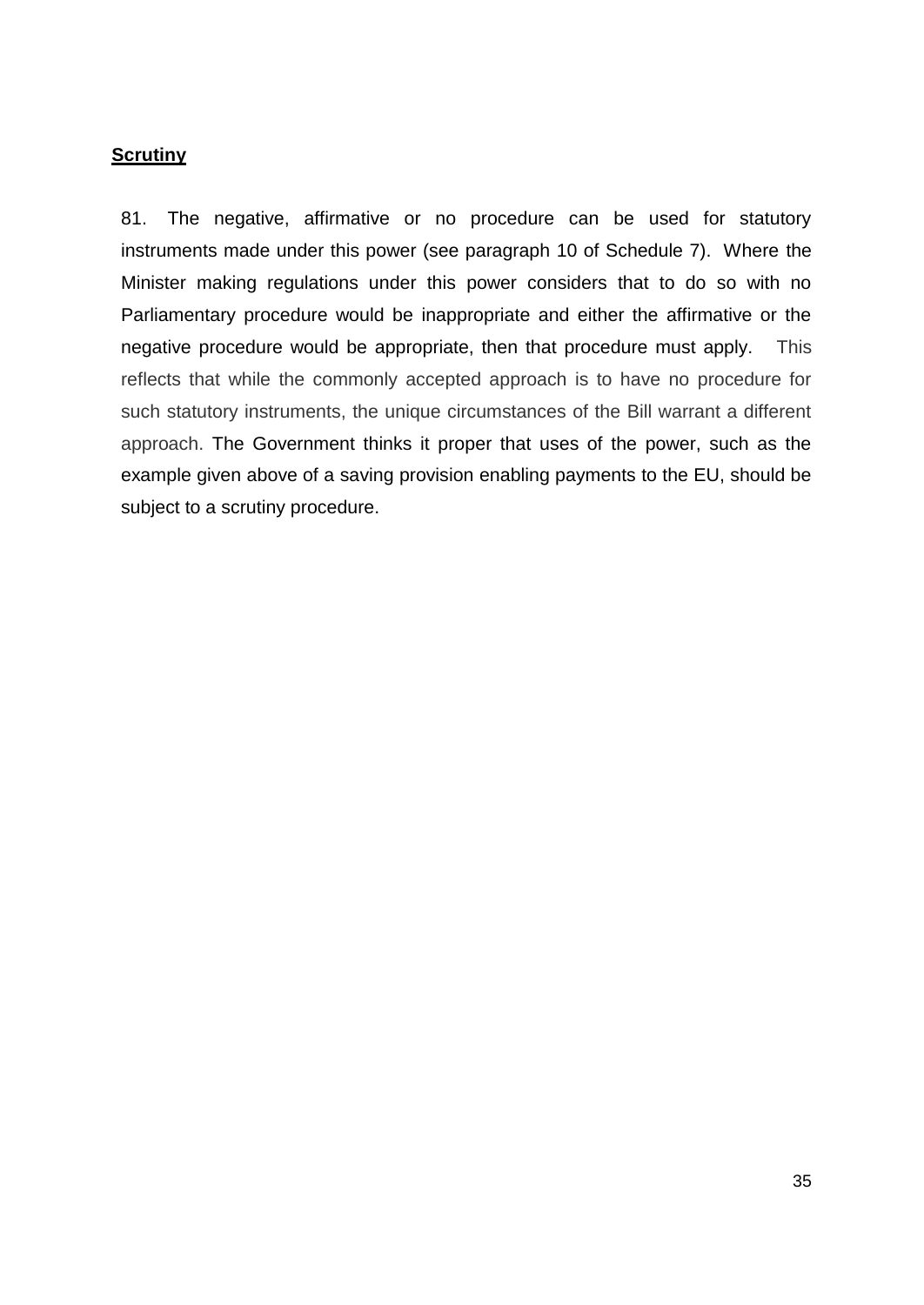# **Clause 19: Power to make commencement provisions**

*Power conferred on: Minister of the Crown Power exercised by: regulations made by statutory instrument Parliamentary Procedure: no procedure* 

### **Context and Purpose**

82. This clause contains a standard power for a Minister of the Crown to bring provisions of the Bill into force by commencement regulations.

## **Justification**

83. As is usual, it may be sensible for parts of the Bill to commence at different times, where the commencement is not already stated. This power enables that.

# **Scrutiny**

84. As is usual with commencement powers, regulations made under this clause are not subject to any parliamentary procedure. Parliament has approved the principle of the provisions to be commenced by enacting them; commencement by regulations enables the provisions to be brought into force at the appropriate time.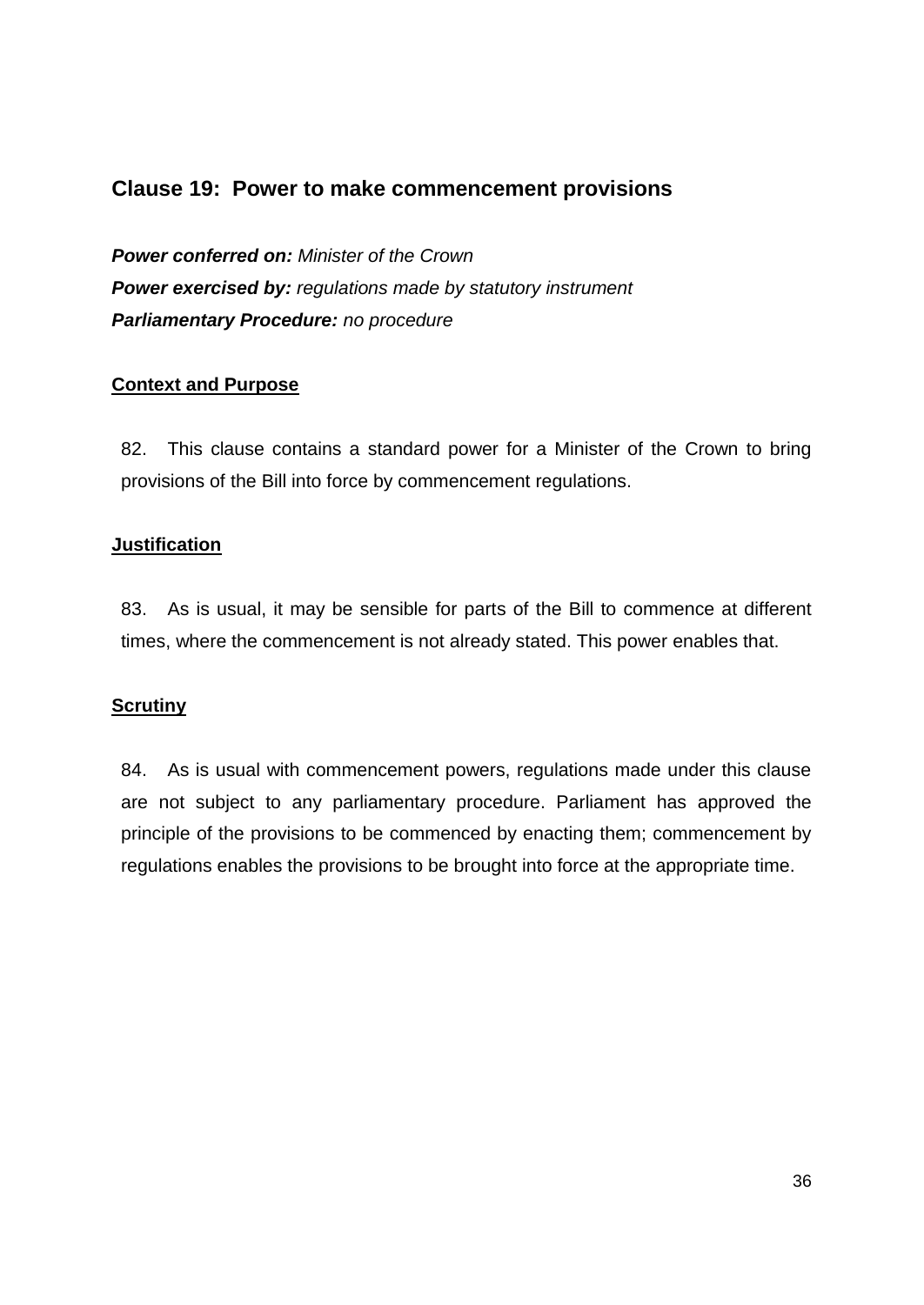# **Schedule 1 Paragraph 1(2)(b) and 3: Challenges to validity of retained EU law**

*Power conferred on: Minister of the Crown Power exercised by: regulations made by statutory instrument Parliamentary Procedure: affirmative*

## **Context and Purpose**

85. The Bill provides at paragraph 1(1) of Schedule 1 that on or after exit day there will be no right in domestic law to bring a challenge to retained EU law on the basis that, immediately before EU exit, an EU instrument was invalid. However, this is subject to an exception in paragraph 1(2)(b) which sets out that a Minister of the Crown may by regulations specify or describe kinds of challenges that may be made to the validity of EU instruments.

86. Paragraph 1(3) sets out that the regulations may also provide that a challenge which would have been brought against an EU institution can instead be brought against a public authority in the United Kingdom.

### **Justification**

87. Currently the European Court of Justice can declare an EU instrument invalid. However, the domestic courts have no jurisdiction to declare such an instrument to be invalid. The power in paragraph 1(2)(b) will enable a Minister of the Crown to specify or describe the kinds of challenges that may be made to the validity of EU instruments. This will ensure that instruments which are converted on exit can be still be challenged post exit on the grounds that they are invalid. Paragraph 1(3) will enable the minister to provide that the relevant challenge can be brought against a domestic public authority.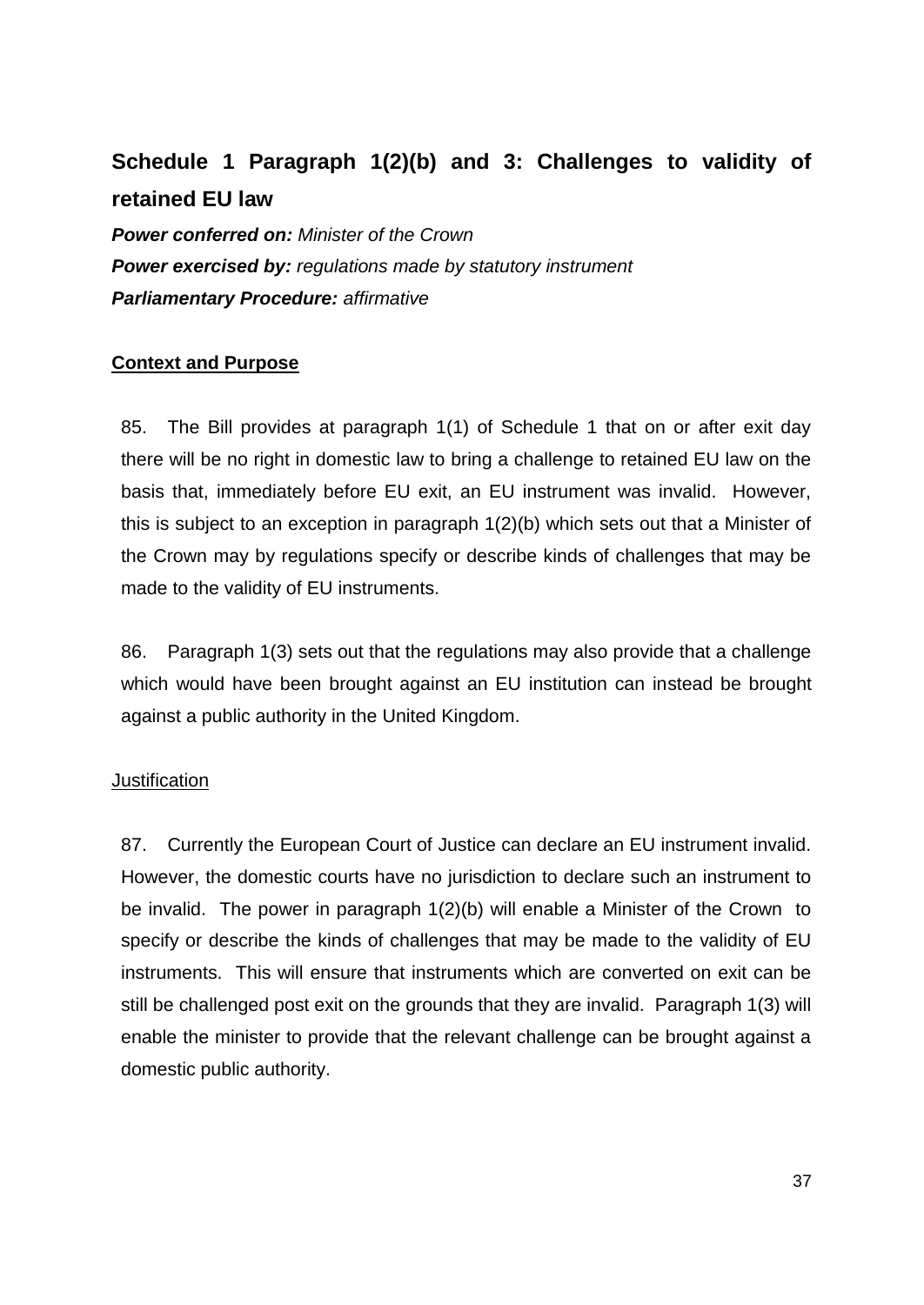# **Scrutiny**

88. Paragraph 4 of Schedule 7 provides that regulations made under paragraph 1(2)(b) of Schedule 1 will be subject to the draft affirmative procedure (or made affirmative as a contingency). Regulations made pursuant to this power can provide for new categories of challenges in or domestic justice system. The power can only be used to confer rights to challenge EU instruments that have been converted through the Bill. The Government considers that any change of this kind should be subject to the affirmative scrutiny procedure.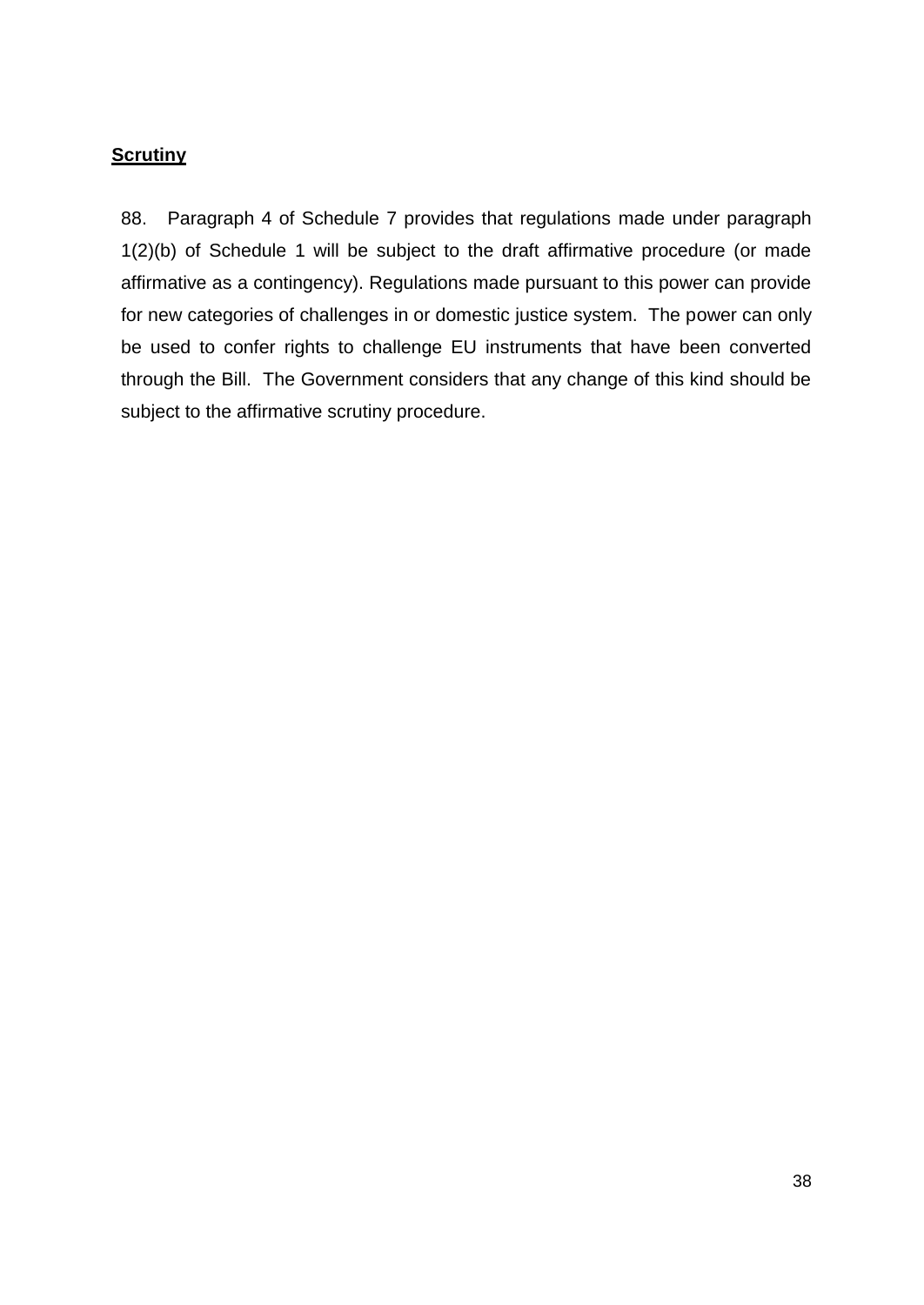# **Schedule 4, Part 1: Charging in connection with certain new functions**

*Power conferred on: Minister of the Crown and Devolved Authorities Power exercised by: regulations made by statutory instrument Parliamentary Procedure: negative or affirmative*

### **Context and Purpose**

89. This power can mitigate the burden on the general taxpayer to pick up the cost of all functions transferred from the EU to the UK, or new functions created to deal with deficiencies or breaches of international obligations, or to implement the withdrawal agreement. It enables UK ministers and devolved authorities to create fees and charges in connection with functions that public bodies in the UK take on exit, where appropriate, and also modify them in future. Whilst this power will not be used in connection with every function being repatriated, it ensures ministers have the flexibility to ensure the burden of specific industry-related costs does not fall onto the general taxpayer (including in cases where EU institutions currently charge). It should be noted that this could include the creation of tax-like charges, which go beyond recovering the direct cost of the provision of a service to a specific firm or individual, including to allow for potential cross-subsidisation or to cover the wider functions and running costs of a public body, or to lower regulatory costs for small or medium sized enterprises.

90. This power is capable of being used to confer a power on public authorities to create their own fees and charges schemes. Some public authorities already have this ability in connection with their existing domestic functions, for example the Financial Conduct Authority and the Prudential Regulation Authority. The procedural requirements that are set out in the regulations conferring that power would allow it to be used in a restricted way. The regulations conferring such a power on a public authority would themselves be subject to Treasury consent and the affirmative procedure.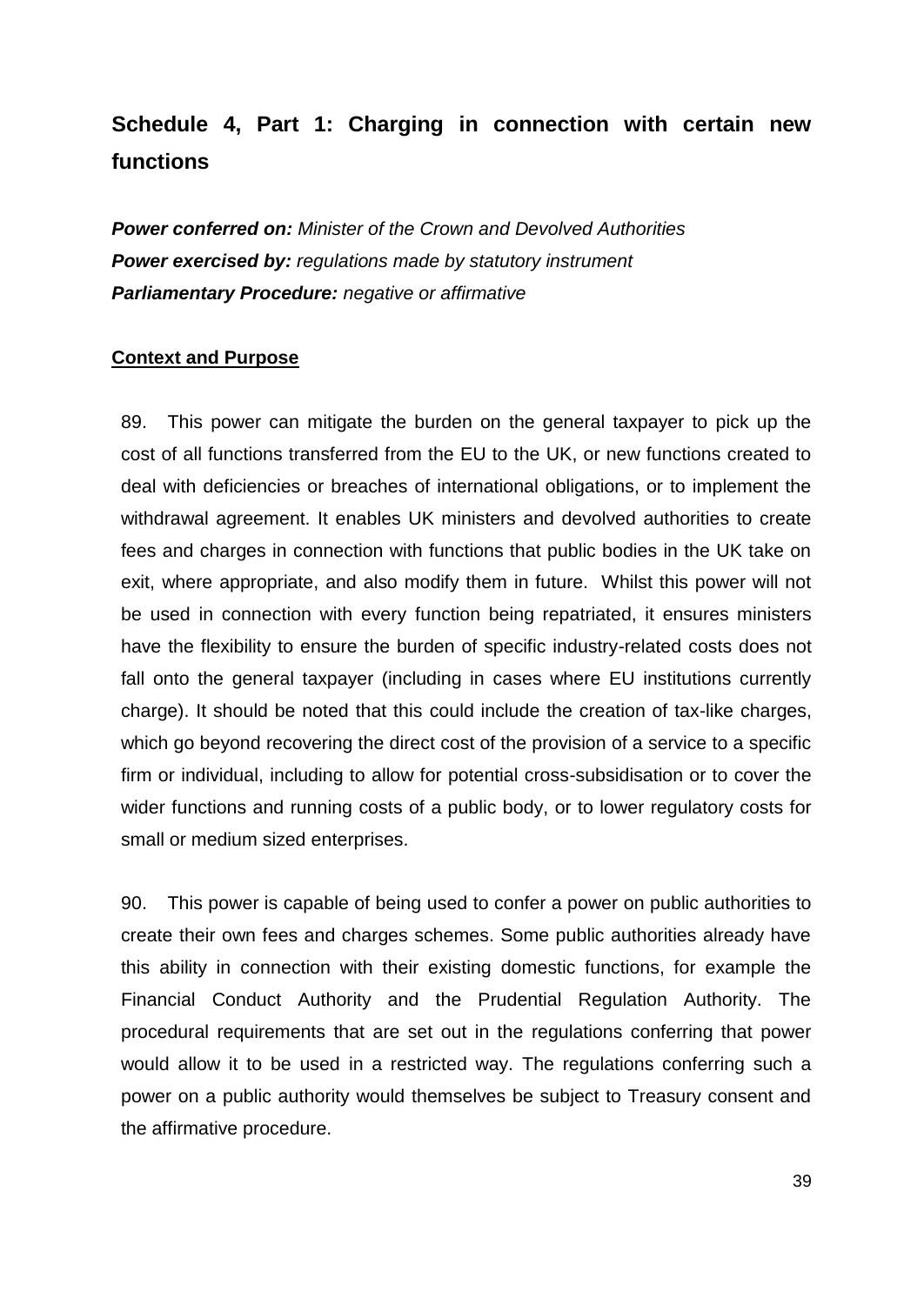## **Justification**

91. This power is designed to allow flexibility in how new Government functions are funded. It enables the creation and modification of fees or other charges so the costs of Government services do not have to always fall on the taxpayer.

92. The powers in clauses 7 to 9 can be used to provide for some fees, but they do not allow for the level of a fee to be amended on an ongoing basis in the future (e.g. to be uprated in line with inflation annually, or to be reduced because the cost of delivering the function has fallen).

93. In addition, because of the restriction on using the powers in clauses 7 and 9 to create taxes, they do not allow for the creation of fees and charges that crosssubsidise (as is the case with various other UK fees and charges), or to cover the costs of the broader rule-making and compliance functions of a regulator. For example UK banks pay a levy, limited in scope to UK-incorporated firms, to provide deposit protection to their customers, whilst EEA banks are covered by the home State, (some of which charge and some of which subsidise this service via general taxation); this power could be used to create a levy on these firms operating in the UK if appropriate.

### **Limitations on the use of the power**

94. The power can also only be used to create a new fee or charge in connection with functions given to ministers or bodies under powers in any of clauses 7 to 9 (those powers are time limited and connected to withdrawal); there will, therefore, be a finite number of new functions to which fees or charges can be attached, connected to the UK's withdrawal from the EU. If the UK government or devolved authorities set up a new regime under new primary legislation after exit (even if it is in an area formerly governed by EU law), any new fees or charges would need to be established as part of that new primary legislation.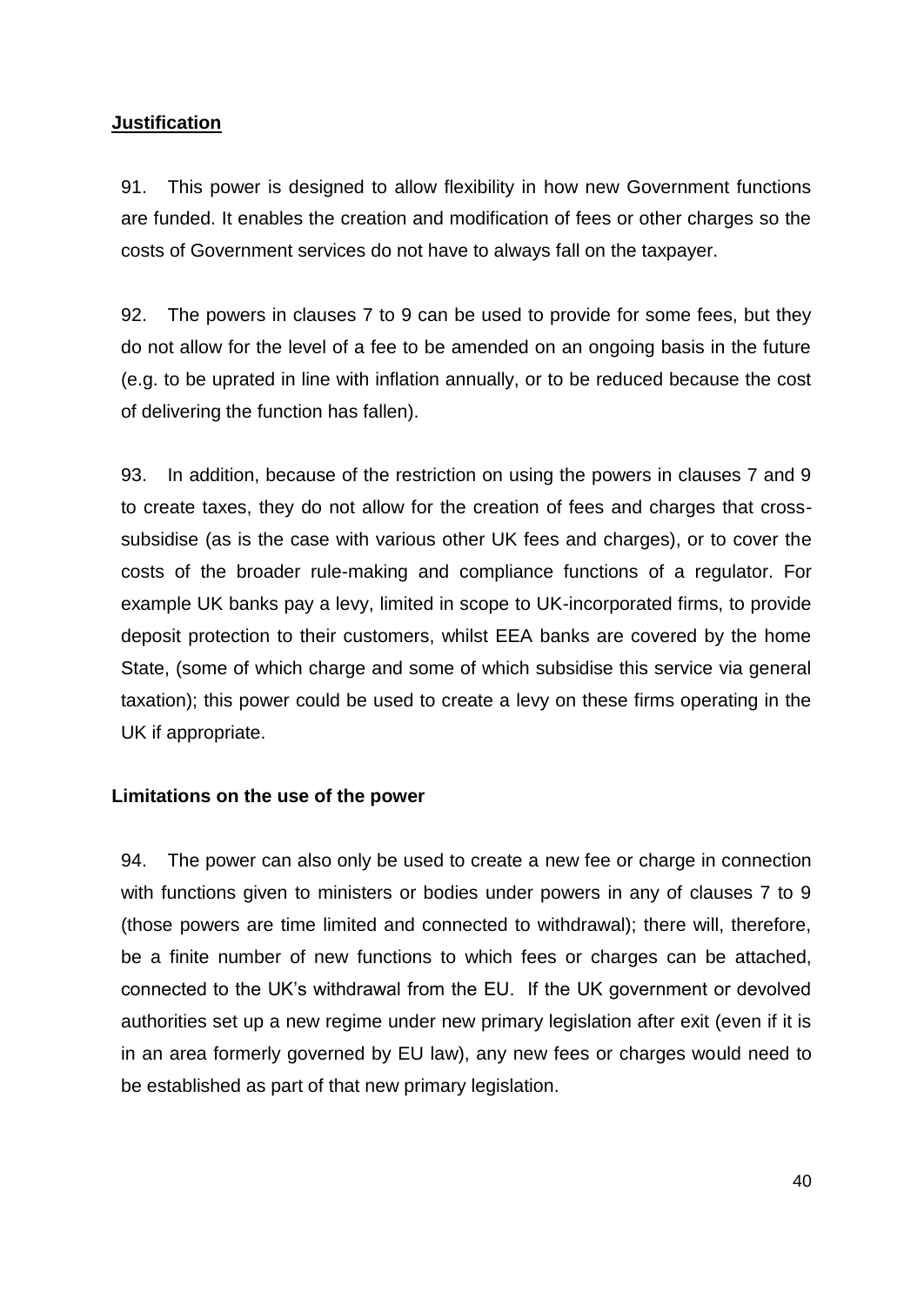95. In addition, for the UK Government, Treasury consent is required for the creation of a new fee or charge, further ensuring departments justify their case. This constraint does not apply to the devolved authorities, in accordance with standard practice around financial arrangements for devolution (although devolved authorities could of course impose their own similar constraints administratively to mirror the requirement for Treasury consent). Devolved authorities will only be able to exercise the power in relation to functions of Ministers of the Crown or functions of bodies that operate outside of the relevant territory with the consent of a Minister of the Crown.

#### **Scrutiny**

96. An affirmative scrutiny procedure would apply in the UK Parliament or the devolved legislatures, depending where the regulations are made, where departments provide for the charging of new fees or charges. The Government recognises that the decision whether to charge for a particular function or not is a policy choice with impact on industry or individuals so believes a higher level of scrutiny is warranted. However the negative procedure would apply where a department later amends the amount of those fees or charges. The affirmative scrutiny procedure would also apply where a minister sub-delegates the power in paragraph 1 of Schedule 4. The Government anticipates that Parliament and devolved legislatures will want full assurance that legislative sub-delegation is done in an appropriate manner.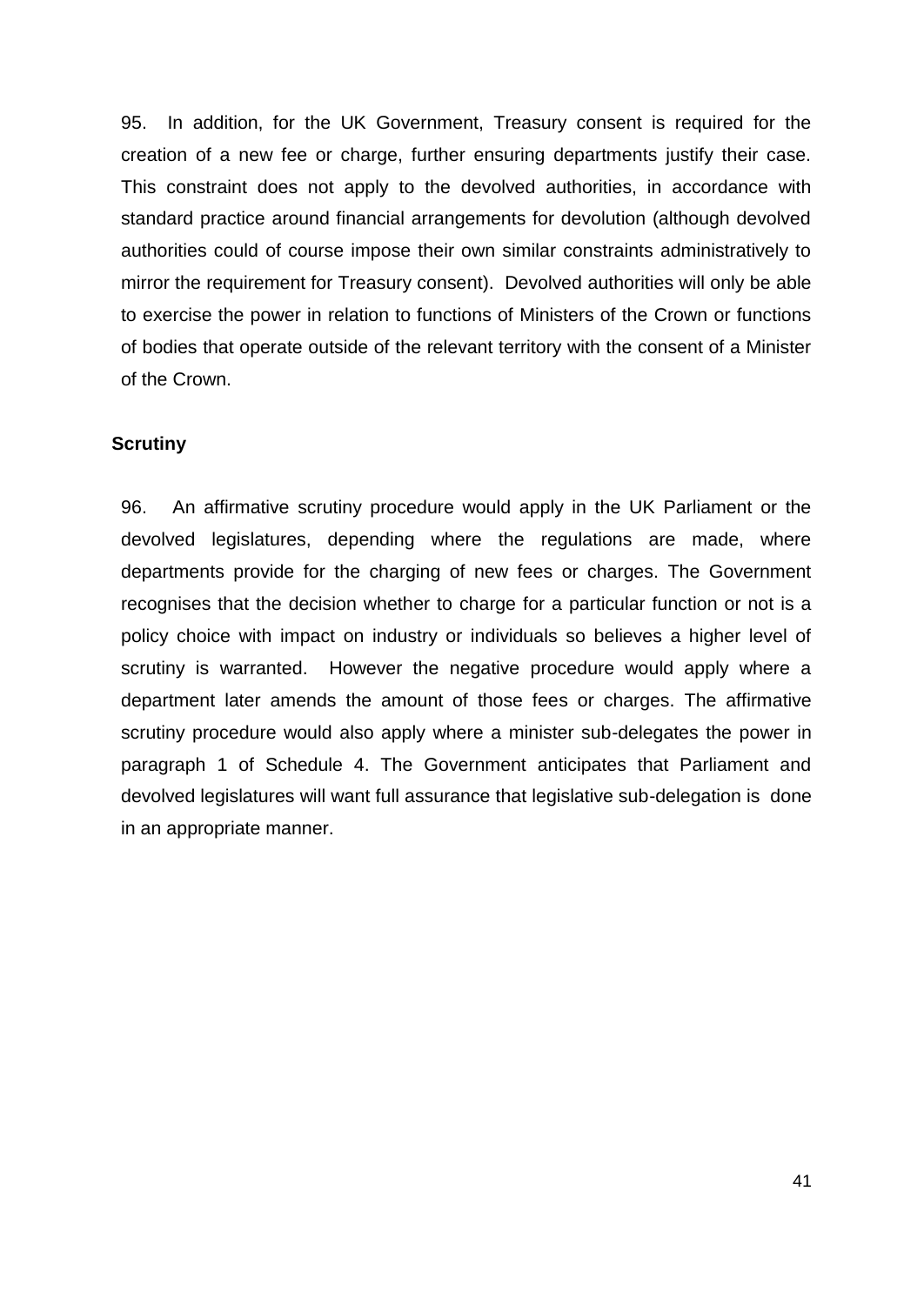# **Schedule 4, Part 1: Power to set further circumstances in which devolved authorities may exercise the charging power**

*Power conferred on: Minister of the Crown Power exercised by: regulations made by statutory instrument Parliamentary Procedure: negative*

# **Context and Purpose**

97. The devolved authorities can use the fees or charges power, without seeking Minister of the Crown consent, in connection with functions that are either (a) conferred on a devolved minister or department or (b) are matters within the devolved authority's legislative competence (or are matters which have been transferred by the relevant devolved authority) and are being conferred on a body that only operates within the relevant territory. Devolved authorities will also be able to set fees or charges in other circumstances if the function is within their legislative competence or if they conferred the function the fee or charge relates to under the powers in the Bill and if they have consent from a Minister of the Crown.

98. There may, however, be other circumstances where it would be more appropriate for the devolved administration to set the fees than the Minister of the Crown (or for them to do so without Minister of the Crown consent). The Bill therefore provides a power for Ministers of the Crown to specify (a) additional circumstances where devolved authorities can use the power or (b) where consent requirements should be disapplied.

### **Justification**

99. There will be some additional circumstances where it may be appropriate for devolved authorities to be able to set fees or charges (or to do so without needing Minister of the Crown consent). For example, some bodies might operate operate across different territories. There is no single approach to defining the particular additional circumstances and particular additional bodies which should be treated as devolved for the purposes of exercising the power.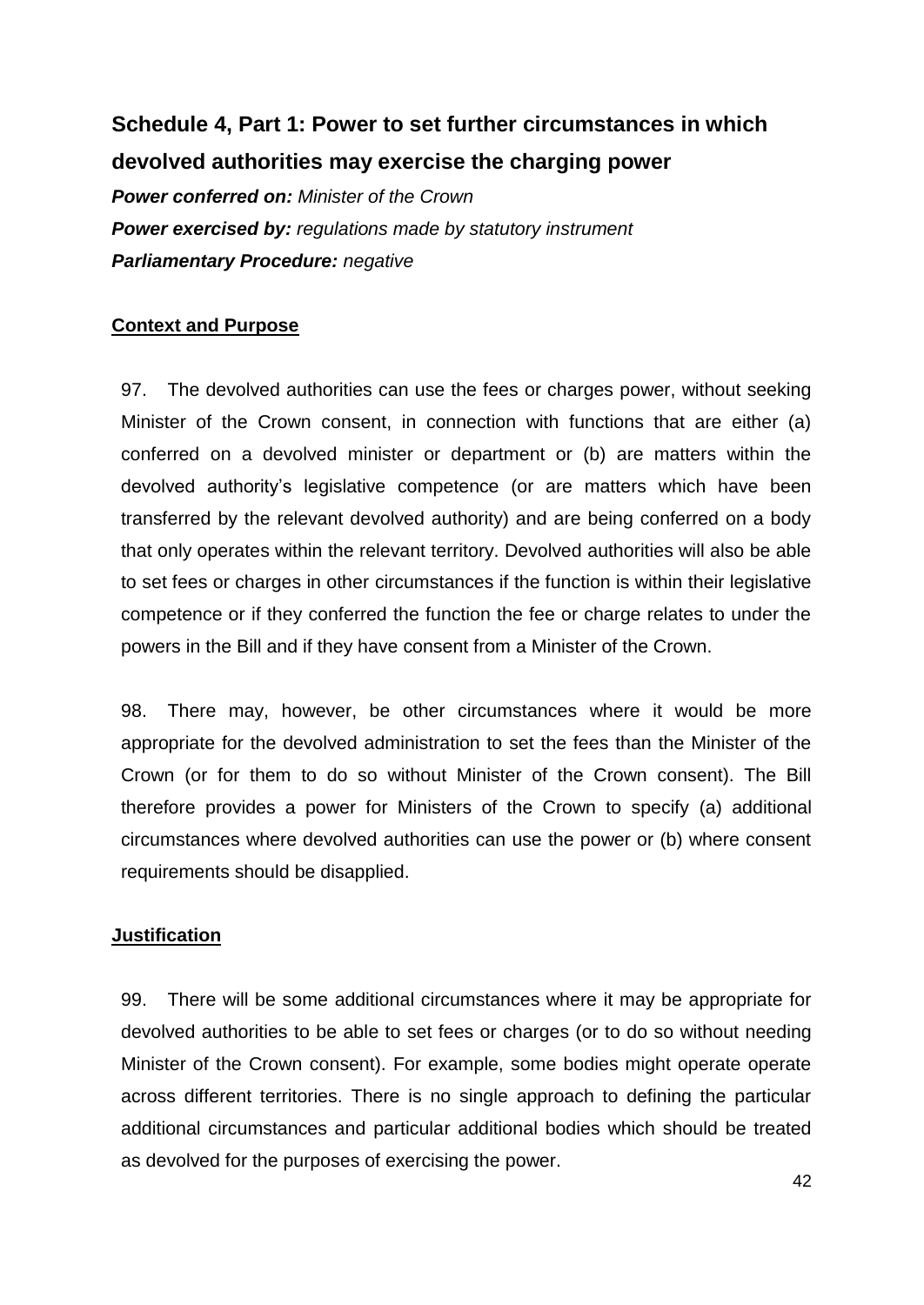100. In some cases, bodies operating across more than one territory are funded by both the UK Government and the devolved administrations. Different administrations might have different approaches to charging: for example one devolved authority may want to charge for the function and the other to fund it themselves. In addition, where fees are set on a cost-recovery basis, a devolved authority that is responsible for funding the body within its territory would likely wish to have responsibility for updating relevant fees as they will be responsible making up any shortfall if the level is set too low.

101. We also need to be able to account for circumstances where, for example, a function is conferred on a UK body but is only undertaken in a devolved territory. In such circumstances it might be appropriate for the devolved authority to take on responsibility for fees and charges.

## **Limitation**

102. The power is naturally limited by the scope of the charging power itself. It can only prescribe circumstances in which devolved authorities have competence to use the power.

### **Scrutiny**

103. The negative scrutiny procedure would apply.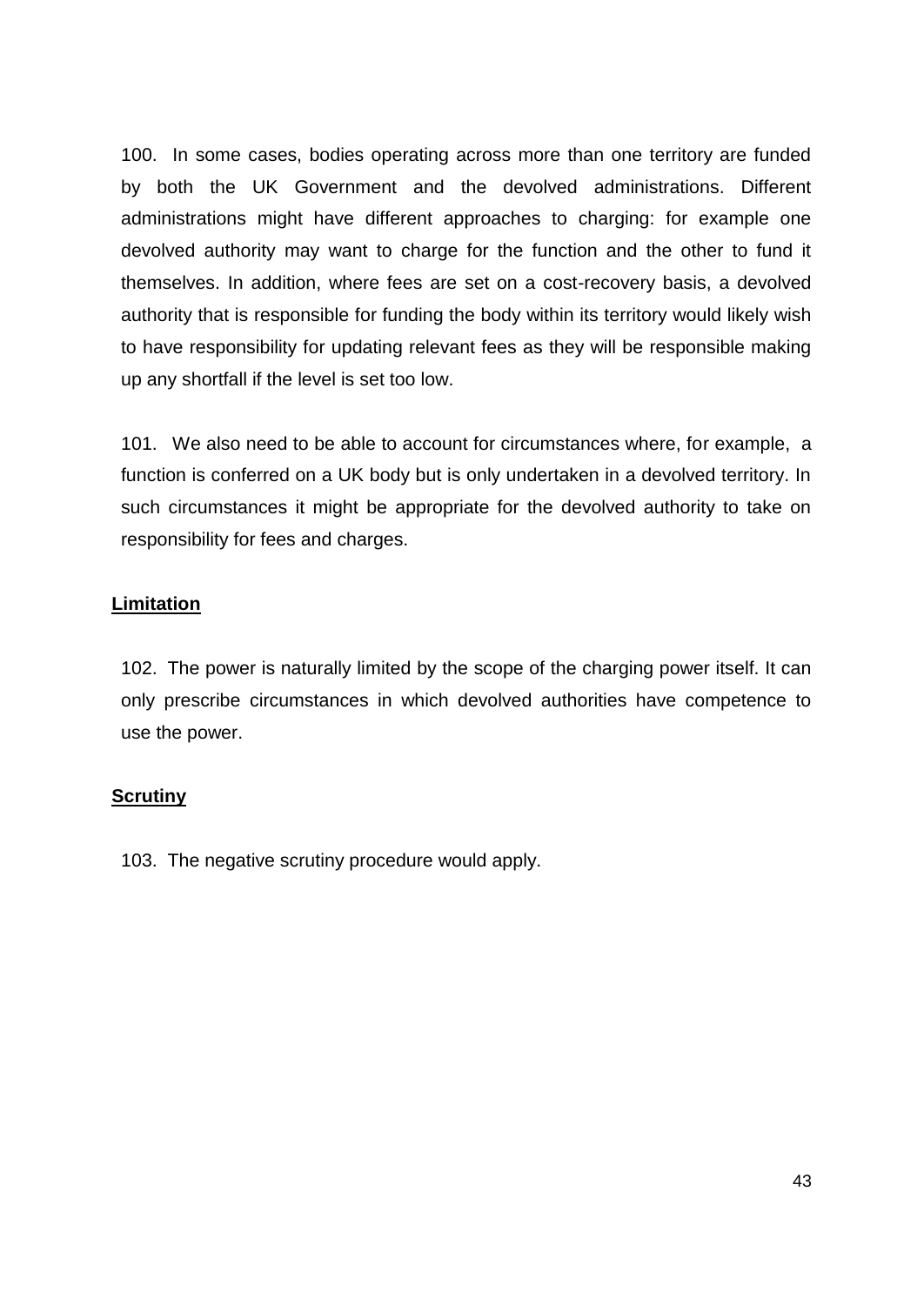# **Schedule 4, Part 2: Power to modify pre-exit fees and charges**

*Power conferred on: Minister of the Crown and Devolved Authorities Power exercised by: regulations made by statutory instrument Parliamentary Procedure: negative*

### **Context and Purpose**

104. Over the past 40 years, numerous fees and charges have been made under section 2(2) of the European Communities Act or section 56 of the Finance Act 1973 in connection with EU obligations. This power ensures that where Government continues to provide the service post-exit, those fees and charges continue to be amendable post-exit in the same way as they were pre-exit, even though the powers under which they were created will have gone. This includes making modifications to the amount, methodology or structure of the charges, or revoking them. However, it would not allow charging for new things. For example, as the cost of animal health inspection fees varies in line with inflation, this power would allow the Government to ensure that these fees are uprated to allow the relevant agency to continue to cover its costs and prevent a drain on the public finances.

### **Justification**

105. This is, in effect, keeping the current powers for limited purposes. Where a public body continues to exercise a function it is already charging for, it should be able to continue or revoke or adjust fees to the same extent as is currently possible.

### **Limitations**

106. This power is only exercisable in relation to existing fees and charges, it cannot be used to set up new schemes. Moreover it cannot be used to amend primary legislation. This power is modelled on these two pre-exit powers. So where it is used to modify legislation created through the ECA, it cannot impose or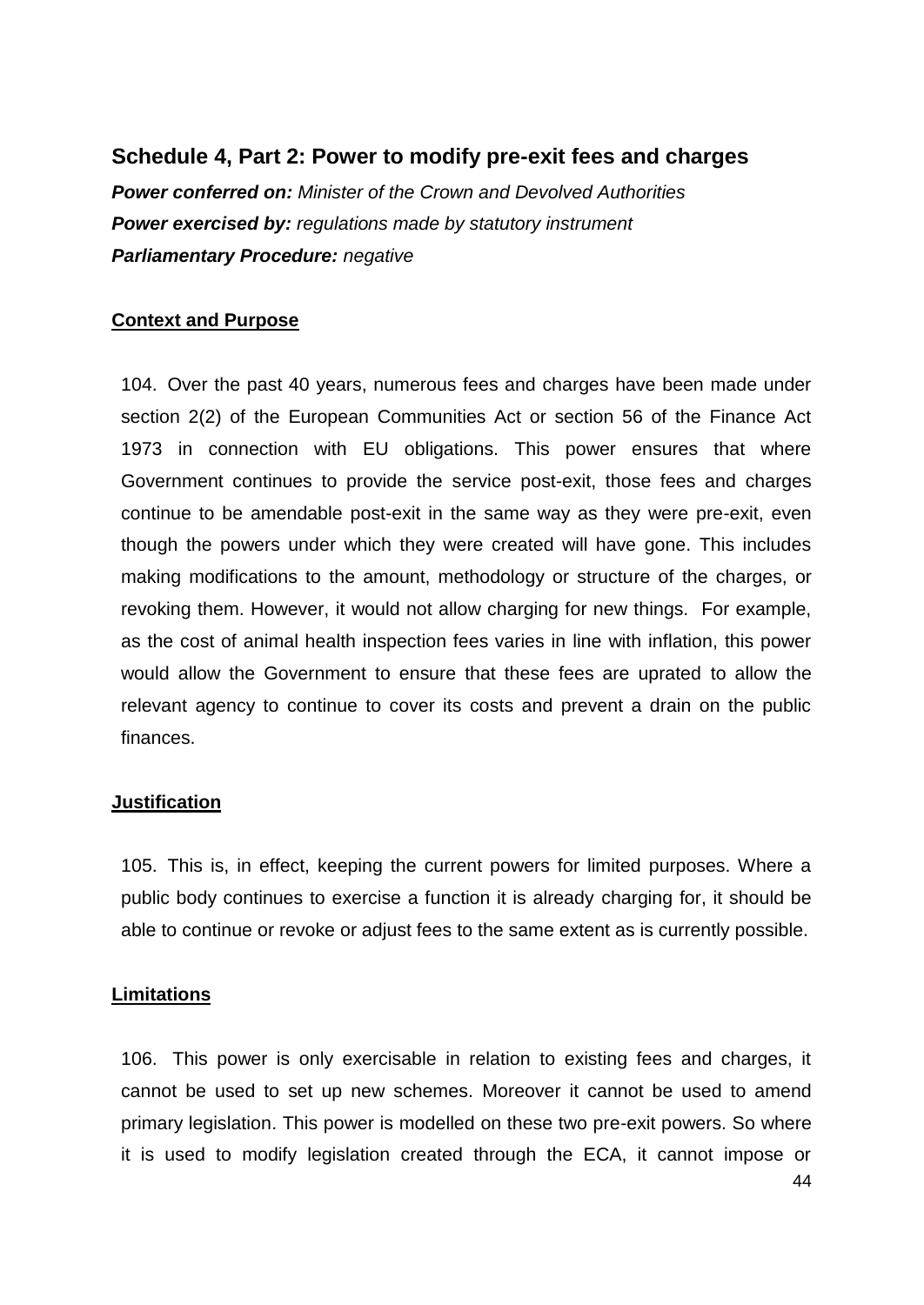increase taxation, in line with the constraint at paragraph 1(1)(a) of the ECA. And a Minister of the Crown needs Treasury consent to make certain kinds of provision, in line with section 56 of the Finance Act.

## **Scrutiny**

107. The negative procedure would apply in the UK Parliament and devolved legislatures, reflecting the procedure under the current powers. This power only allows existing fees or charges to be amended up or down, or altered in other ways such as being split into two parts (for example an annual charge and a daily one, or a one-off fee for an application and an annual charge). Where the power is exercised by UK ministers there are detailed directions within Managing Public Money setting out how a fee or charge should be calculated.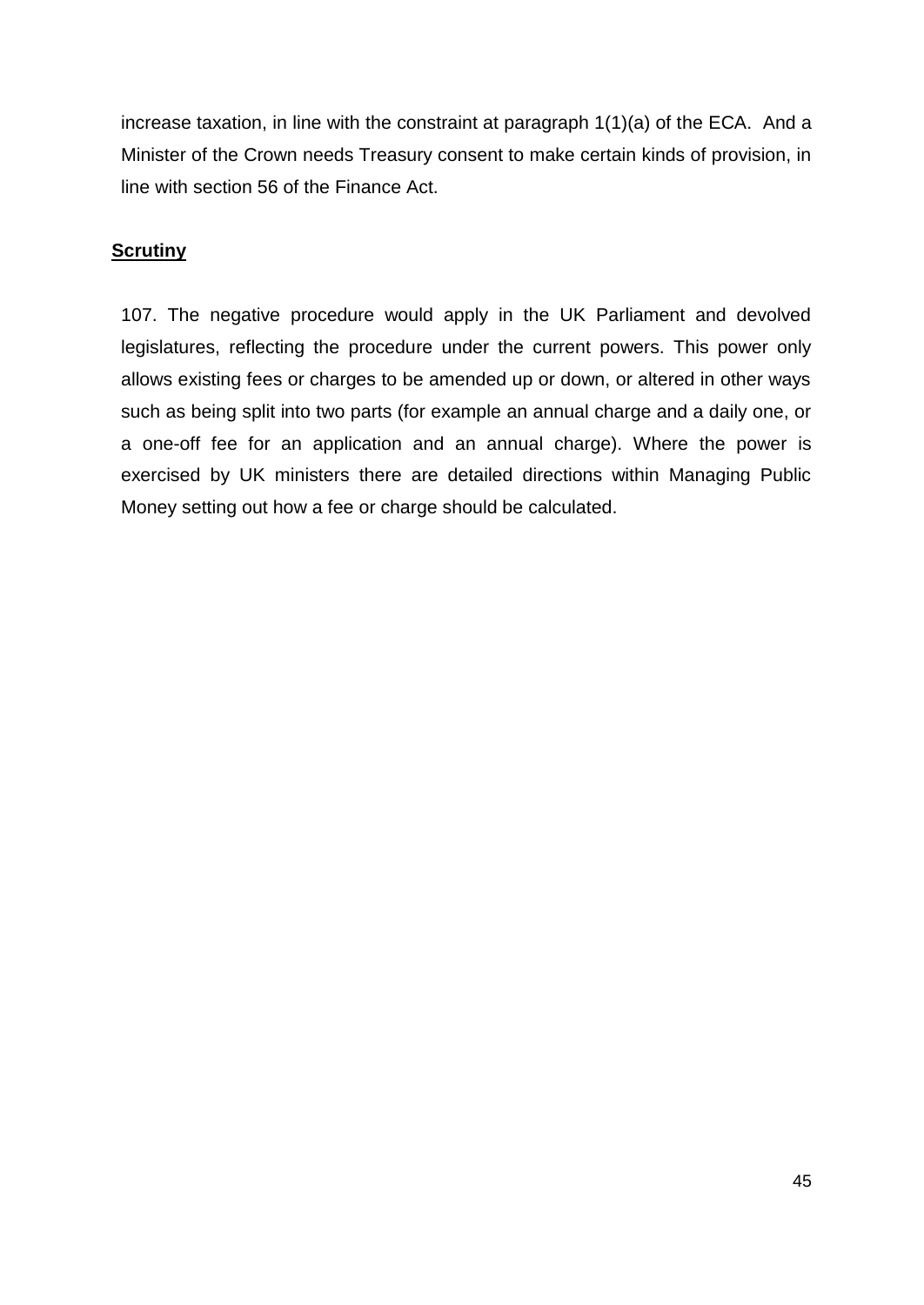# **Schedule 5, Part 1: Power to make exceptions on duty to publish retained EU law**

*Power conferred on***:** *Minister of the Crown Power exercised by: direction Parliamentary Procedure: none* 

### **Context and Purpose**

108. Publishing all UK legislation is a core part of the remit of Her Majesty's Stationery Office (HMSO), part of The National Archives, and the Office of the Queen's Printer for Scotland. Retained EU law needs to be accessible after exit day. The Queen's Printer will therefore have a duty to publish EU instruments that could form part of the law converted by the Bill. There is also a duty to publish particular key Treaties, and the Queen's Printer will have the ability to publish other EU instruments and documents which may be relevant to our law or useful going forward.

109. It is not considered appropriate to define the Queen's Printer's duty by reference to "retained direct EU legislation" (which is defined in clause 14 of the Bill), as this could involve the Queen's Printer having to determine the effect of the provisions in the Bill. However, not all instruments caught by the duty will be relevant after we have left the EU - for example, many Justice and Home Affairs measures will be "exempt EU instruments" not converted by the Bill - and it may not be helpful to require that all of them be published. This power enables a minister to give a direction to the Queen's Printer that they do not consider particular documents to be retained direct EU legislation, and the Queen's Printer will not need to publish these documents.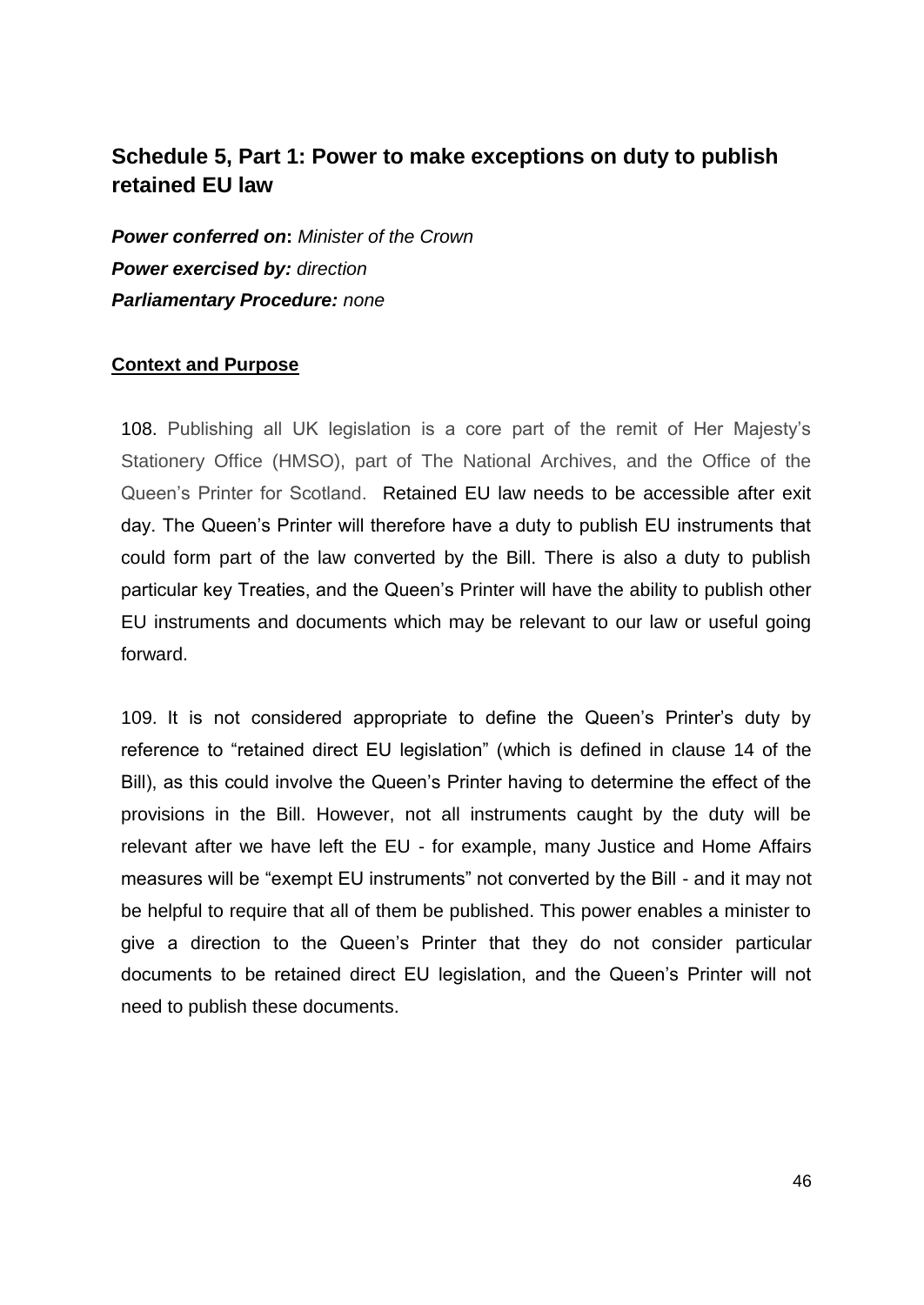## **Justification**

110. The power is a practical solution to prevent unnecessary publication by the Queen's Printer, helping save resources and time and minimise the risk of confusion caused by printing irrelevant documents. The power does not give ministers the ability to determine what is and is not retained direct EU legislation, and any directions must be published.

## **Scrutiny**

111. Given this is a limited, administrative power, there is no parliamentary scrutiny procedure attached. Any direction will, however, need to be published so there will be complete transparency as to the use of the power.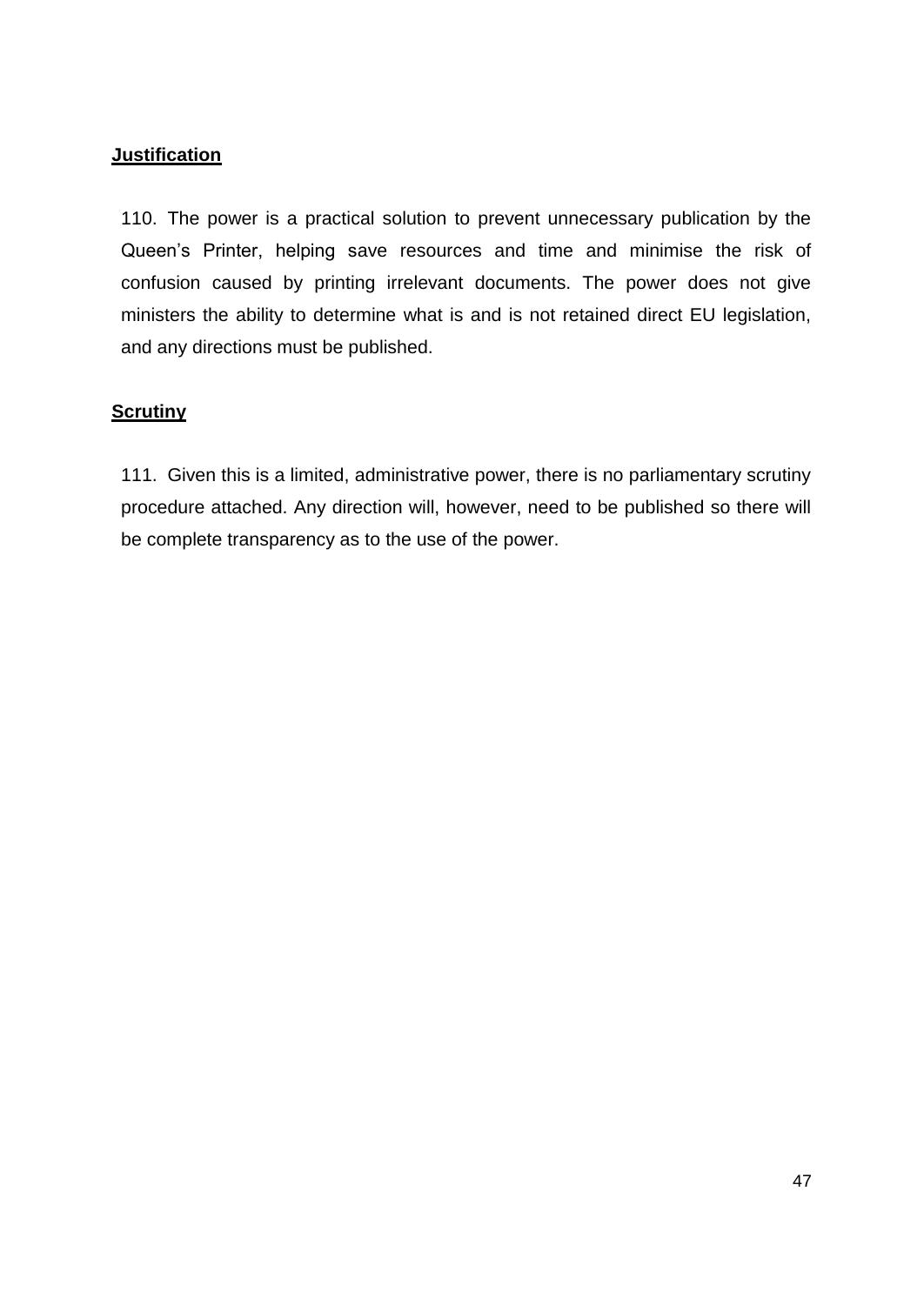# **Schedule 5, Part 2: Power to make provision about judicial notice and admissibility.**

*Power conferred on***:** *Minister of the Crown Power exercised by: regulations made under statutory instrument Parliamentary Procedure: affirmative* 

## **Context and Purpose**

112. The power enables ministers to make provisions on judicial notice and evidential rules on EU law, the EEA agreement, and retained EU law.

## **Justification**

113. The ECA contains provisions requiring that judicial notice be taken of certain aspects of EU law (such as the EU Treaties), and determining how evidence of EU instruments may be given in domestic courts. Notwithstanding the repeal of the ECA, these provisions would in any event need to be supplemented to take into account the change in our legal landscape following exit. This is similar to the approach used for the civil and criminal procedure rules. These are dealt with by secondary legislation made by the respective Rules Committees.

# **Scrutiny**

114. The affirmative procedure applies to this power. The content of these regulations will deal with matters that are currently set out in the ECA and may be of particular interest to Parliament.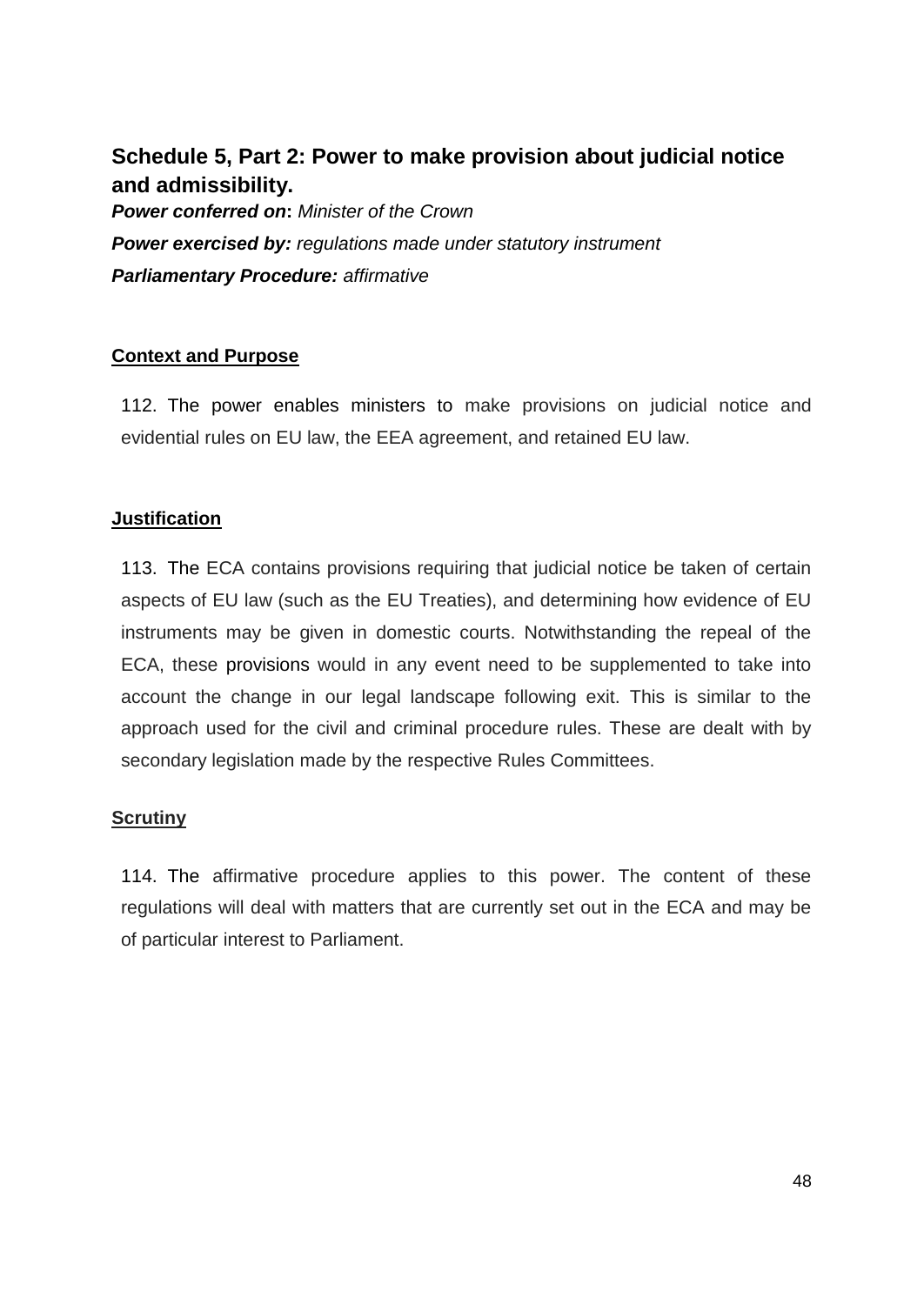### **ANNEX A - SAMPLE DRAFTING**

Set out below are two sample draft provisions for statutory instruments that illustrate two of the corresponding examples above. These illustrate how corrections **might** look in a statutory instrument but, as with the narrative examples, should not be taken as an indication of actual Government policy or the UK's preferred position in the negotiations with the EU. Equally, different approaches might be taken in drafting.

More sample draft statutory instruments will become available to Parliament during the course of the Bill's passage.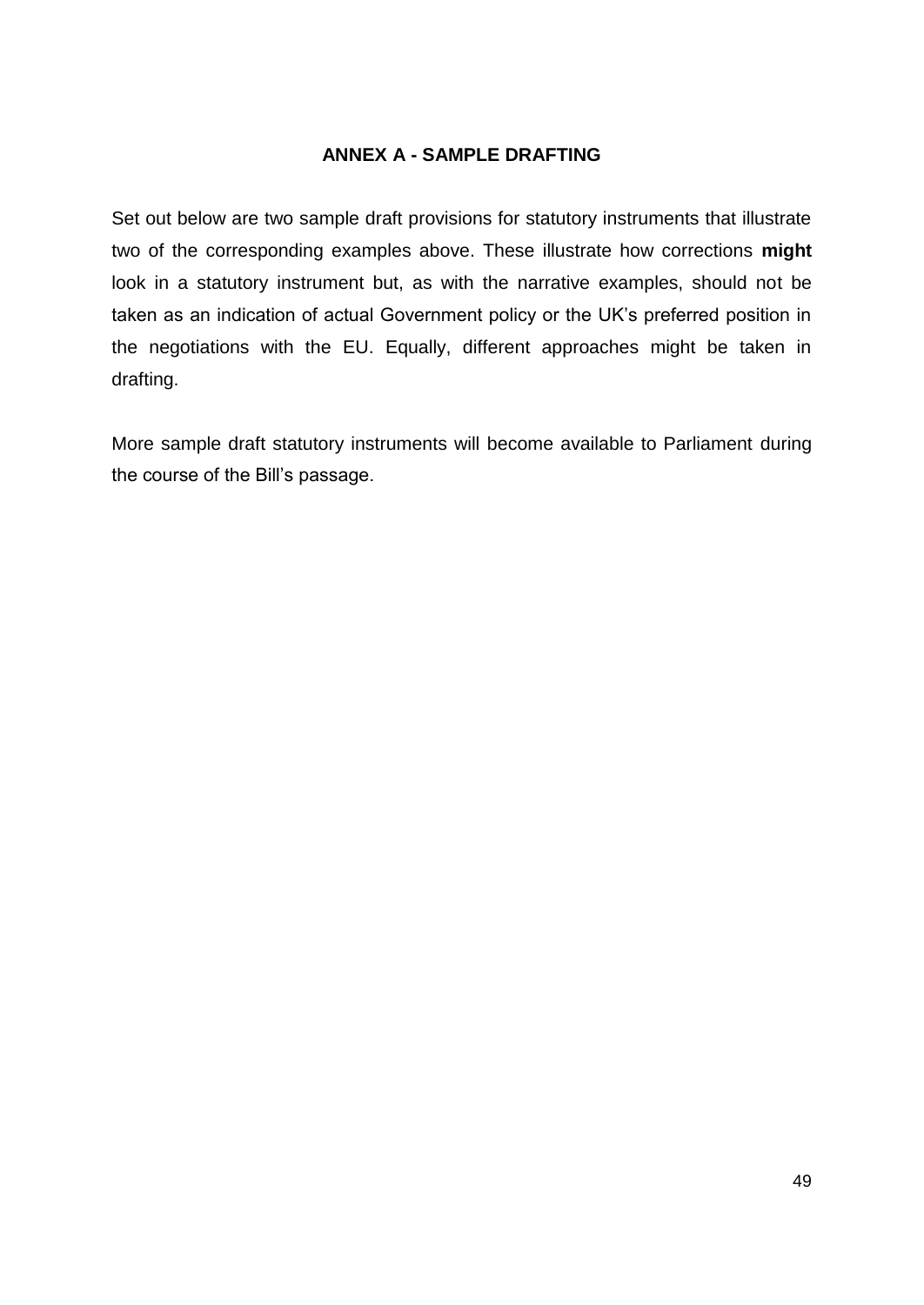#### **SAMPLE DRAFTING EXAMPLE 1**

The draft regulations below show how a reciprocal arrangement might be revoked.

## **The Return of Cultural Objects (Revocation) (EU Exit) Regulations 2018**

The Secretary of State, in exercise of the powers conferred by section 7 of the European Union (Withdrawal) Act 2018([a]), makes the following Regulations.

#### **Citation and commencement**

**1.**These Regulations may be cited as the Return of Cultural Objects (Revocation) (EU Exit) Regulations 2018 and come into force on [exit day].

#### **Revocation**

**2.** The following Regulations are revoked—

- (a) The Return of Cultural Objects Regulations 1994([b]); and
- (b) The Return of Cultural Objects (Amendment) Regulations 2015([c]).

#### **EXPLANATORY NOTE**

#### (This note is not part of the Regulations)

These Regulations are made in exercise of the power in section 7 of the European Union (Withdrawal) Act 2018 in order to address a deficiency arising from the withdrawal of the United Kingdom from the European Union. They revoke the Return of Cultural Objects Regulations 1994 and the Return of Cultural Objects (Amendment) Regulations 2015, which made provision for reciprocal arrangements between the United Kingdom and EU member States.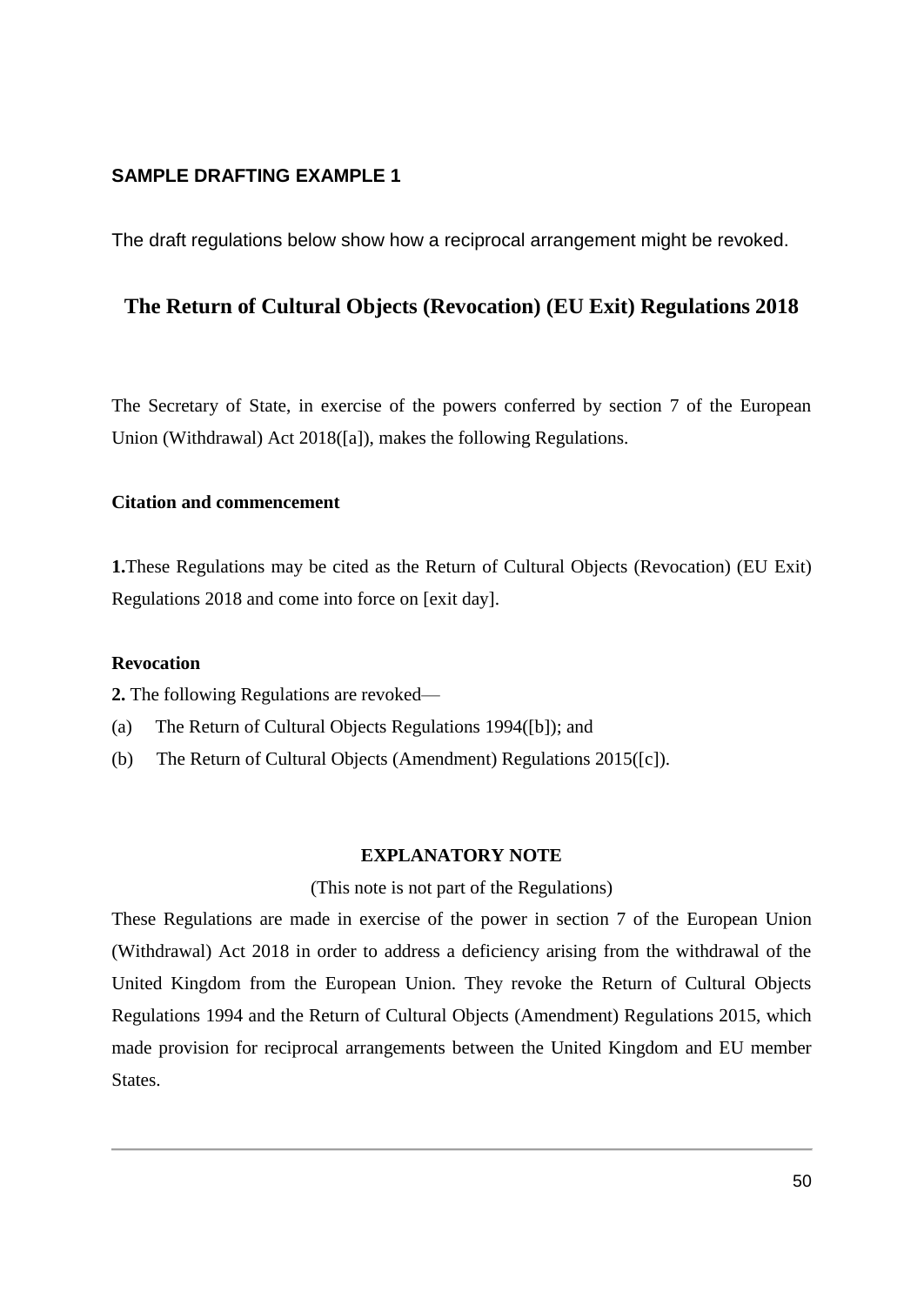([a])

- ([b]) S.I. 1994/501, amended by S.I. 2015/1926.
- ([c]) S.I. 2015/1926.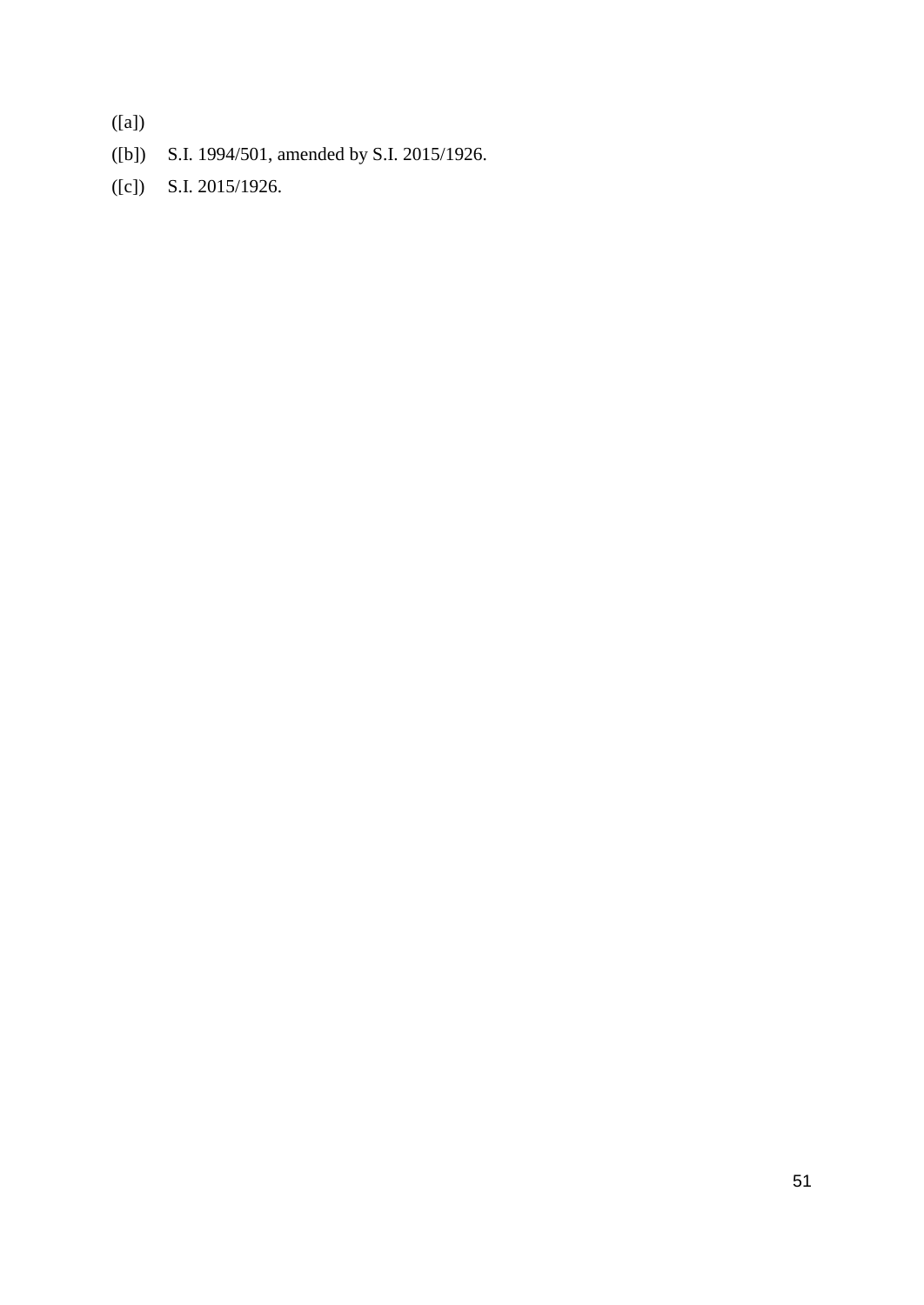#### **SAMPLE DRAFTING EXAMPLE 2**

The draft regulations below show how various corrections might be necessary to transfer functions.

# The Chemicals (Amendment) (EU Exit) Regulations 2018

The Secretary of State, in exercise of the powers conferred by section 7 of the European Union (Withdrawal) Act 2018([a]), makes the following Regulations.

#### **Citation and Commencement**

**1.** These Regulations may be cited as the Chemicals (Amendment) (EU Exit) Regulations 2018 and come into force on exit day.

#### **Interpretation**

**2.** In these Regulations, "exit day" means …

# **PART 1**

Amendment of Subordinate Legislation

# **Amendment of the Biocidal Products and Chemicals (Appointment of Authorities and Enforcement ) Regulations 2013**

**3.**—(1) The Biocidal Products and Chemicals (Appointment of Authorities and Enforcement) Regulations 2013([b]) are amended as follows.

(2) In Regulation x,…

#### **PART 2**

Amendment of Biocidal Product Regulation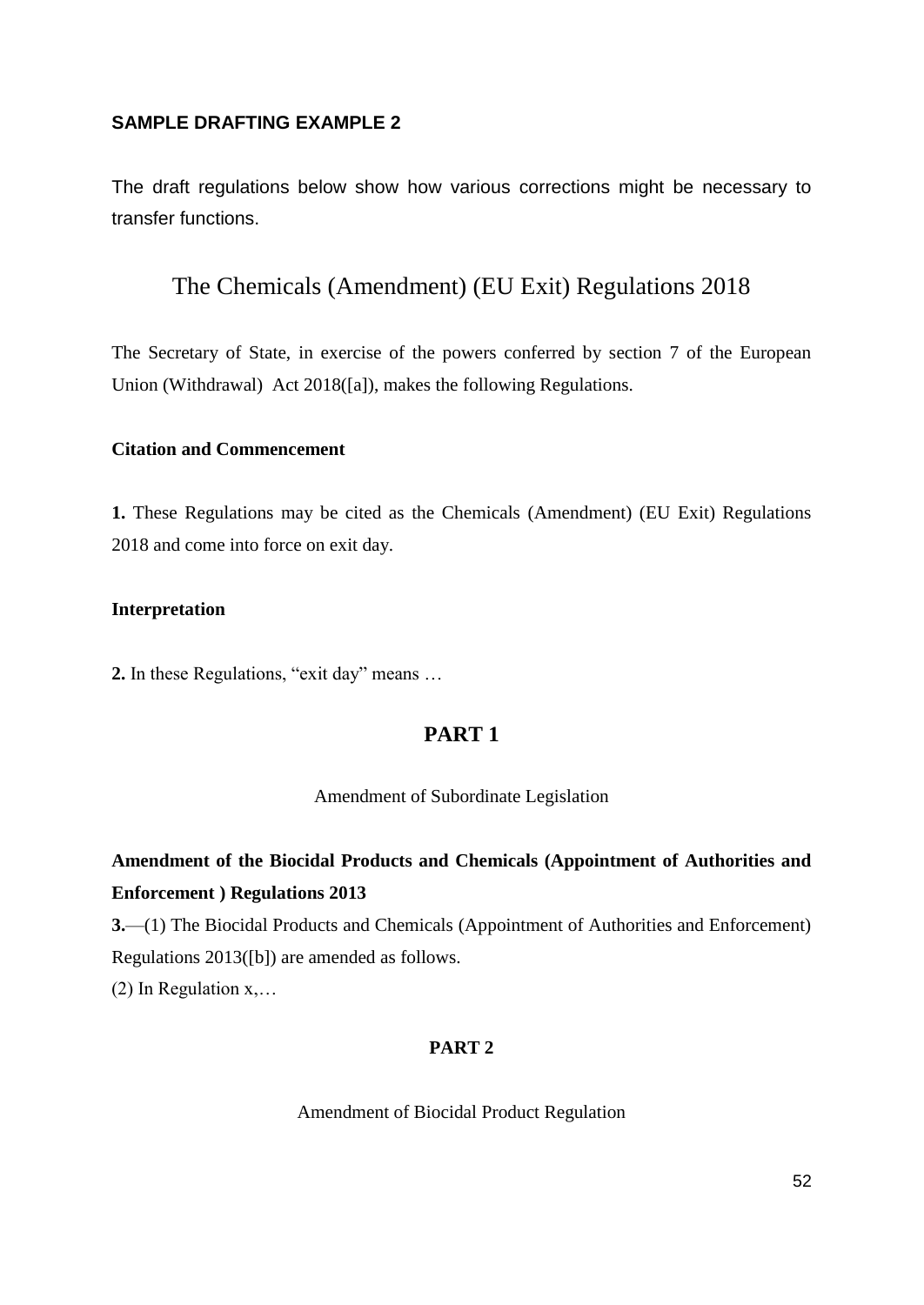#### **Amendment of the Biocidal Products Regulation (EU) 528/2012**

**4.**—(1) The Biocidal Products Regulation (EU) 528/2012([c]) is amended as follows.

### **PART 3**

### Amendment of CLP Regulation

#### **Amendment of the Classification, Labelling and Packaging Regulation (EC) 1272/2008**

**5.** The Classification, Labelling and Packaging Regulation (EC) 1272/2008([d]) is amended as follows.

#### **Amendment of Article 1 (Purpose and Scope)**

**6.**—(1) In Article 1(1)—

(a) in the opening words, omit "as well as the free movement of substances, mixtures and articles, as referred to in Article 4(8)";

- (b) in point (a), for "harmonising" substitute "establishing";
- (c) in point (c), for "the Agency" substitute "the Executive";
- (d) point (d) is omitted;
- (e) in point (e) , for "points (c) and (d)" substitute "point (c) ".
- (2) In Article 1(2), in point (d), omit "Community".
- (3) Omit Article 1(4).

#### **Amendment of Article 2 (Definitions)**

**7.** In Article 2—

(a) for paragraph 23 substitute—

"23. the Executive" means the Health and Safety Executive;";

(b) for paragraph 24, substitute

["24. competent authority" means the authority or authorities or bodies established by the Secretary of State to carry out the obligations arising from this Regulation;".]

#### **Amendment of Article 4 (General obligations to classify, label and package)**

**8.** In Article 4(3), omit "harmonised".

#### **Amendment of Article 10 (Concentration limits and M factors)**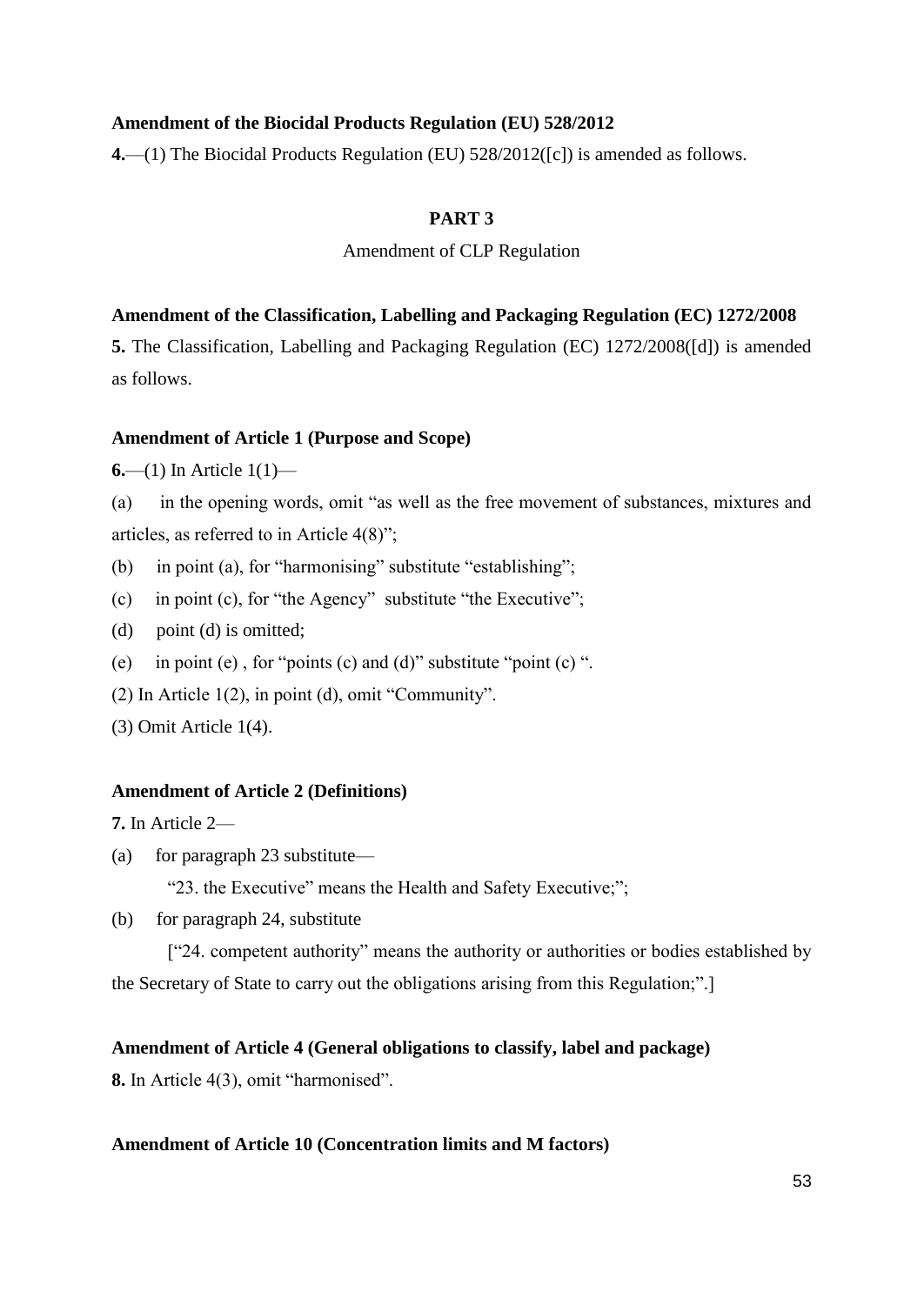**9.** In Article 10—

- (a) in paragraph 4, omit "harmonised"; and
- (b) in paragraph 7, for "Agency" substitute "Executive".

#### **Amendment of Article 16 (Classification of substances included in the inventory)**

**10.** In Article 16—

- (a) in paragraph 1, for "Agency" substitute "Executive"; and
- (b) in paragraph 2, omit "harmonised".

#### **Amendment of Article 17 (General rules (hazard labelling))**

**11.** In Article 17, for paragraph 2 substitute—

"2. The label must be written in English.".

#### **Amendment of Article 23 (Derogations from labelling requirements for special cases)**

**12.** In the heading to Article 23, omit "Derogations from".

#### **Amendment of Article 24 (Request for use of an alternative chemical name)**

**13.** In Article 24—

- (a) in paragraph 2, for "Commission" substitute "Secretary of State", and
- (b) in paragraphs 3, 4, 5 and 6, for Agency" substitute "Executive".

#### **Amendment of Article 29 (Exemptions from labelling and packaging requirements)**

**14.** In Article 29—

(a) in paragraph 1, omit "in the languages of the Member State in which the substance or mixture is placed on the market"; and

(b) in paragraph 5, for "Commission" substitute "Secretary of State" and for "Agency" substitute "Executive".

### **Revocation of Article 34 (Report on communication on safe use of chemicals)**

**15.** Omit Article 34.

#### **Amendment of Article 36 (Harmonisation of classification and labelling of substances)**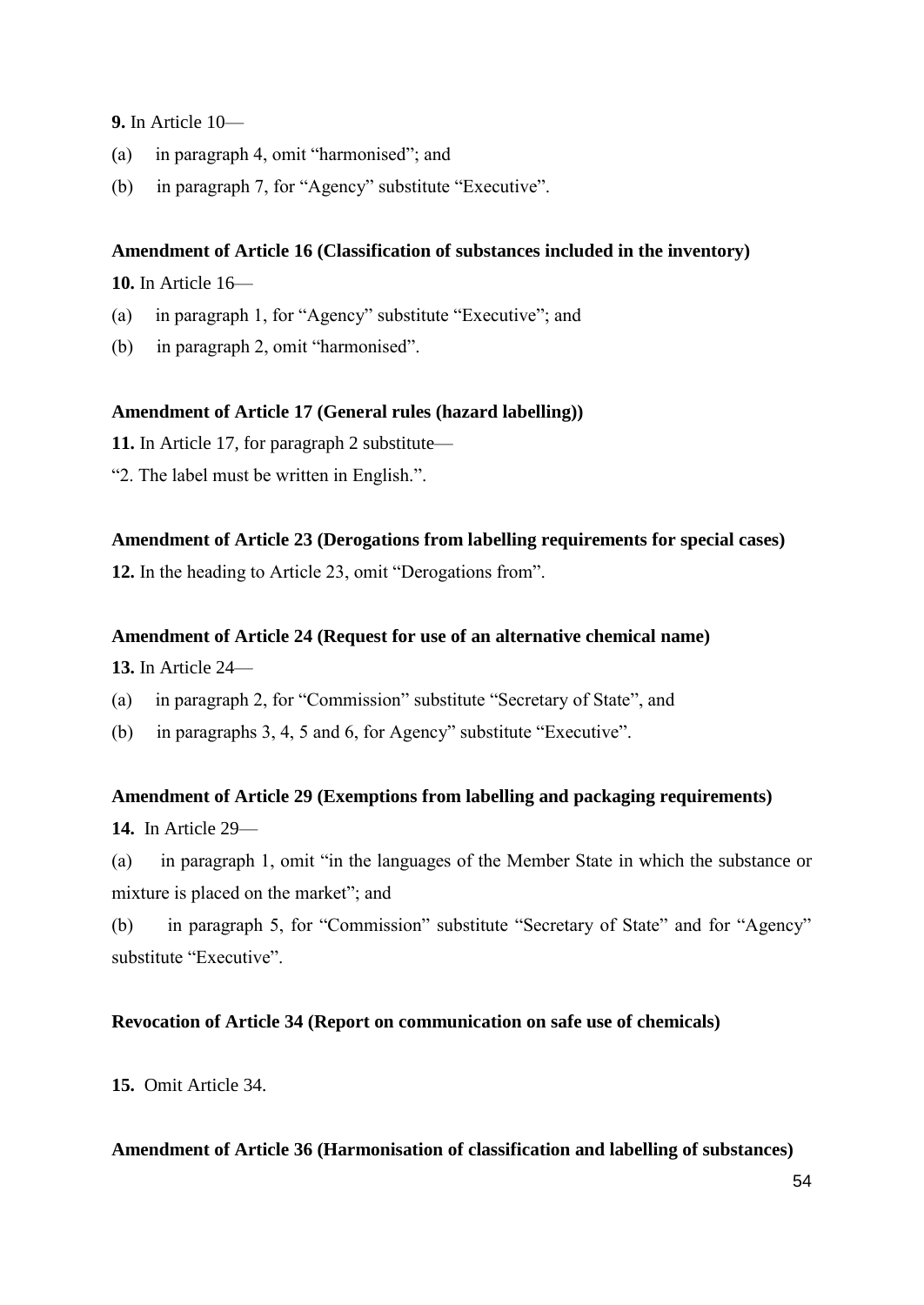**16.**—(1) In the heading to Article 36, omit "Harmonisation of".

(2) In Article 36—

- (a) in paragraph 1, omit "harmonised";
- (b) in paragraph 2, omit "harmonised"; and
- (c) in paragraph 3, omit "harmonised" and "at Community level".

# **Amendment of Article 37 (Procedure for harmonisation of classification and labelling of substances)**

**17.**—(1) In the heading to Article 37, omit "harmonisation of".

(2) In Article 37—

(a) in paragraph 1—

(i) for "Agency" substitute "Executive";and

(ii) omit "harmonised";

### (b) in paragraph 2—

- (i) for "Agency" substitute "Executive"; and
- (ii) omit "harmonised";
- (c) in paragraph 3—
	- (i) for "Commission" substitute "Secretary of State"; and
	- (ii) omit "harmonised".

#### (d) in paragraph 4—

 (i) for the words from "Committee" to "Regulation EC no 1907/2006" substitute "Executive",

- (ii) for "Agency" substitute "Executive", and
- (iii) for "Commission" substitute "Secretary of State";
- (e) in paragraph 5—
	- (i) for "Commission", in both places it appears, substitute "Secretary of State",
	- (ii) omit "harmonisation of", and
	- (iii) for "Agency" substitute "Executive";
- (f) in paragraph 6, omit "harmonised" and the words after "competent authority ".

#### **Amendment of heading to Article 38 (content of opinions etc)**

**18.** In the heading to Article 38, omit "harmonised".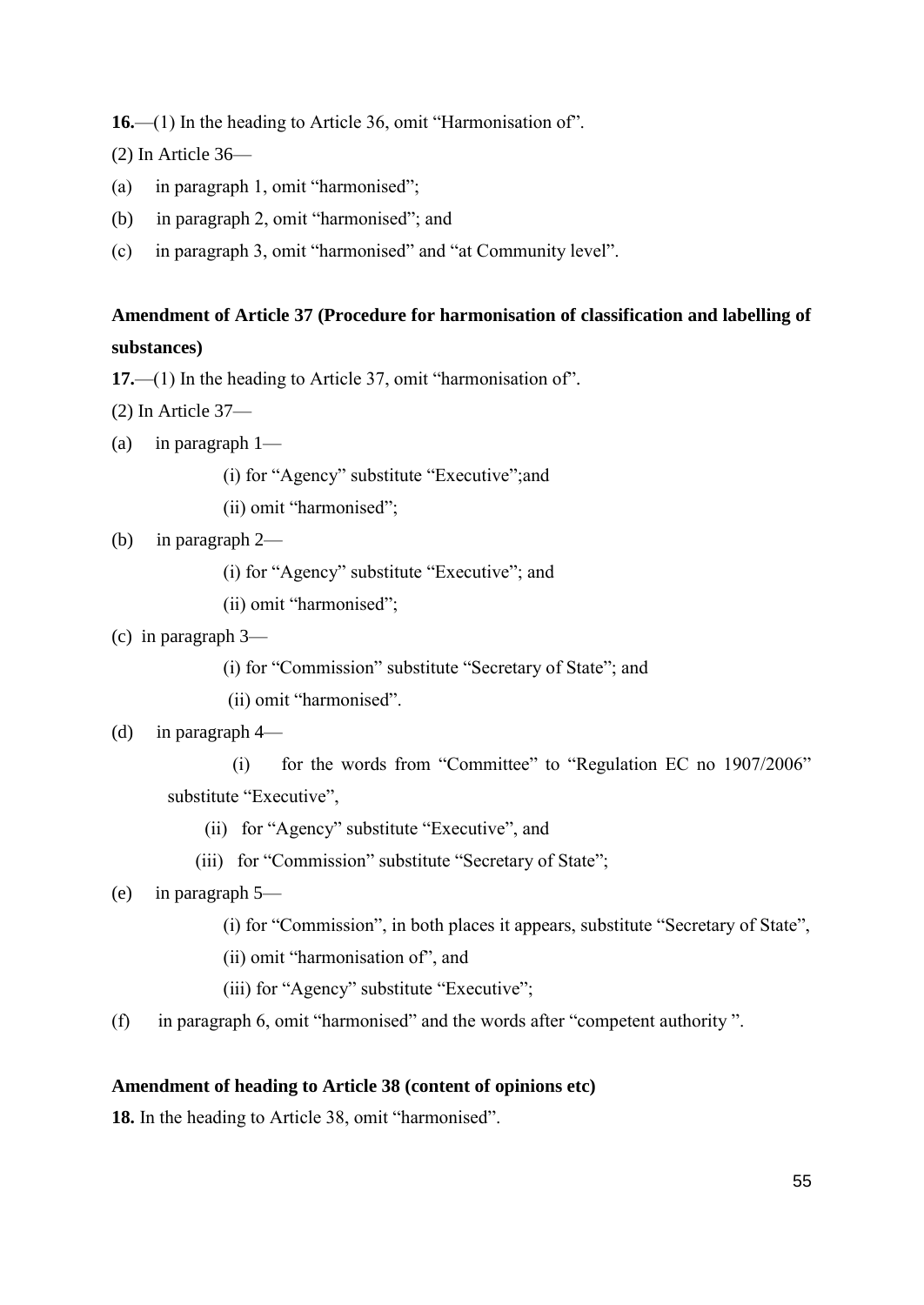#### **Amendment to Article 40 (Obligation to notify the Agency)**

**19.**—(1) In the heading to Article 40, for "Agency" substitute "Executive".

(2) In Article 40, for "Agency", in each place it appears, substitute "Executive".

#### **Amendment to Article 41 (Agreed entries)**

**20.** In Article 41, for "Agency" substitute "Executive".

#### **Amendment to Article 42 (The classification and labelling inventory)**

**21.** In Article 42—

- (a) for "Agency", in each place it appears, substitute "Executive";
- (b) in paragraph 3, in point (a), omit "harmonised" and "at Community level".

#### **Amendment to Article 43 (Appointment of authorities etc)**

**22.** For Article 43 substitute—

**"43.** The Secretary of State [must/may] appoint the competent authority or authorities responsible for proposals for classification and labelling and responsible for enforcement of the obligations set out in this Regulation.".

#### **Amendment to Article 44 (Helpdesk)**

**23.** In Article 44, for "Member States shall establish national helpdesks" substitute "The Secretary of State [must/may] establish a helpdesk".

#### **Amendment to Article 45 (Bodies responsible for receiving information)**

**24.** In Article 45—

(a) in paragraph 1, for "Member States" substitute "The Secretary of State" and for "Agency" substitute "Executive";

- (b) in paragraph 2, for "Member State" substitute "Secretary of State";
- (c) omit paragraph 4.

#### **Omission of Article 46 (Enforcement and Reporting)**

**25.** Omit Article 46.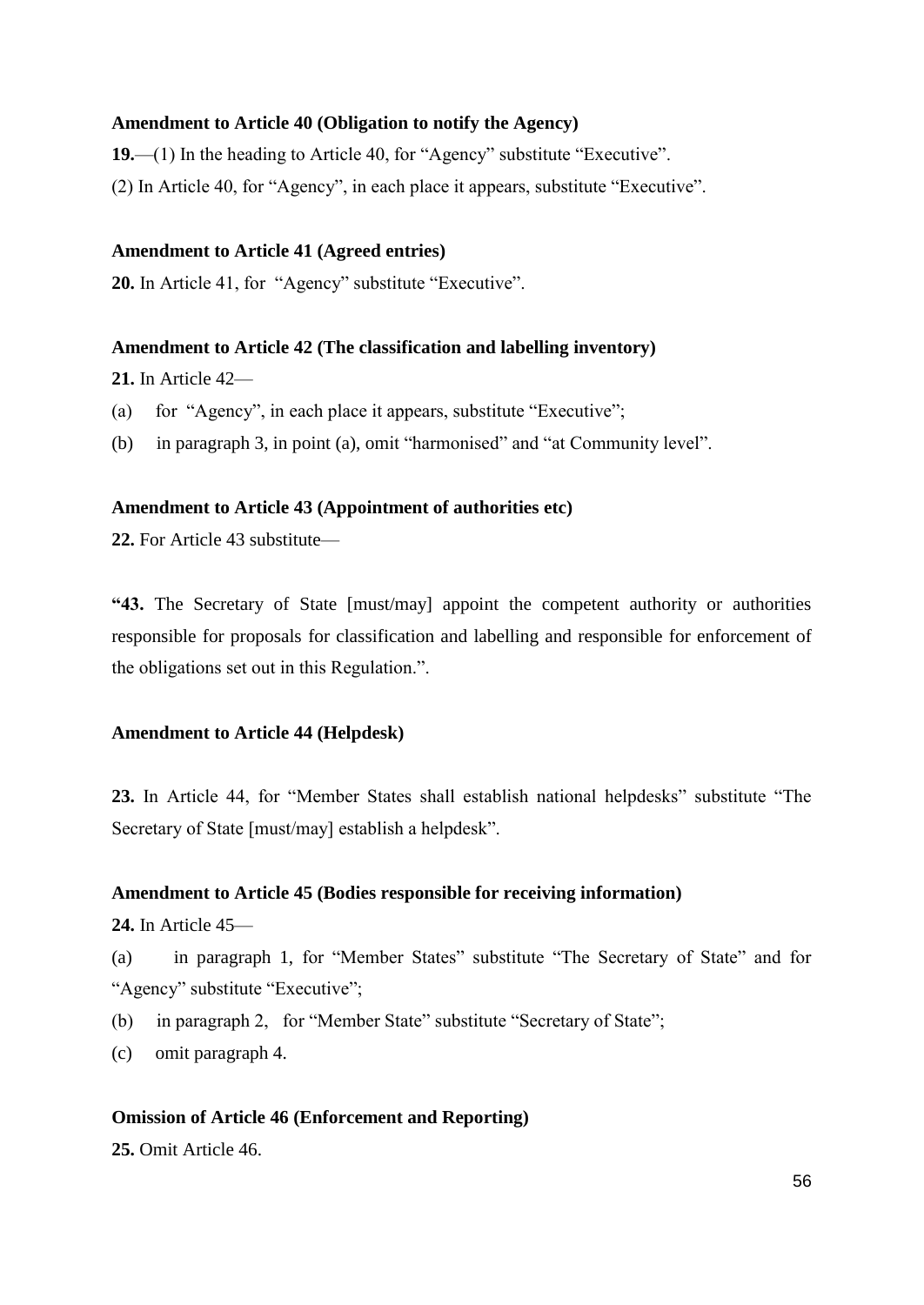#### **Omission of Article 47 (Penalties for non-compliance)**

**26.** Omit Article 47.

# **Amendment of Article 49 (Obligation to maintain information and requests for information)**

**27.** In Article 49(3)—

(a) for "Agency", in each place it appears, substitute "Executive";

(b) omit "or the enforcement authorities of a member State in which the supplier is established".

#### **Amendment of Article 50**

**28.** In Article 50—

(a) omit paragraph 1;

(b) in paragraph 2, in point (a), for "Agency" substitute "Executive";

(c) in -paragraph 2, in point (b), for the words from "helpdesks established t" to the end substitute "helpdesk established under Article 44".

#### **Omission of Article 51**

**29.** Omit Article 51.

#### **PART 4**

Amendment of the Export and Import of Hazardous Chemicals Regulation

# **Amendment of the Export and Import of Hazardous Chemicals Regulation (EU) 649/2012**

**30.**—g) The Export and Import of Hazardous Chemicals Regulation (EU) 649/2012([e]) is amended as follows.

Signatory text

#### ([a])

([b]) S.I. 2013/1506.